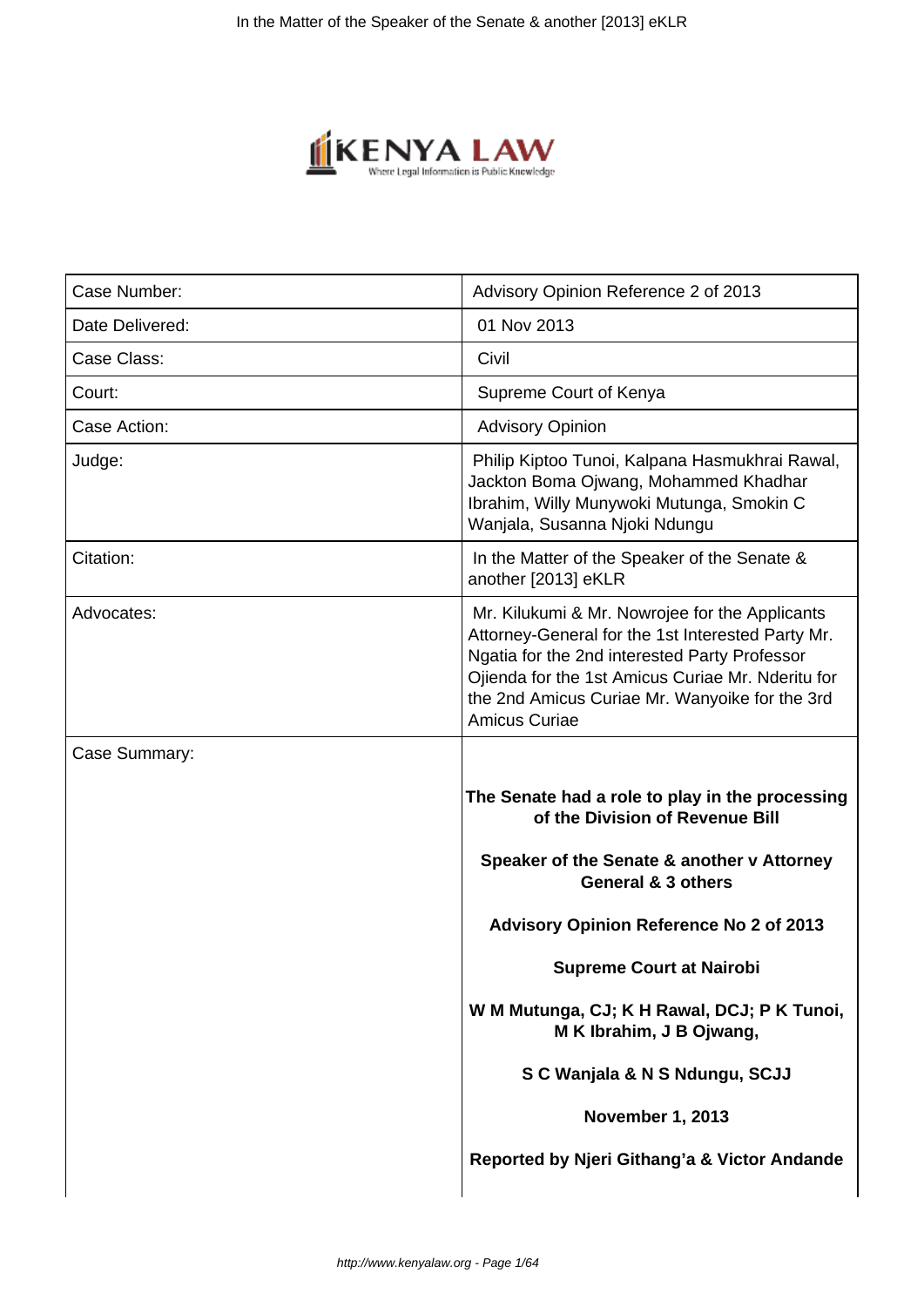# **Brief facts**

The Reference herein was occasioned by the act of the Speaker of one parliamentary Chamber, the National Assembly, reversing his action of referring a legislative matter to the other Chamber, the Senate, and having the National Assembly alone conclude deliberations on a Bill, which was then transmitted to the President for assent and which thereafter became enacted law. This was the Division of Revenue Bill, providing for a sharing in finances between the national and the county governments. Whereas the National Assembly's stand was that the Bill was only concerned with the financing of county government by the national government, and therefore was the exclusive legislative responsibility of the National Assembly, the applicants maintained that as the county governments had a major interest in the monies in question, service of that interest, by the Constitution, involved the Senate's legislative contribution; and that no valid law could be enacted without such legislative contribution. Being anxious about the due functioning of the several institutions established under the Constitution of Kenya, 2010 and in particular, about the Senatorial function, as a safeguard for the principle of devolved government, the applicants moved the Supreme Court for an advisory opinion.

# **Issues**

- i. What was the scope of the Supreme Court's jurisdiction to render an advisory opinion?
- ii. Whether the Supreme Court had jurisdiction to render an Advisory Opinion regarding the constitutional process attending the enactment of the Division of Revenue Act, 2013 (Act No. 31 of 2013).
- iii. What was the Senate's role in the legislative process for Bills concerning county government?
- iv. When and how did a question for the consideration of the two Speakers in the two houses arise under Article 110(3) of the Constitution?
- v. What was the role of the National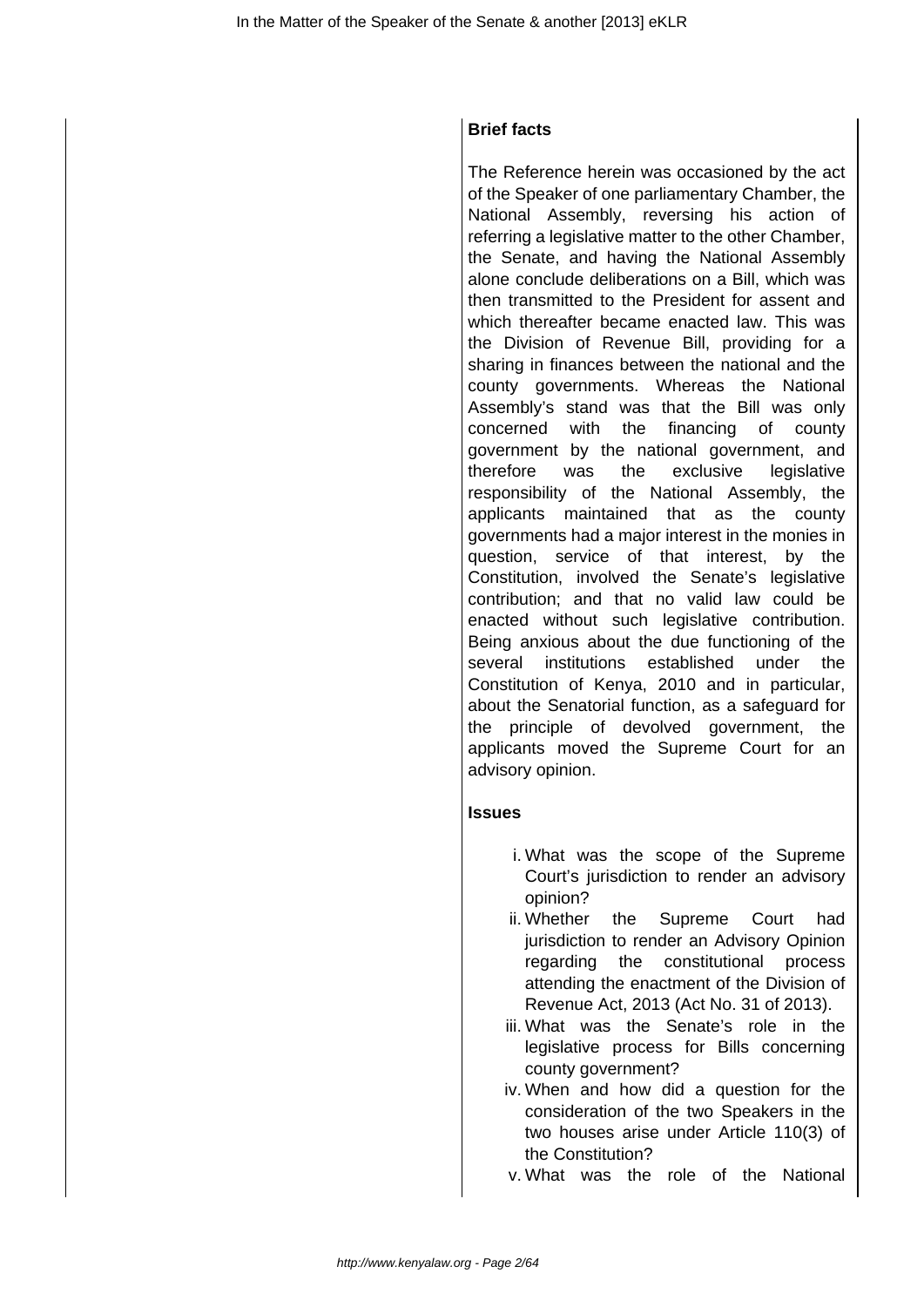Assembly vis-à-vis the Senate in the origination, consideration and enactment of the division and allocation of revenue bills?

- vi. Whether the Supreme Court had jurisdiction to determine a dispute arising between the Senate and the National Assembly.
- vii. Whether the Supreme Court could interfere with the Parliament's legislative authority, and if so in what circumstances.

**Jurisdiction –** Supreme Court – advisory opinion – jurisdiction of the court to give an advisory opinion – where the applicants moved the Supreme Court for an advisory opinion regarding the role of the Senate in legislative process leading to the enactment of the Division and Allocation of Revenue Act – claim by the interested parties that the relevant issues properly fell within the domain of the litigated cause rather than that of the advisory opinion – whether in the circumstances of the case the Supreme Court had jurisdiction to render an advisory opinion – Constitution of Kenya, 2010, article 163(6); Supreme Court Act, Section 3(d) .

**Constitutional law –** devolution – the role of the Senate in legislation – where the concerned division of revenue – whether the Senate had a role to play in the enactment of the Division and Allocation of Revenue Act – Constitution of Kenya, 2010, articles 110(3) & 112

# **Held**

1. The Division of Revenue Bill (which had since become an Act) made provision for the division of revenue that was nationally collected, and for its sharing between the two levels of government. It certainly had a significant impact on the county governments. In the circumstances, therefore, the Reference in the instant case properly fell under article 163(6) of the Constitution, as a matter that concerned county governments. The Supreme Court thus, had to exercise its discretion in favour of rendering an Advisory Opinion.

2. A matter qualified to be regarded as one of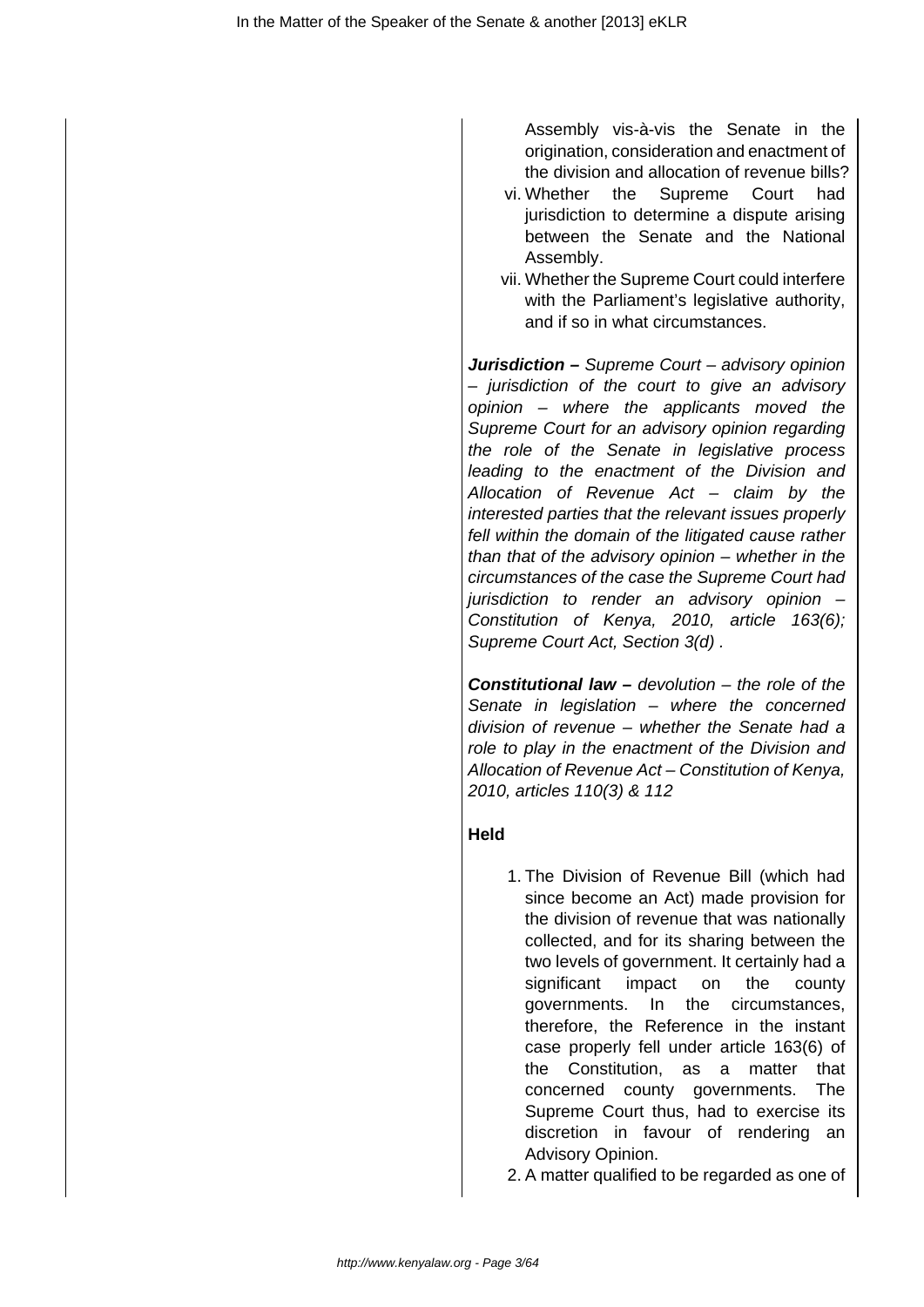county government only where: that was the case in the terms of the Constitution; it was the case in the terms of statute law; it was the case in the perception of the Court, in view of the function involved or the relation created as between the national government and its processes, on the one hand, and the county governments and their operations on the other. In the last instance, the Court would conscientiously consider the relationship between the two units as this emerged from the governance operation in question, or from any pertinent scenarios of fact.

- 3. An Opinion from the Supreme Court would not only resolve procedural uncertainties in the deliberation upon and passing of Bills, but would also chart out the proper constitutional path, and establish lines of legality. This was not a proper matter for litigation in the High Court. The public interest consideration was a relevant factor as to the issue whether the Supreme Court would, in the circumstances of the case, proceed to give an Advisory Opinion.
- 4. The separation of powers concept had to take into account the context, design and purpose of the Constitution; the values and principles enshrined in the Constitution; the vision and ideals reflected in the Constitution.
- 5. The Supreme Court had the responsibility for casting the devolution concept, and its instruments in the shape of county government, in the legitimate course intended by the people. It devolved upon the Court to signal directions of compliance by state organs, with the principles, values and prescriptions of the Constitution; and as regards the functional machinery of governance which expressed those values, such as devolution and its scheme of financing, the Court had the legitimate charge of showing the proper course.
- 6. The context and terms of the Constitution of Kenya 2010, vested in the Supreme Court the mandate when called upon to consider and pronounce itself upon the legality and propriety of all constitutional processes and functions of State organs.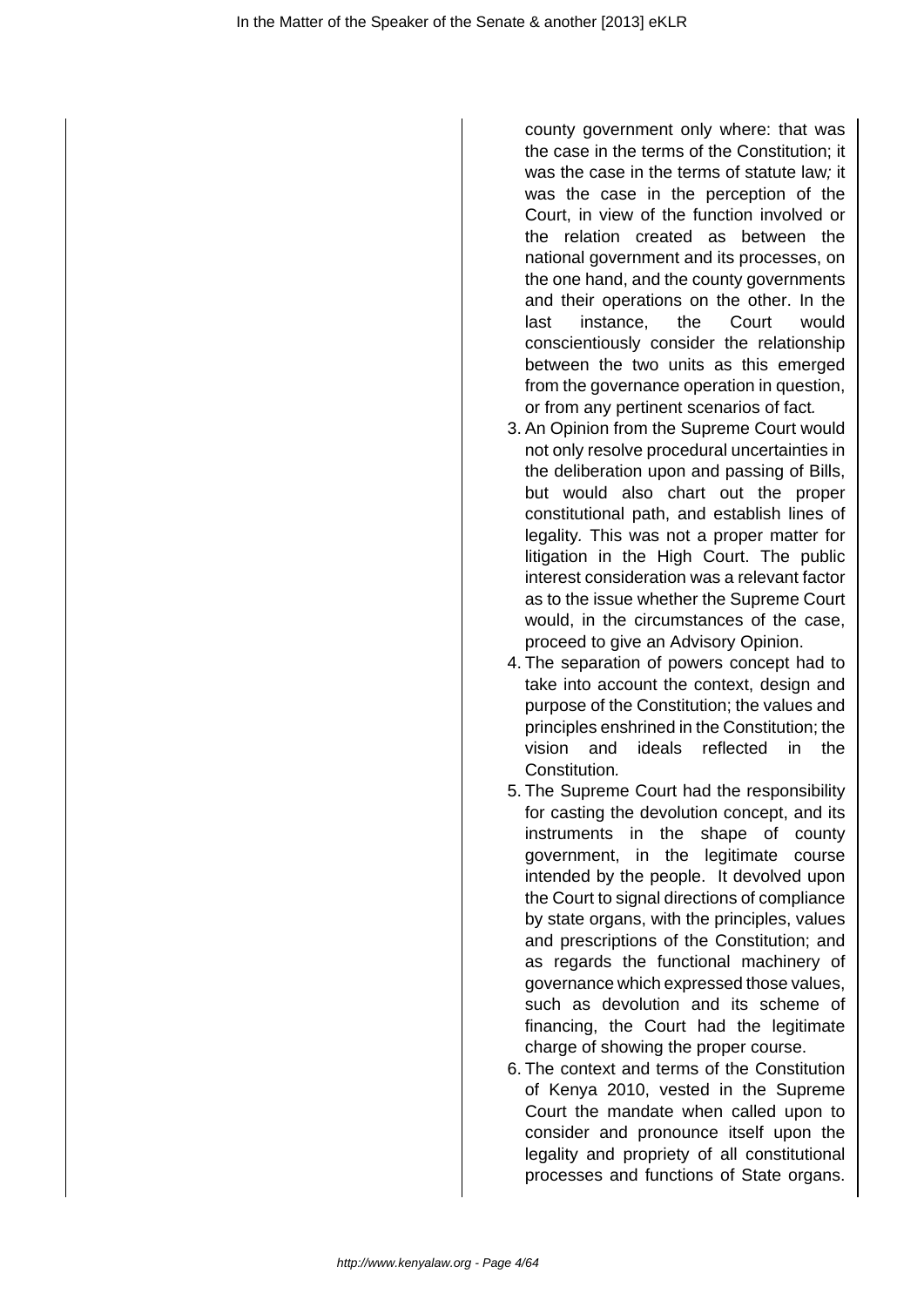The effect was that the Supreme Court's jurisdiction included resolving any question touching on the mode of discharge of the legislative mandate.

- 7. It would be illogical to contend that as the Standing Orders were recognized by the Constitution, the Supreme Court, which had the mandate to authoritatively interpret the Constitution itself, was precluded from considering their constitutionality merely because the Standing Orders are an element in the internal procedures of Parliament. As a legal and constitutional principle, Courts had the competence to pronounce on the compliance of a legislative body, with the processes prescribed for the passing of legislation.
- 8. The scope for the Supreme Court's intervention in the course of a running legislative process had to be left to the discretion of the Court, exercised on the basis of the circumstances of each case. The relevant considerations could be factors such as: the likelihood of the resulting statute being valid or invalid; the harm that could be occasioned by an invalid statute; the prospects of securing remedy, where invalidity was the outcome; the risk that would attend a possible violation of the Constitution.
- 9. Kenya's legislative bodies had an obligation to discharge their mandate in accordance with the terms of the Constitution, and they could not plead any internal rule or indeed, any statutory scheme, as a reprieve from that obligation. The Supreme Court recognized the fact that the Constitution vested the legislative authority of the Republic in Parliament. Such authority was derived from the people. This position was embodied in Article 94(1) thereof
- 10. Article 93(2) provided that the national Assembly and the Senate were to perform their respective functions in accordance with the Constitution. It was therefore clear that while the legislative authority lay with Parliament, the same was to be exercised subject to the dictates of the Constitution.
- 11. While Parliament was within its general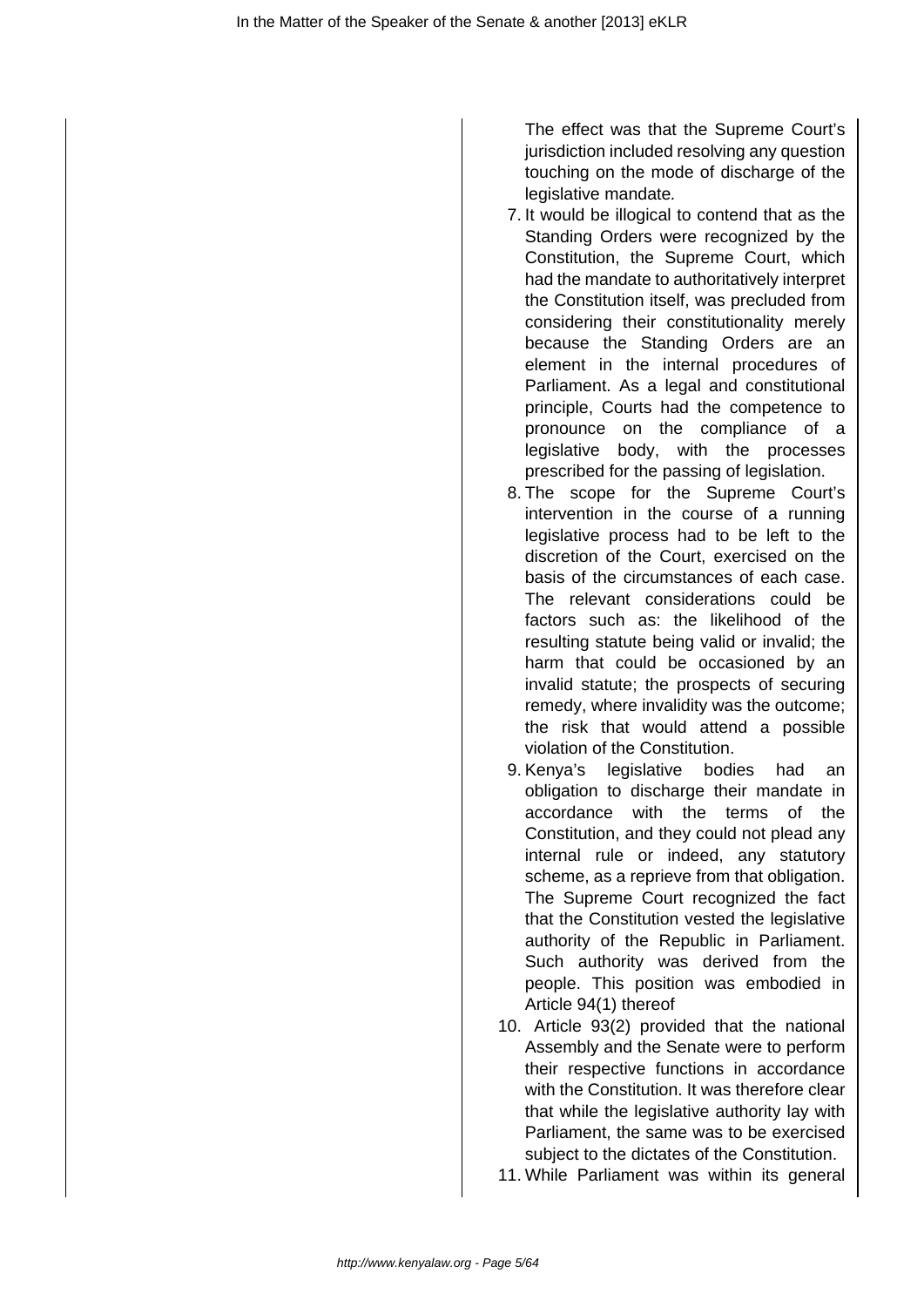legislative mandate to establish procedures of how it conducted its business, it had always to abide by the prescriptions of the Constitution. It could not operate besides or outside the four corners of the Constitution. The Supreme Court would not question each and every procedural infraction that would occur in either of the Houses of Parliament. The Court could not supervise the workings of Parliament. The institutional comity between the three arms of government could not be endangered by the unwarranted intrusions into the workings of one arm by another.

- 12. Where a question arose as to the interpretation of the Constitution, the Supreme Court, being the apex judicial organ in the land, could not invoke institutional comity to avoid its constitutional duty. Parliament had to operate under the Constitution which was the supreme law of the land.
- 13. Where the Constitution decreed a specific procedure to be followed in the enactment of legislation, both Houses of Parliament were bound to follow that procedure. If Parliament violated the procedural requirements of the supreme law of the land, it was for the courts of law, not least the Supreme Court to assert the authority and supremacy of the Constitution.
- 14. The Supreme Court would be averse to questioning Parliamentary procedures that were formulated by the Houses to regulate their internal workings as long as the same did not breach the Constitution. Where however, as in the instant case, one of the Houses was alleging that the other had violated the Constitution, and moved the Court to make a determination by way of an Advisory Opinion, it would be remiss of the Court to look the other way. Understood in this context therefore, by rendering the Opinion, the Court would not be violating the doctrine of separation of powers. It would simply be performing its solemn duty under the Constitution and the Supreme Court Act.
- 15. Whereas all State organs, for instance,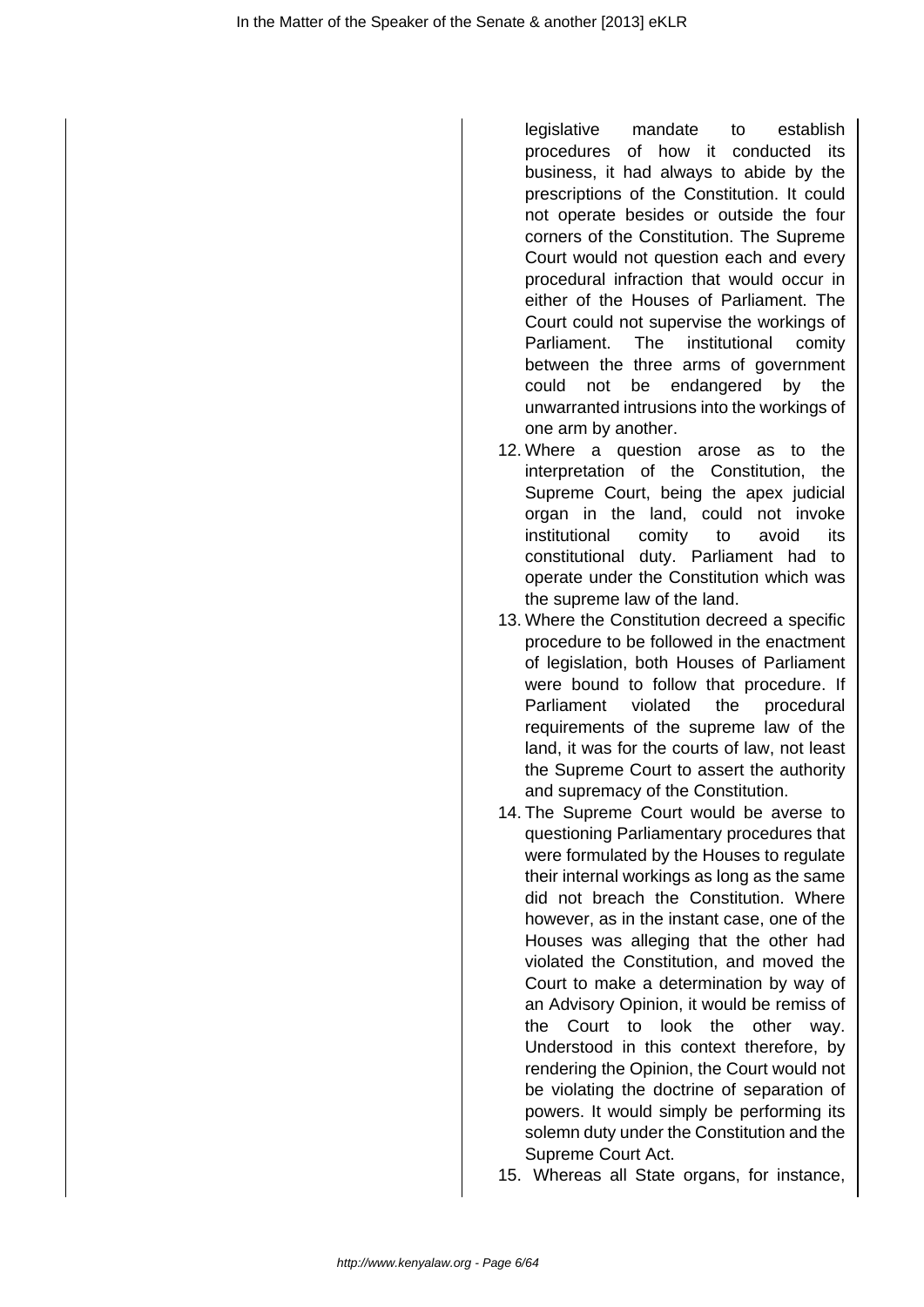the two Chambers of Parliament, were under obligation to discharge their mandates as described or signalled in the Constitution, there came a time when the prosecution of such mandates raised conflicts touching on the integrity of the Constitution itself. All reading of the Constitution indicated that the ultimate judge of right and wrong in such cases, short was only the Courts and, ultimately, the Supreme Court. Therefore, the Supreme Court had the jurisdiction to hear and determine the dispute which arose between the two Chambers of Parliament.

- 16. A Bill concerning county government could be categorized as special or ordinary. Article 110(3) provided that prior to a consideration of the Bill, the Speakers of the National Assembly and Senate had to jointly resolve any question as to whether it was a Bill concerning counties and, if so, whether it was a special or an ordinary Bill.
- 17. The Division of Revenue Bill was a Bill bearing provisions that dealt with the equitable sharing of revenue which would certainly affect the functioning of county government. The Bill dealt with equitable allocation of funds to the counties, and so any improper design in its scheme would certainly occasion inability on the part of the county-units to exercise their powers and to discharge their functions as contemplated under the Constitution.
- 18. The Senate had a clear role to play, in the processing of the Division of Revenue Bill. The Speaker of the National Assembly should have complied with the terms of Article 112 of the Constitution; and the National Assembly should have considered the deliberations of the Senate on record and, failing concurrence on legislative choices, the matter should have been brought before a mediation committee, in accordance with the terms of Article 113 of the Constitution.
- 19. The internal parliamentary mechanism for consultation, co-ordination and harmony, though a constitutional prescription and a device of the democratic dispensation, had to be engaged in the first place by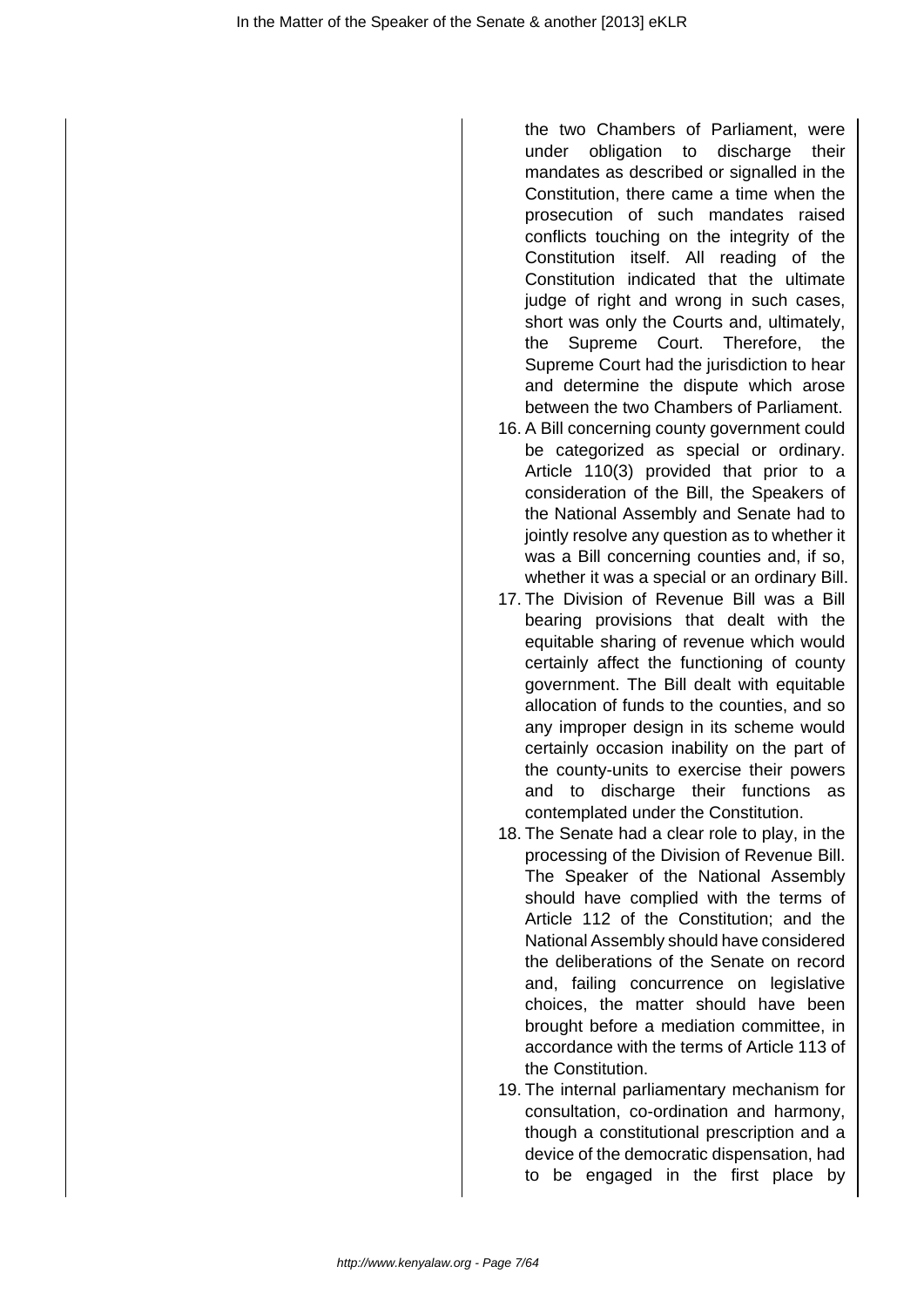individual persons, in the shape of the two Speakers who, however, in the instant case, had disempowered the institutional design, by simply showing a disinclination to reach out to each other.

- 20. The Senate's initial filtering role fell well within the design and purpose of the Constitution, and expressed the sovereign intent of the people: this could not be taken away by either Chamber or either Speaker thereof.
- 21. The dominant perception at the time of constitution-making was that the decentralization of powers would not only give greater access to the social goods previously regulated centrally, but would also open up the scope for political selffulfilment, through an enlarged scheme of actual participation in governance mechanisms by the people thus giving more fulfilment to the concept of democracy.
- 22. Devolution as a required constitutional practice ran in parallel with an attendant set of values, declared in Article 10 of the Constitution: the rule of law, democracy, participation of the people, human dignity, equity, social justice, inclusiveness, equality, human rights, non-discrimination and the protection of the marginalized.
- 23. It was obvious that the Speaker of the National Assembly by abandoning all engagement or consultation with the Speaker of the Senate, and proceeding as he did in the matter before the Supreme Court had acted contrary to the Constitution and its fundamental principles regarding the harmonious motion of State institutions.
- 24. Neither Speaker could, to the exclusion of the other, determine the nature of a Bill for that would inevitably result in usurpations of jurisdiction, to the prejudice of the constitutional principle of the harmonious interplay of State institutions.
- 25. It was evident that the Senate, though entrusted with a less expansive legislative role than the National Assembly, stood as the Constitution's safeguard for the principle of devolved government. This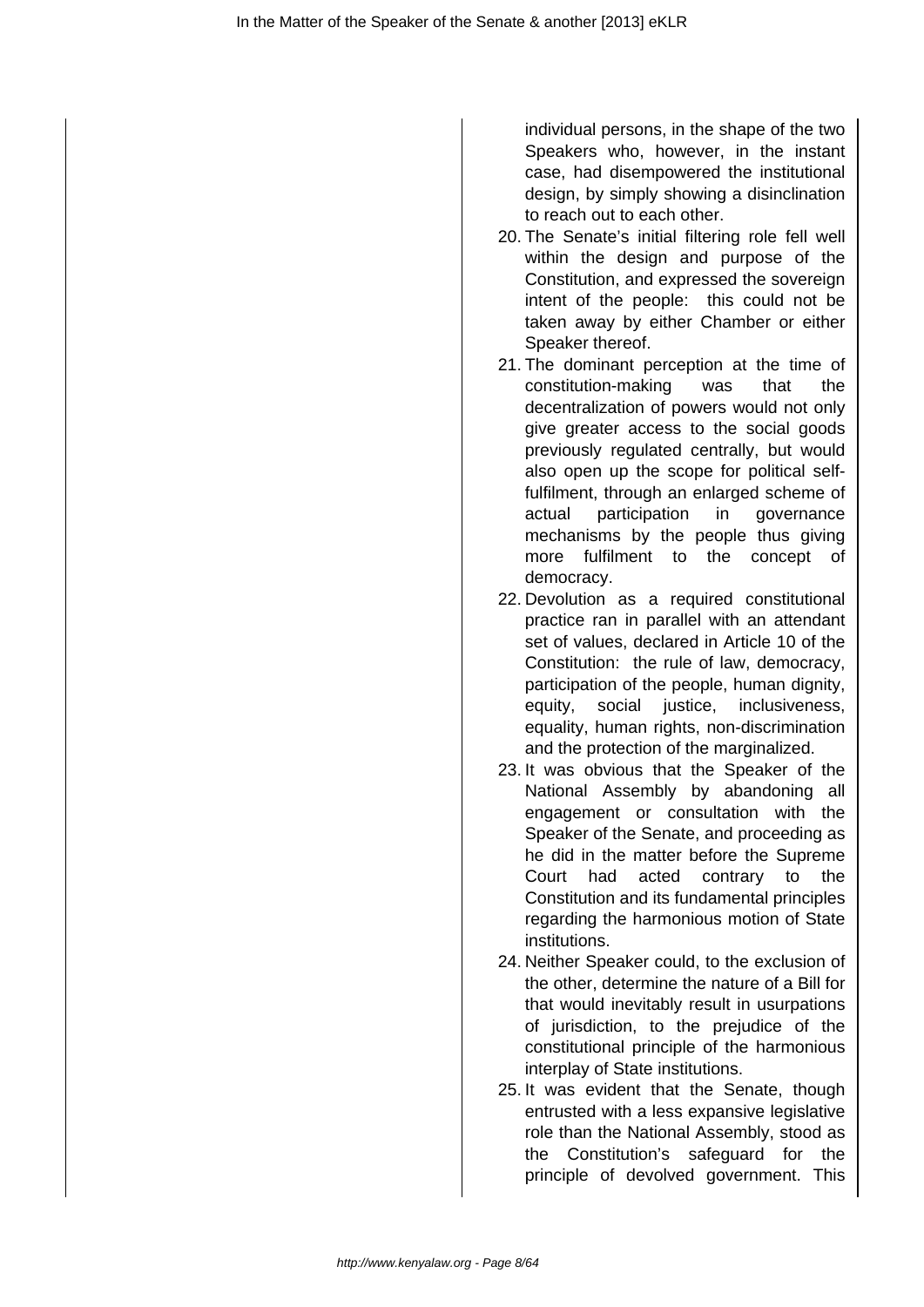purpose would be negated if the Senate were not to participate in the enactment of legislation pertaining to the devolved units, the counties.

- 26. From a broad purposive view of the Constitution, the intent of the drafters as regards the exercise of legislative powers was that any disagreement as to the nature of a Bill had to be harmoniously settled through mediation. An obligation was thus placed on the two Speakers, where they could not agree between themselves, to engage the mediation mechanism.
- 27. In the instant case, only the Court's guidance on critical constitutional questions was sought; but the Court was not asked to make a conventional judicial order annulling the Division of Revenue Act, 2013. Thus, the applicants options in the rectification of a problematic statute, such, for instance, as regular amendment procedures, remained uncompromised.
- 28. The object of efficacy in law-making, as a constitutional task, stood in favour of sustaining the legislation already achieved. The Court's inclination in this respect, however, would not compromise its options in the future, in any matter akin to the instant one.
- 29. Devolution fell within the ambit of important constitutional and other legal matters, by the meaning of Section 3(d) of the Supreme Court Act. That was why Advisory Opinions under Article 163 (6) was one of the two matters in which the Supreme Court was entrusted with exclusive jurisdiction. The other matter was the determination of disputes relating to election to the office of the President (Article 163 (3) (a)).
- 30. The creation of the Supreme Court as the apex Court in the Constitution of Kenya 2010 was informed by a desire and need to have a fresh Court oversee the constitutional birth of a new order. In executing its mandate the Court had, therefore, to be appreciative of its unique constitutional mission as a substantive rather than a decorative device,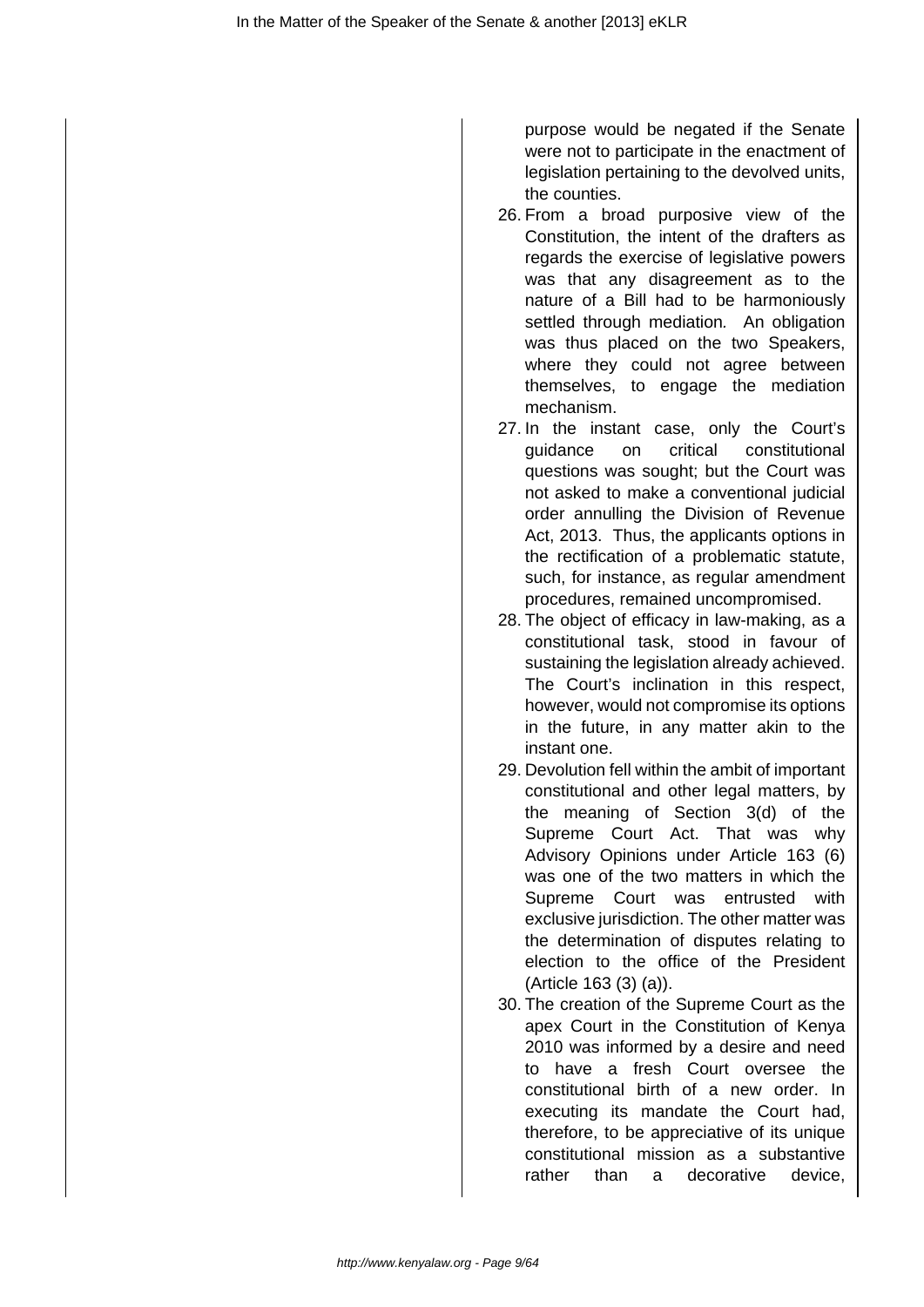deliberately created to oversee Kenya's successful constitutional and institutional transition.

- 31. The devolution provisions in Chapter 11 of the 2010 Constitution were a major shift from the fiscal and administrative decentralisation initiatives that preceded it. It encompassed elements of political, administrative and fiscal devolution. There was a vertical and horizontal dispersal of power that put the exercise of state power in check. Importantly, the Constitution had created a Senate, an institution that enjoyed direct legitimacy and a popular mandate, commanding it to be the protector of devolution.
- 32. It would be completely out of order for the Speaker of the National Assembly to interpret the powers of the National Assembly by only looking at Article 95 of the Constitution, without paying regard to Articles 96 and 110 of the Constitution which unequivocally incorporated the role of the Senate and of its Speaker.
- 33. The constitutional commitment to protect, and its signal of the search for a more perfect devolution, implied that, in interpreting the devolution provisions, where contestations regarding power and resources arose, the Supreme Court had to take a generous approach. The competing claims were not supposed to descend into institutional anarchy or dysfunctionality as that would compromise the developmental aspirations invested by the people, in devolution. The Supreme Court would not hesitate to pronounce itself with final authority, by laying down the proper juridical structures consolidating the devolution-concept where they are required, and stabilizing our Constitution, as was expected.
- 34. The fact that the constitutional clauses on devolution were founded on political compromise by the elite was not sufficient reason to compromise the popular desire for a devolved system of government that empowered communities, and unlocked the developmental potential of the country.
- 35. Article 96 of the Constitution represented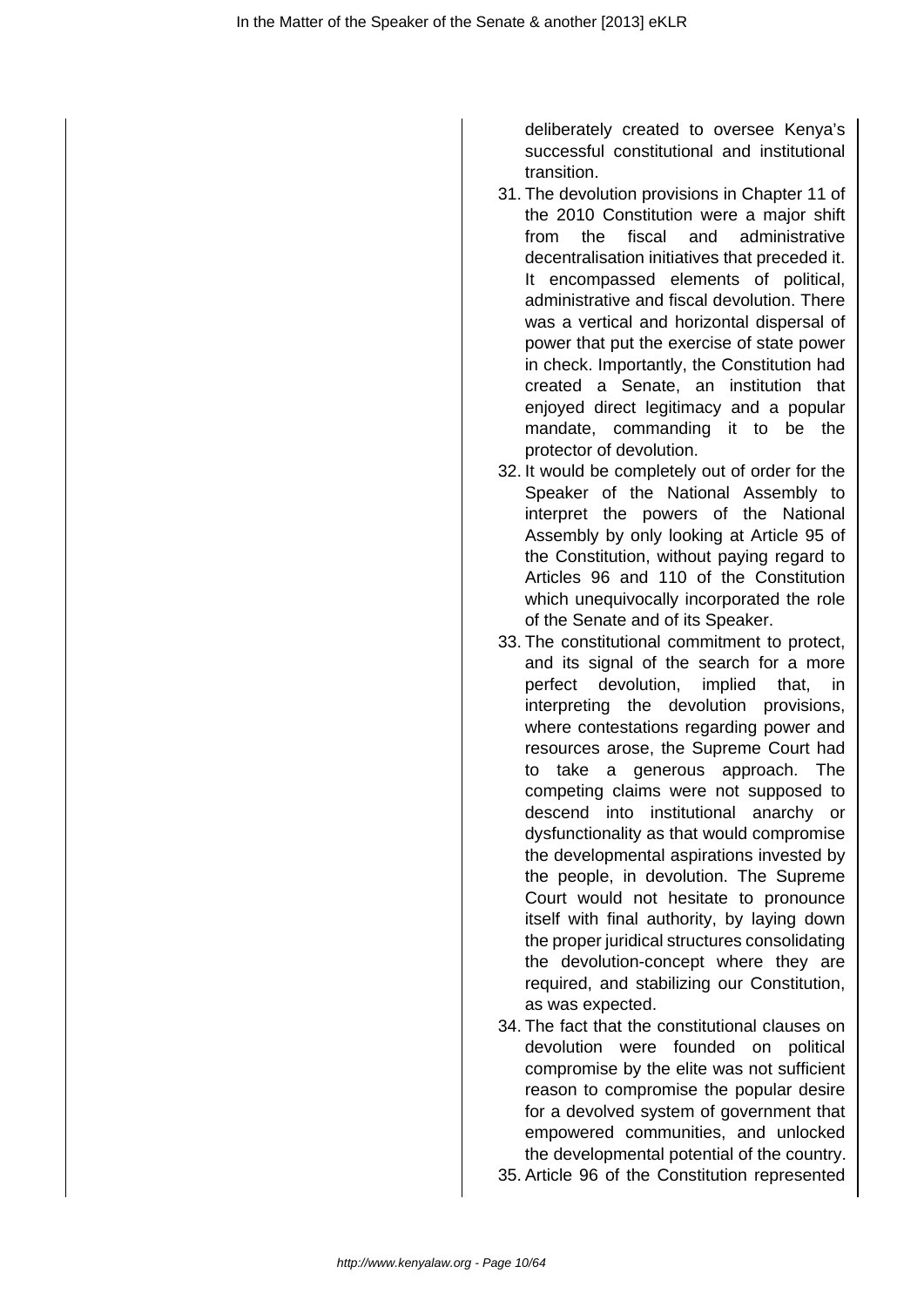the purpose of the Senate as to protect devolution. Therefore, when there was even a scintilla of a threat to devolution, and the Senate approached the Court to exercise its advisory jurisdiction under Article 163 (6) of the Constitution, the Court had a duty to ward off the threat. The Court's inclination would not be any different if some other State organ approached it. Thus, if the process of devolution was threatened, whether by Parliamentary or other institutional acts, a basis emerged for remedial action by the Courts in general, and by the Supreme Court in particular.

- 36. The politics of formulae yielded the minimum allocation-provision of not less than fifteen per cent, a plain indication that more was anticipated. If there was no expectation for more, the framers would have prescribed not a floor, but an upper ceiling or, in the alternative, a specific and static percentage. However, the justice of formulae, which was the arena of the Supreme Court, moved the Court's interpretative indicator in the direction of the Senate's application, which stood for more resources to the counties, in the future.
- 37. The Division of Revenue Bill was neither classified as an ordinary Bill nor a special Bill, in clear contrast to the County Allocation of Revenue Bill. Article 218 distinguished the purposes of the two Bills. Article 218(1)(a) provided that the Division of Revenue Bill was to divide revenue raised by national government amongst the two levels of government, in accordance with the Constitution. On the other hand, the County Revenue Allocation Bill was to divide among the counties the revenue allocated to the county level of government, on a basis determined by Senate resolution in force under Article 217.

# **Dissenting Per N.S Ndungu, SCJ**

1. The instant case was not one where the Supreme Court's advisory jurisdiction was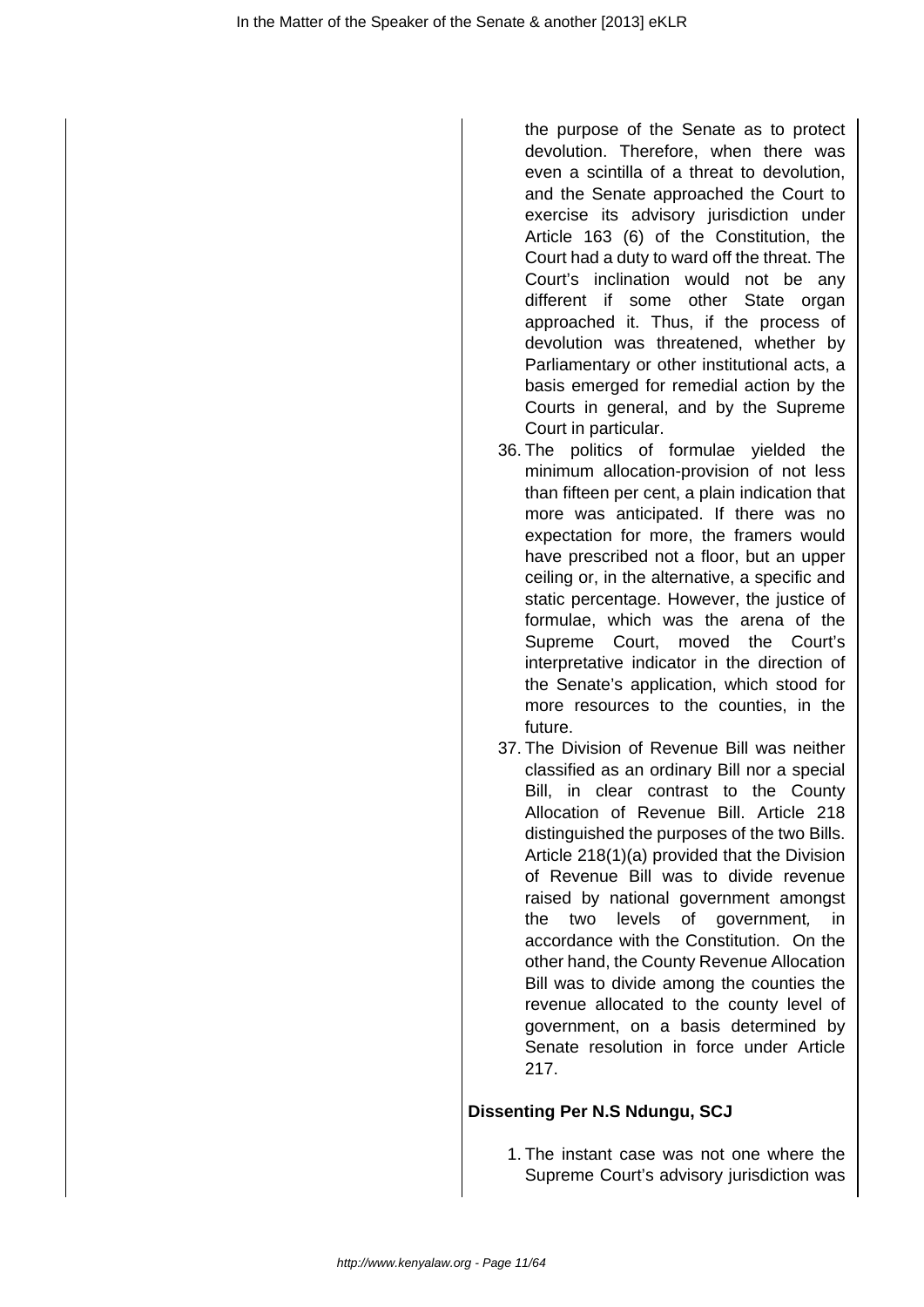exercisable. The drafters of the Constitution no doubt knowingly used the term may under article 163(6), implying that the exercise of this jurisdiction was discretionary. This discretion was to be exercised in a manner that ascribed to the institutional architecture of the Constitution while protecting the authority of the Supreme Court and, effectively utilizing the principle of judicial restraint whenever necessary. Restraint covered other activities of judges such as applying strictly the rules of standing, declining to consider a case until the applicant had exhausted other remedies, and avoidance of determinations on political questions.

- 2. The exercise of powers by the Legislature and the Executive was subject to judicial restraint. However, the court's exercise of such power could only be subject to the self-imposed discipline of judicial restraint. (Asif Hameed & Others v State of Jammu & Kashmir & Others (1989) AIR 1899, 1989 SCR (3) 19).
- 3. The Legislature was supreme in its own sphere under the Constitution and it was solely upon the Legislature to determine when and in respect of what matter the laws were to be enacted. Accordingly, to render an advisory opinion in this reference would inevitably interfere with the principle of separation of powers between the Judicial and the Legislative arms of government. The Judiciary was only obliged to consider the constitutionality of the substance of the impugned statute but not the legislative process. The instant matter only raised issues of process of arriving at, and not the constitutionality of the content of the subject statute - the Division of Revenue **Bill**
- 4. The court's role was to check that the legislature did not overstep its mandate and legislate on matters it was not mandated to legislate on, but the court was not supposed to delve into the legislative process to find out whether the Parliamentary proceedings were carried on as required. This was for the separation of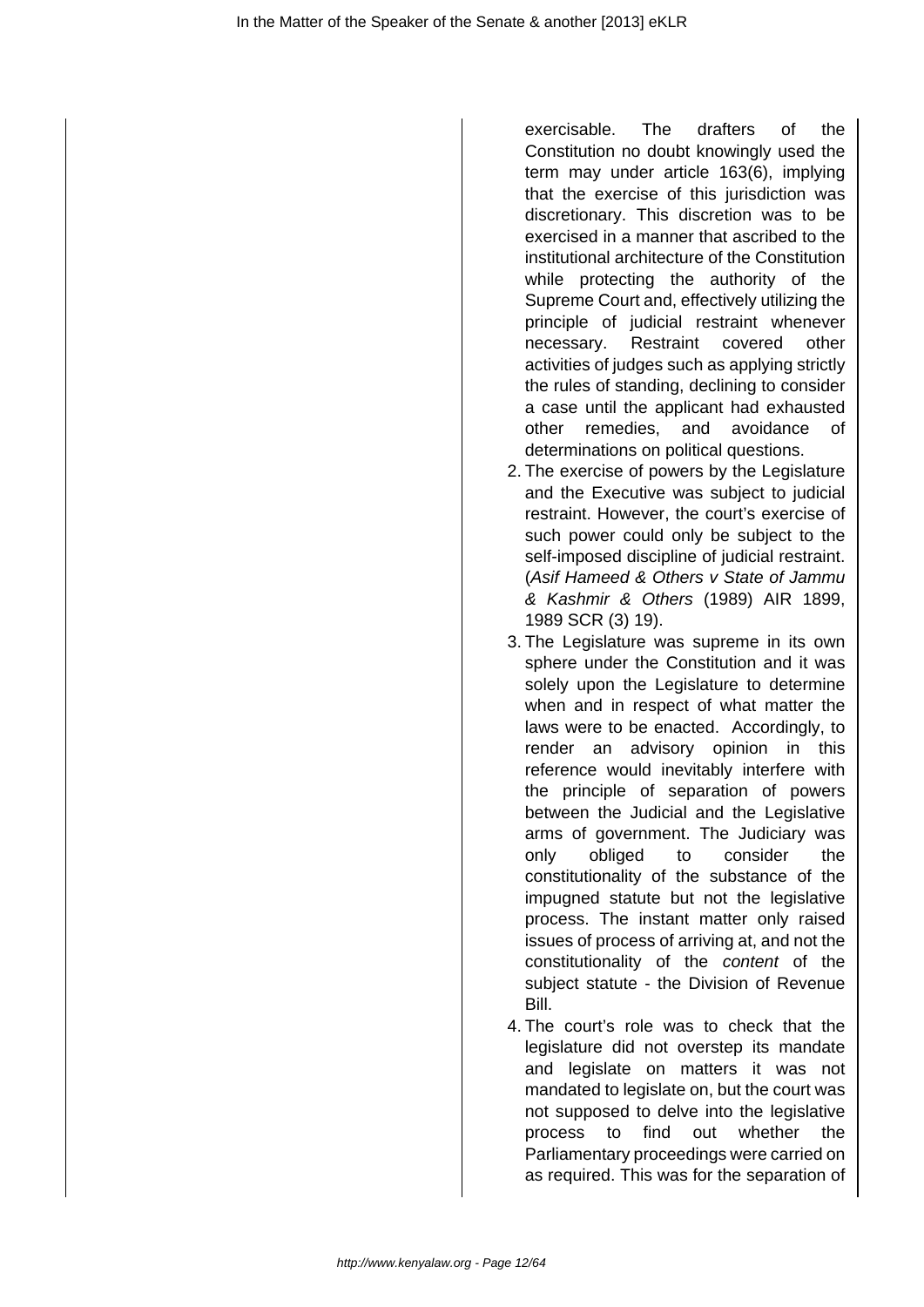powers between the legislative and judicial arm of government to be preserved.

- 5. The Constitution did not oust the doctrine of separation of powers between the three arms of government. Just as Parliament was expected to operate within its constitutional powers as an arm of government so was the Judiciary. The system of checks and balances that prevented autocracy, restrained institutional excesses and prevented abuse of power applied equally to the Executive, the Legislature and the Judiciary. No one arm of government was infallible and all were equally vulnerable to the dangers of acting ultra vires the Constitution.
- 6. The Court's jurisdiction to render an advisory opinion in a reference of this nature that directly questioned internal workings of the legislature was not to be exercised as it would encroach on separation of powers between the legislative and judicial arm of government. Even if the courts were to intervene, they had to satisfy themselves that formal and informal dispute resolution mechanisms had first been fully exhausted.
- 7. This was a dispute requiring an interpretation of the Constitution, and which had been disguised as a matter for an advisory opinion, in order to come before the Supreme Court. The Applicants requested for an advisory opinion, on a matter which was clearly adversarial and which should have followed a number of political or judicial processes before reaching the apex court. It left no room for any appeal or review and placed the Court in the difficult and inappropriate position of being arbiter in a dispute in the first and not last instance. This was a clearly a situation in which the Supreme Court had to exercise its discretion not to give an advisory opinion.
- 8. Judicial resolution was not appropriate where it was clear in a matter such as in the instant case that the political question doctrine would apply. This doctrine was well established by, and has been in practice since, the decision of Marbury v.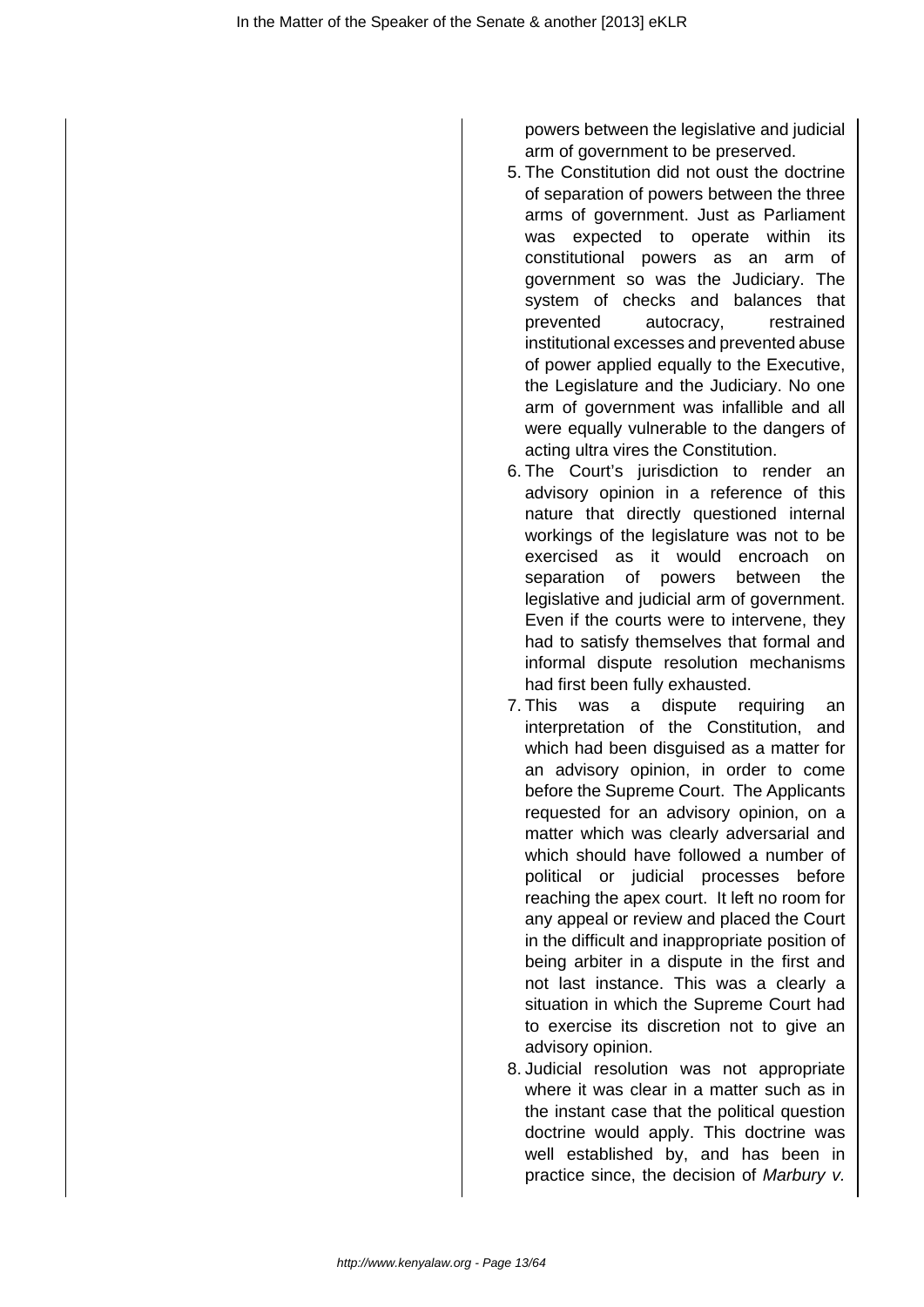Madison 5 U.S. 137 (1803), in which the US Supreme Court deemed a question of law inappropriate for judicial review because it could be resolved by the political and not judicial process. Under this doctrine, the interpretation of the Constitution was left to the politically accountable branches of government.

- 9. The interpretation of the Constitution was not an exclusive duty and preserve of the Courts but applied to all State organs including Parliament. What was exclusive to the Courts was interpretation of the Constitution within a legal dispute brought in the normal manner before a superior court and which was afforded the necessary processes of appeals, right up to the Supreme Court. Disputes, however, did exist in other forms that required not judicial intervention and determination, but rather resolution of a political nature.
- 10. The division of revenue was a process that concerned the application of national resources to development and indeed how the resources would be allocated. The nature of the question was one of perennial debate and argumentative character. It required a combination of several political processes of demands, negotiations, debates, stand-offs, retreats and finally resolution. These disputes would also be multi-layered; inter-party, intra-party, inter-regional and even as in the instant case inter-chamber or internal institutional disagreements.
- 11. It was the National Assembly that determined the appropriation and allocation of revenue at the national level and between the levels of government; conversely it was the Senate that allocated revenue among counties. There was certainly no doubt that the drafters of the Constitution intended on drawing a clear distinction between the functions of the National Assembly and the functions of the Senate with regard to division of revenue between the national government and the county government.
- 12. Only Bills that concerned county government would be considered by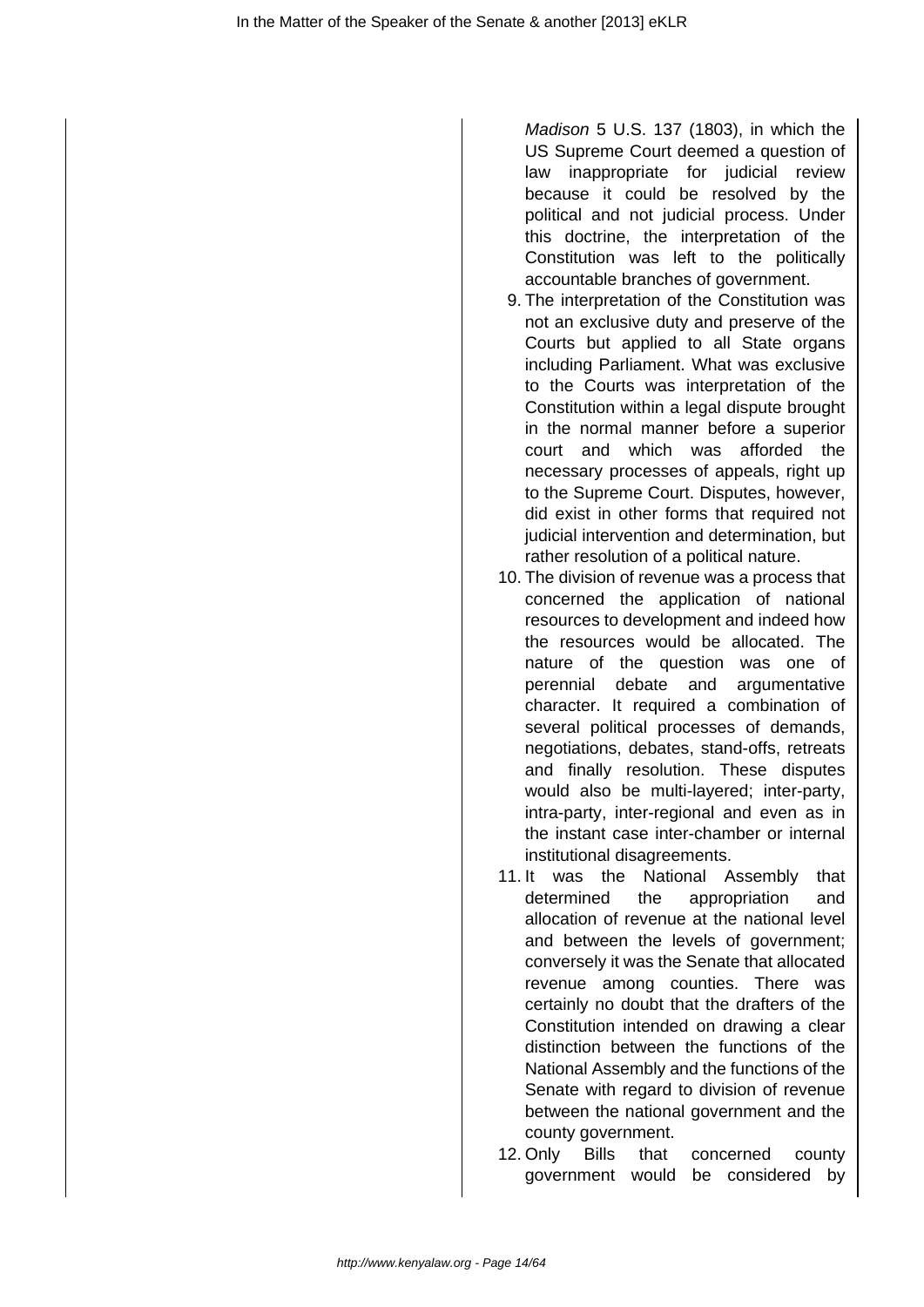Senate. All other Bills were to be originated in and considered by the National Assembly, exclusively.

- 13. The devolved system in Kenya was based on a unitary system of Government that decentralizes key functions and services to the county unit. The Kenyan State model was not federal in nature and did not envisage the workings of a county as a politically and financially independent state.
- 14. For any Bill to be deemed as one concerning county government it had to specifically affect the functions and powers of the county governments as set out in the Fourth Schedule of the Constitution. In addition, the provisions of the Bill had to be limited to the ambit of Part 2 of that Schedule which provided for the functions and powers of county governments. In the event that such a Bill went beyond the scope of Part 2 of that Schedule it could not in any way be deemed to be a Bill concerning county government.
- 15. A Bill that concerned the funding of functions outside of those specified to the Counties under the Fourth Schedule, such as the Division of Revenue Bill would fail the test of being considered as a Bill relating to county government. To Allowing the Senate to participate in the enactment of a Bill that went beyond the parameters of what counties could do within the Fourth Schedule, would certainly then be unconstitutional.
- 16. It was clear that a Money Bill was one that provided for levying taxes, altering taxes or appropriation of the consolidated funds. In quite a number of countries the Speaker of the House that corresponded to the Kenyan National Assembly was the final determinant of what Bill would be considered to be a Money Bill and his decision was final. The Division of Revenue Bill would be considered a money bill and was subject to the same procedure as a Money Bill under article 114, which was the purview of the National Assembly.

17. In the same context the County Allocation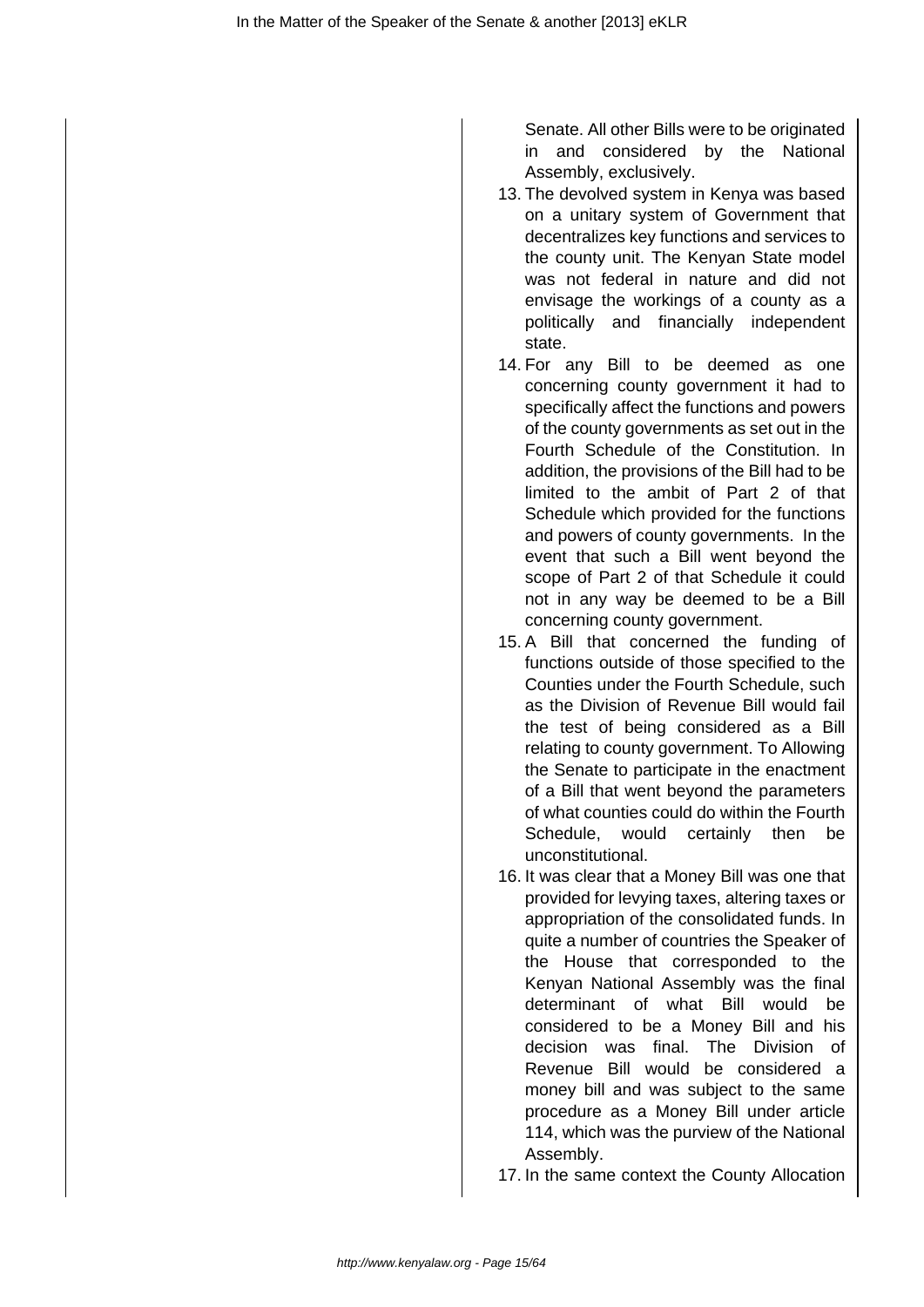of Revenue Bill would also be considered a money or supply Bill but was a Special Bill as the procedure for dealing with it was completely different. It was specifically provided for as a process within the Senate and not the National Assembly under article 217.

- 18. Once the Division of Revenue Bill that divided revenue between the national and county levels of Government was introduced in the National Assembly, Senate had no role to play. The Supreme law clearly gave the Senate an opportunity to make input into the Division of Revenue Bill but only before it was introduced into the National Assembly for debate.
- 19. Under Article 215 the Senate commanded a majority in the nine-member commission that had five representatives from Senate alone, compared with only two from the National Assembly and only two from the Executive arm of Government. This meant that the Senate commanded a decisive vote with regard to the recommendations that went into the drafting of the Division of Revenue Bill, long before it reached the National Assembly for determination. Any significant deviation from such recommendations would require a written explanation from the Cabinet Secretary responsible for finance, the intention and the rationale of the drafters of the Constitution was to ensure that the Senate had comprehensive input into the allocation of revenue at that stage, deeming unnecessary any more activity at the legislative stage.
- 20. The process of dealing with inter-chamber deadlock as applied to other Bills under Article 110(3) was not suitable for the Division of Revenue Bill as the mediation process under that Article presupposed a Bill that reached deadlock between the two houses could fail with the possibility of reintroduction after six months. This could not be done with regard to the Division of Revenue Bill as it was not a Bill that could be shelved without precipitating a constitutional financial crisis that would paralyze the workings of the entire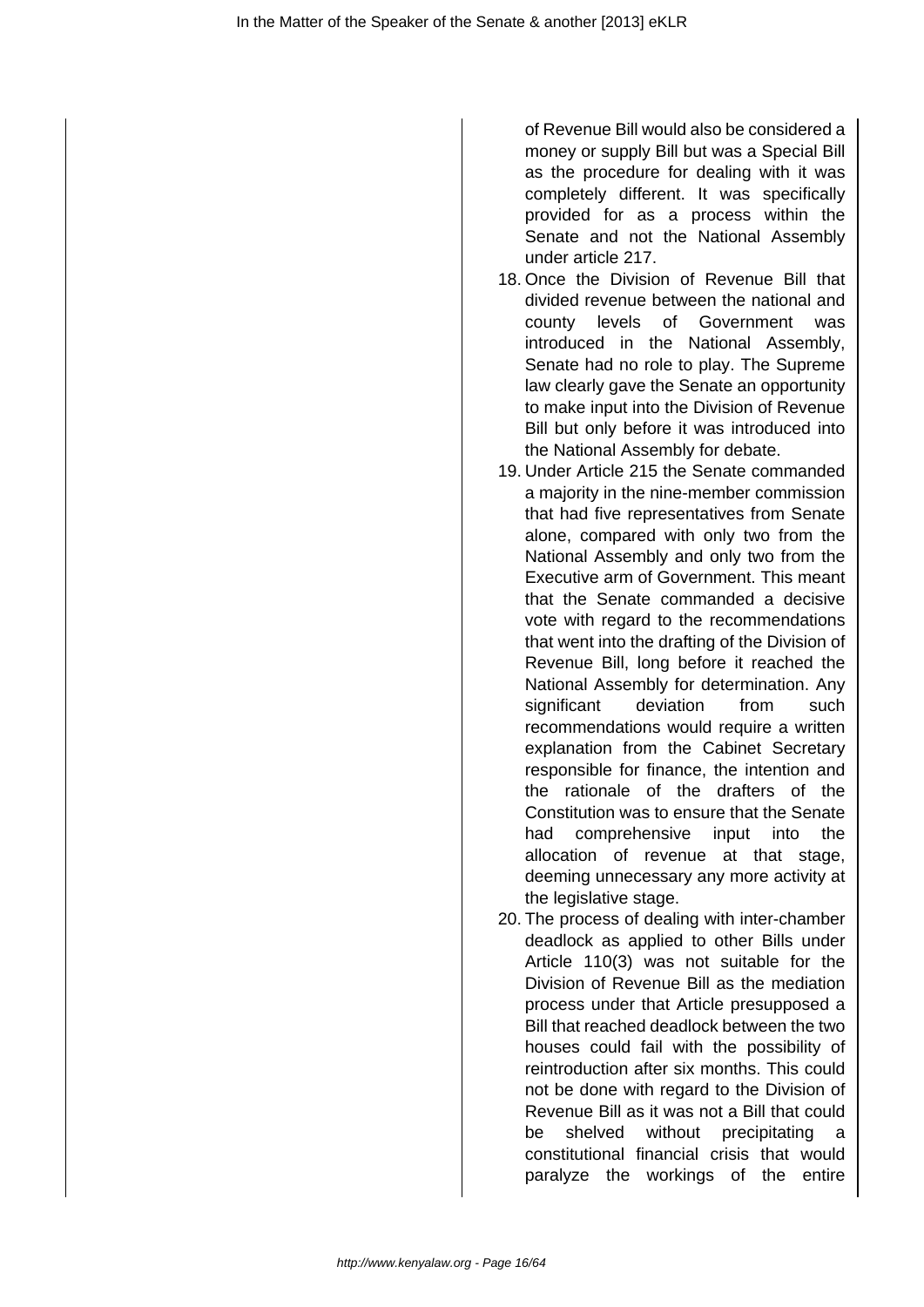|                               | Government and even cause its collapse.<br>21. The Senate would also canvass for<br>expansion of its mandate by initiating an<br>amendment of the Constitution through<br>referendum as articulated under Article<br>255(1) of the Constitution. Such an<br>amendment could introduce<br>common<br>constitutional measures as practiced in<br>other bicameral jurisdictions such as the<br>introduction of a suspensive veto, joint<br>sessions of the houses and even the<br>possibility of dissolution of both houses in<br>the event of deadlock.<br>22. To ask the Supreme Court to give Senate<br>powers that belonged in plain language to<br>the National Assembly would be to seek an<br>amendment to the Constitution in a<br>manner not recognized by the supreme<br>tools<br>The<br>for<br>reviewing<br>the<br>law.<br>Constitution to address restructuring of<br>authority, power and functions of the<br>Legislature and the roles of the Senate and<br>the National Assembly lay squarely in a<br>political and not judicial process. |
|-------------------------------|------------------------------------------------------------------------------------------------------------------------------------------------------------------------------------------------------------------------------------------------------------------------------------------------------------------------------------------------------------------------------------------------------------------------------------------------------------------------------------------------------------------------------------------------------------------------------------------------------------------------------------------------------------------------------------------------------------------------------------------------------------------------------------------------------------------------------------------------------------------------------------------------------------------------------------------------------------------------------------------------------------------------------------------------------|
| <b>Court Division:</b>        | Civil                                                                                                                                                                                                                                                                                                                                                                                                                                                                                                                                                                                                                                                                                                                                                                                                                                                                                                                                                                                                                                                |
| <b>History Magistrates:</b>   | none                                                                                                                                                                                                                                                                                                                                                                                                                                                                                                                                                                                                                                                                                                                                                                                                                                                                                                                                                                                                                                                 |
| County:                       |                                                                                                                                                                                                                                                                                                                                                                                                                                                                                                                                                                                                                                                                                                                                                                                                                                                                                                                                                                                                                                                      |
| Docket Number:                |                                                                                                                                                                                                                                                                                                                                                                                                                                                                                                                                                                                                                                                                                                                                                                                                                                                                                                                                                                                                                                                      |
| <b>History Docket Number:</b> | none                                                                                                                                                                                                                                                                                                                                                                                                                                                                                                                                                                                                                                                                                                                                                                                                                                                                                                                                                                                                                                                 |

 The information contained in the above segment is not part of the judicial opinion delivered by the Court. The metadata has been prepared by Kenya Law as a guide in understanding the subject of the judicial opinion. Kenya Law makes no warranties as to the comprehensiveness or accuracy of the information.

Case Outcome: The Case Outcome: Reference allowed by majority holding

Representation By Advocates: **Both Parties Represented** 

History County:  $\vert$  -

Advocates For:  $\qquad \qquad$ 

Advocates Against:  $\vert$  -

Sum Awarded: None and Awarded: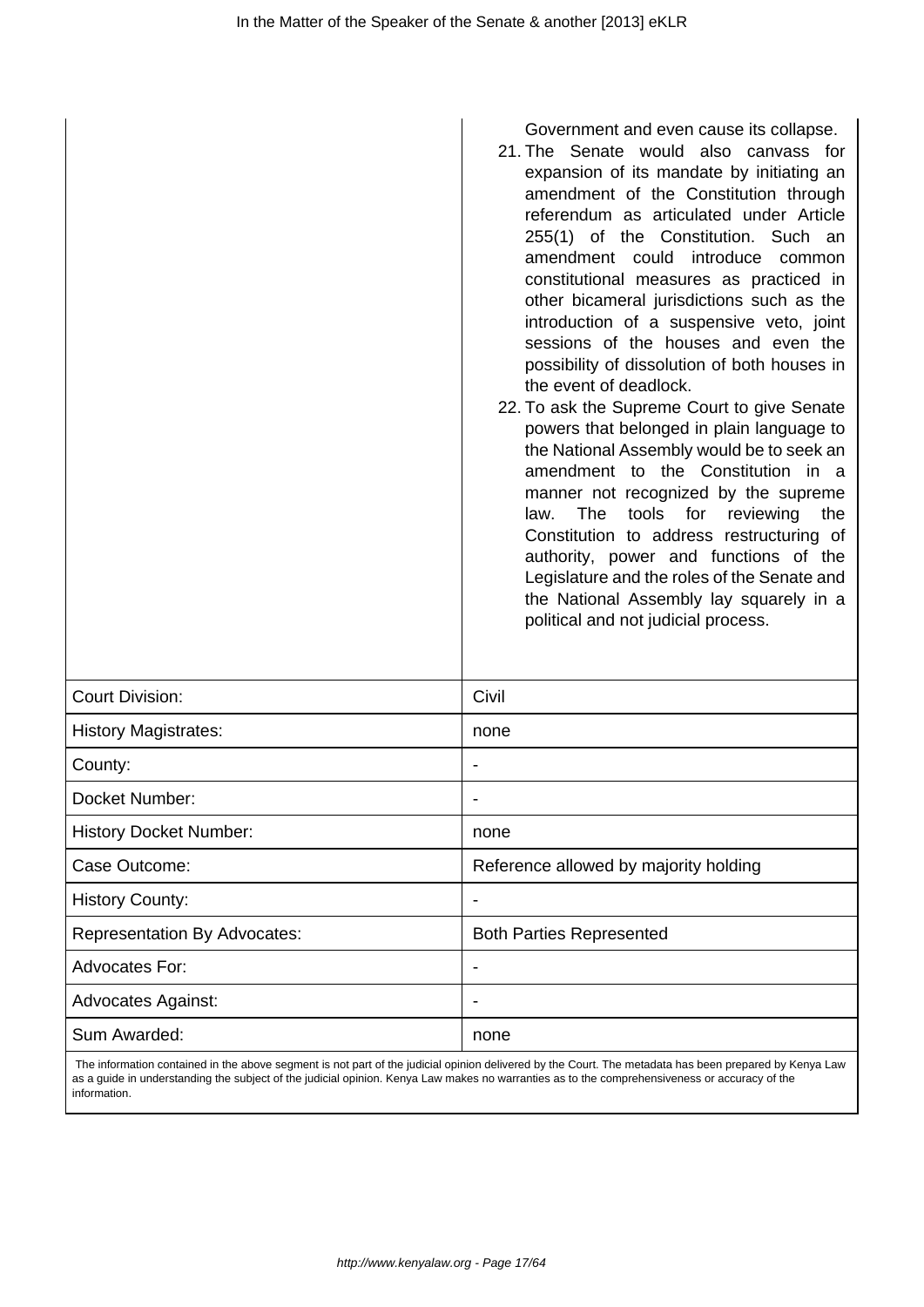#### **REPUBLIC OF KENYA**

#### **IN THE SUPREME COURT OF KENYAAT NAIROBI**

#### **(Coram: Mutunga, CJ;Rawal, DCJ;Tunoi, Ibrahim, Ojwang, Wanjala&Ndungu, SCJJ,)**

#### **ADVISORY OPINION REFERENCE NO. 2 OF 2013**

#### **-BETWEEN-**

| $-AND-$                                              |  |
|------------------------------------------------------|--|
| THE HON. THE ATTORNEY-GENERALINTERESTED PARTY        |  |
| THE SPEAKER OF THE NATIONAL ASSEMBLYINTERESTED PARTY |  |
|                                                      |  |
| THE COMMISSION ON THE IMPLEMENTATION                 |  |
|                                                      |  |
|                                                      |  |

#### **ADVISORY OPINION**

#### **A. INTRODUCTION**

[1] The Reference herein was occasioned by the act of the Speaker of one parliamentary Chamber, the National Assembly, reversing his action of referring a legislative matter to the other Chamber, the Senate, and having the National Assembly alone conclude deliberations on a Bill, which was then transmitted to the President for assent and which thereafter became enacted law. This was the Division of Revenue Bill, providing for a sharing in finances between the national and the county governments. Whereas the National Assembly's stand was that the Bill was only concerned with the financing of county government by the national government, and therefore was the exclusive legislative responsibility of the National Assembly, the applicants maintained that as the county governments had a major interest in the monies in question, service of that interest, by the Constitution, involved the Senate's legislative contribution; and that no valid law could be enacted without such legislative contribution.

[2] Being anxious about the due functioning of the several institutions established under the Constitution of Kenya, 2010 and in particular, about the Senatorial function, as a safeguard for the principle of devolved government, the applicants moved the Supreme Court by virtue of Article 163(6) of the Constitution which stipulates:

*"The Supreme Court may give an advisory opinion at the request of the national government, any State organ, or any county government with respect to any matter concerning county government."*

## **B. CONTEST OF JURISDICTION**

#### *a. Submissions of Counsel*

[3] The interested parties contested this Court's jurisdiction in rendering an Advisory opinion. **The first question in this regard was whether it was appropriate for the Court to render an Advisory Opinion in this matter. And the second question was: whether this Court has jurisdiction to render an Advisory Opinion regarding the constitutional process attending the**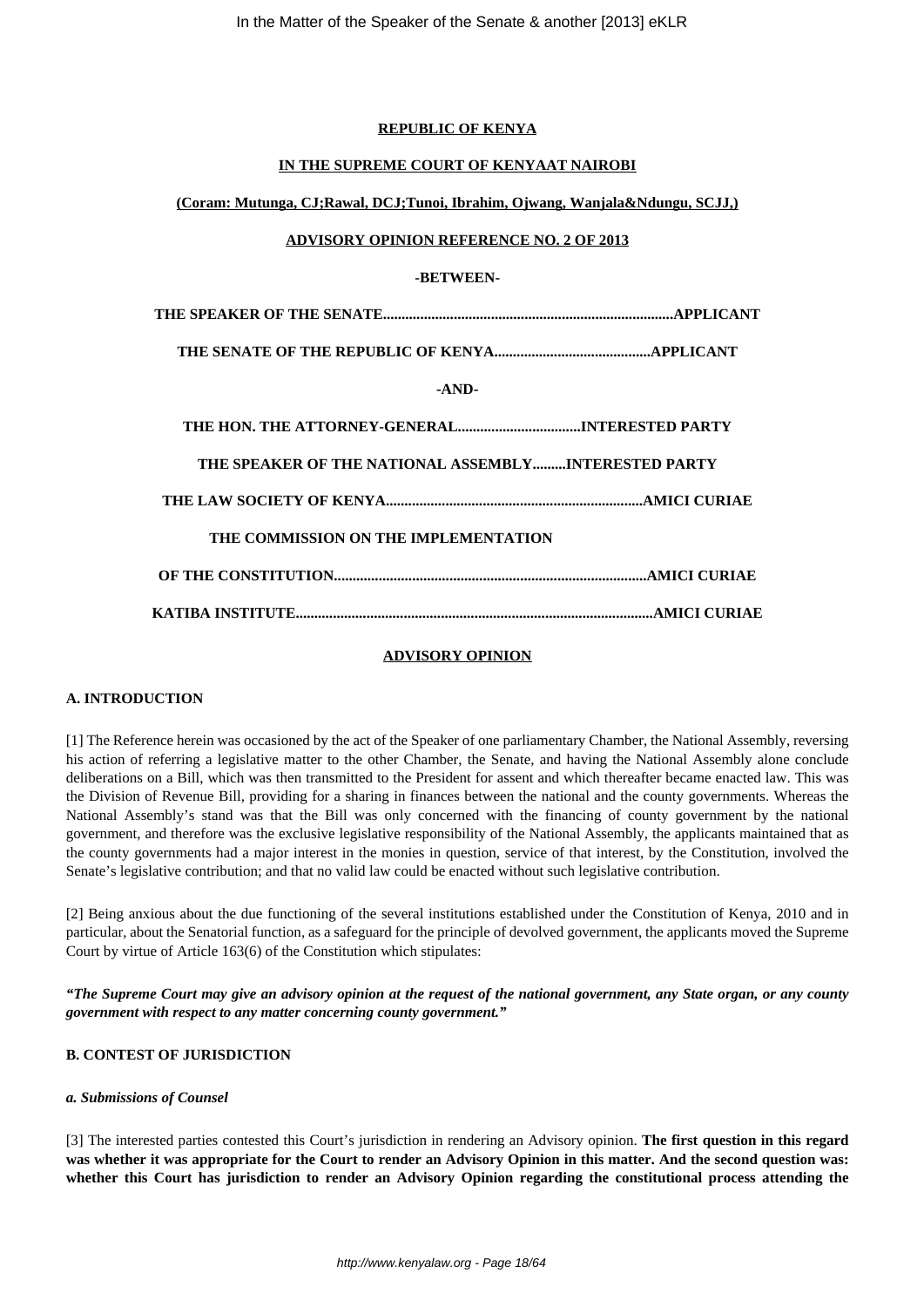#### **enactment of the Division of Revenue Act, 2013 (Act No. 31 of 2013).**

[4] Jurisdiction, in any matter coming up before a Court, is a fundamental issue that must be resolved at the beginning. It is the fountain from which the flow of the judicial process originates. The position is clear from the words of Nyarangi, J.A. in *[Owners of](http://kenyalaw.org/caselaw/cases/view/45265/) [the Motor Vessel "Lillian S" v. Caltex Oil \(Kenya\) Ltd.](http://kenyalaw.org/caselaw/cases/view/45265/)* [\[1](http://kenyalaw.org/caselaw/cases/view/45265/)989] KLR 1 (at p. 14):

*"Without jurisdiction, a court has no power to make one more step. Where a court has no jurisdiction, there would be no basis for a continuation of proceedings pending other evidence. A court of law downs its tools in respect of the matter before it the moment it holds the opinion that it is without jurisdiction."*

The consequence of a Court proceeding without jurisdiction is stated, in unambiguous terms, in *Words and Phrases Legally Defined*, Vol 3: 1 – N (at p.113): "*Where a court takes it upon itself to exercise a jurisdiction which it does not possess, its decision amounts to nothing."*

[5] Learned counsel, Mr. Kilukumi for the applicants urged that this Court has the competence and should exercise its advisory jurisdiction on the issues arising. He submitted that the applicants duly satisfied the requirements set out in Article 163(6) of the Constitution: firstly, the applicants are State organs, entitled to move the Court for an Advisory Opinion; and secondly, the subjectmatter, in this instance, should be one concerning *county government*. It was submitted that the first applicant is a State organ, as defined in Article 260 of the Constitution: the office of Speaker of the Senate is established under Part 3 of Chapter 8 ("Offices of Parliament") and in particular, Article 106(1) of the Constitution. And the second applicant is also a State organ, being a body established under Article 93(1) of the Constitution.

[6] Counsel urged to be further relevant to the jurisdictional point, that the several agreed issues on which Advisory Opinion is sought, concern the constitutional process of enacting legislation that divides nationally-collected revenue between the governments at the national and county levels. Counsel submitted that the financing of county governments is founded upon the division of nationally-raised resources: and therefore, the Advisory Opinion sought, is *"with respect to matters concerning county government."*

[7] Besides, counsel submitted, the Division of Revenue Bill is a matter that "concerns county government". On this point, and for effect, counsel invoked the content of this Court's Ruling in *[Re the Matter of the Interim Independent Electoral Commission,](http://kenyalaw.org/caselaw/cases/view/77634/)* Sup. Ct. Const. Appl. No.2 of 2011 (para.40):

## *"…any national level activity that has a significant impact on county government would come within the purview of a matter concerning the county governments."*

[8] Learned counsel submitted that the division of revenue that has been collected nationally and is to be divided between two levels of government, obviously affects the running of county governments.

[9] To buttress the argument, Mr. Kilukumi considered the effect of Article 224 of the Constitution, which deals with countygovernment budgets and the County Appropriations Act. He urged that the county governments will be unable to prepare their budgets unless the Division of Revenue Bill has been enacted by Parliament; hence,the effect of Article 224 is that the Division of Revenue Bill *is* a matter that "concerns county government".

[10] Regarding the appropriateness of the question for an Advisory Opinion, learned counsel submitted that the Supreme Court's competence in this regard, flows directly from Article 163(6) of the Constitution; and the Court's jurisdiction is *discretionary,* being exercised as it considers fit. He urged that the Court to adopt its guidelines for the exercise of jurisdiction, set out in the earlier matter, *[Re the Matter of the Interim Independent Electoral Commission](http://kenyalaw.org/caselaw/cases/view/77634/)*, Sup. Ct. Const. Appl. No. 2 of 2011 (at para.83):

*"(1) For a reference to qualify for the Supreme Court's Advisory-Opinion discretion, it must fall within the four corners of Article 163(6): it must be 'a matter concerning county government.' The question as to whether a matter is one 'concerning county government' will be determined by the Court on a case-by-case basis.*

*"(2) The only parties that can make a request for an Advisory Opinion are the national government, a State organ, or a county government. Any other person or institution may only be enjoined in the proceedings with leave of the Court, either as intervener (interested party) or as amicus curiae.*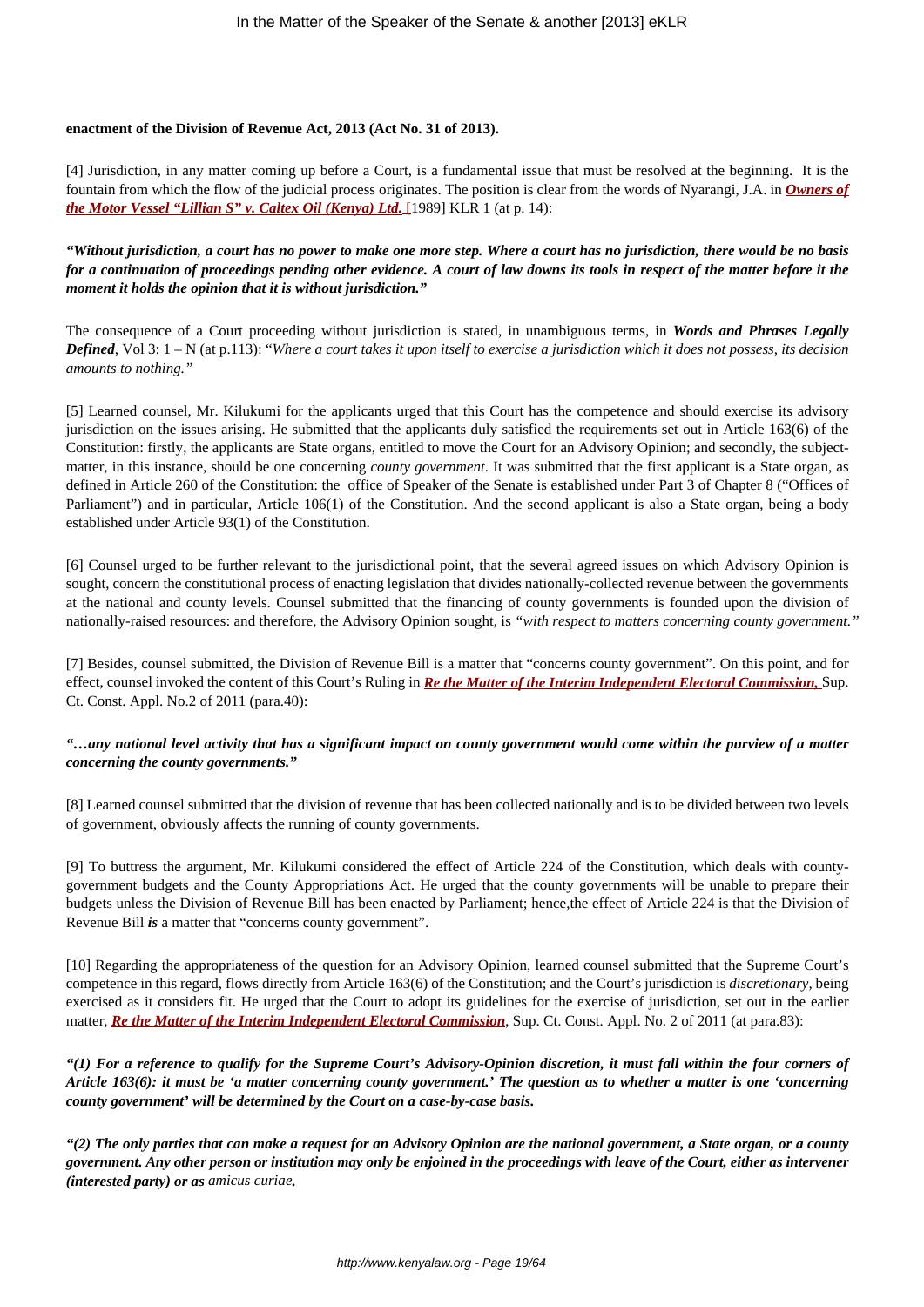*"(3) The Court will be hesitant to exercise its discretion to render an Advisory Opinion where the matter in respect of which the reference has been made is a subject of proceedings in a lower Court….*

*"(4) Where a reference has been made to the Court the subject matter of which is also pending in a lower Court, the Court may nonetheless render an Advisory Opinion if the applicant can demonstrate that the issue is of great public importance and requiring urgent resolution through an Advisory Opinion…."*

[11] Learned counsel invoked the Supreme Court's mandate in the interpretation of the Constitution: a dispute had arisen between the two Parliamentary Chambers, with a bearing on the interpretation of key Articles of the Constitution; the Supreme Court as the apex Court operating in accordance with the Supreme Court Act, 2011 (Act No. 7 of 2011), is empowered to give authoritative and final interpretation of the Constitution; the Supreme Court was the most suitable forum to render a pronouncement on the constitutional conflict raised in the instant matter; only the Supreme Court will be able to provide expeditious resolution to the disputed question which entails a matter of great public importance.

[12] Counsel recalled that the Supreme Court on an earlier occasion, in *[Re the Matter of the Interim Independent Electoral](http://kenyalaw.org/caselaw/cases/view/77634/) [Commission](http://kenyalaw.org/caselaw/cases/view/77634/)* (Application No. 2 of 2011), had already indicated that it may undertake constitutional interpretation while rendering Advisory Opinion [paras. 43 and 44]:

*"The Supreme Court…, for the purpose of rendering an Advisory Opinion, may take its position guided by its own interpretation of the Constitution…*

*"It follows that the Supreme Court may, indeed, while rendering an Advisory Opinion under Article 163(6) of the Constitution, undertake any necessary interpretation of the Constitution."*

[13] The foregoing principle was reiterated in another matter, *[In the Matter of the Principle of Gender Representation in the](http://kenyalaw.org/caselaw/cases/view/85286) [National Assembly and the Senate](http://kenyalaw.org/caselaw/cases/view/85286)*[,](http://kenyalaw.org/caselaw/cases/view/85286) Sup. Ct. Appl. No. 2 of 2012 [para. 25]:

*"It is clear to us that this Court, while rendering Advisory Opinion, will almost invariably engage in the exercise of constitutional interpretation, and it is not precluded from such an exercise. It does not follow, therefore, that the Court will decline a proper request for an Advisory Opinion, merely because rendering such Opinion will entail constitutional interpretation. The basic requirement for an application for an Advisory Opinion is that it should, as contemplated by Article 163(6) of the Constitution, be seeking to unravel a legal uncertainty in such a manner as to promote the rule of law and the public interest."*

[14] Mr. Kilukumi submitted, from the authority of the earlier decisions, that the Supreme Court's Opinion in this case, will, in law and in constitutional principle, be binding on all State organs and on all persons, as its design is to bring certainty and to deliver closure on relevant issues. Learned counsel urged that such an Opinion would bring positive effect upon the nation's legislative organs, insofar as they would be able to focus their agenda on the values of clarity, civility, decorum and etiquette.

[15] Counsel urged that the delivery of the Supreme Court's Advisory Opinion, in the circumstances of the instant matter, falls in line with constitutional principle, and, furthermore, would be duly proportionate to the gravity of the issues, and would be appropriate, just, fair and meet, in every respect.

[16] Learned counsel glanced back at the troubled constitutional history of the country with a devolved governance system, in the 1960s, being phased out by a central-government scheme which removed the local units together with their agency of representation and safeguard at the centre, namely, the Senate (Y.P. Ghai and J.P.W.B. McAuslan, *Public Law and Political Change in Kenya: A Study of the Legal Framework of Government from Colonial Times to the Present* (Nairobi: Oxford University Press, 1970) (pp.213-14). He urged that the people's political choice of retracing their constitutional path to the 1960s model, be upheld, and that the Supreme Court bears responsibility for directing the path of governance on that course; and the Court should, in this regard, safeguard the constitutional processes designed to secure the county governments. Counsel urged such an object to be in keeping with the Supreme Court's obligations as set out in section 3 of the Supreme Court Act, 2011 (Act No. 7 of 2011), which provides in particular that [s.3(c)]:

*"…the Supreme Court as a court of final judicial authority [shall] among other things –*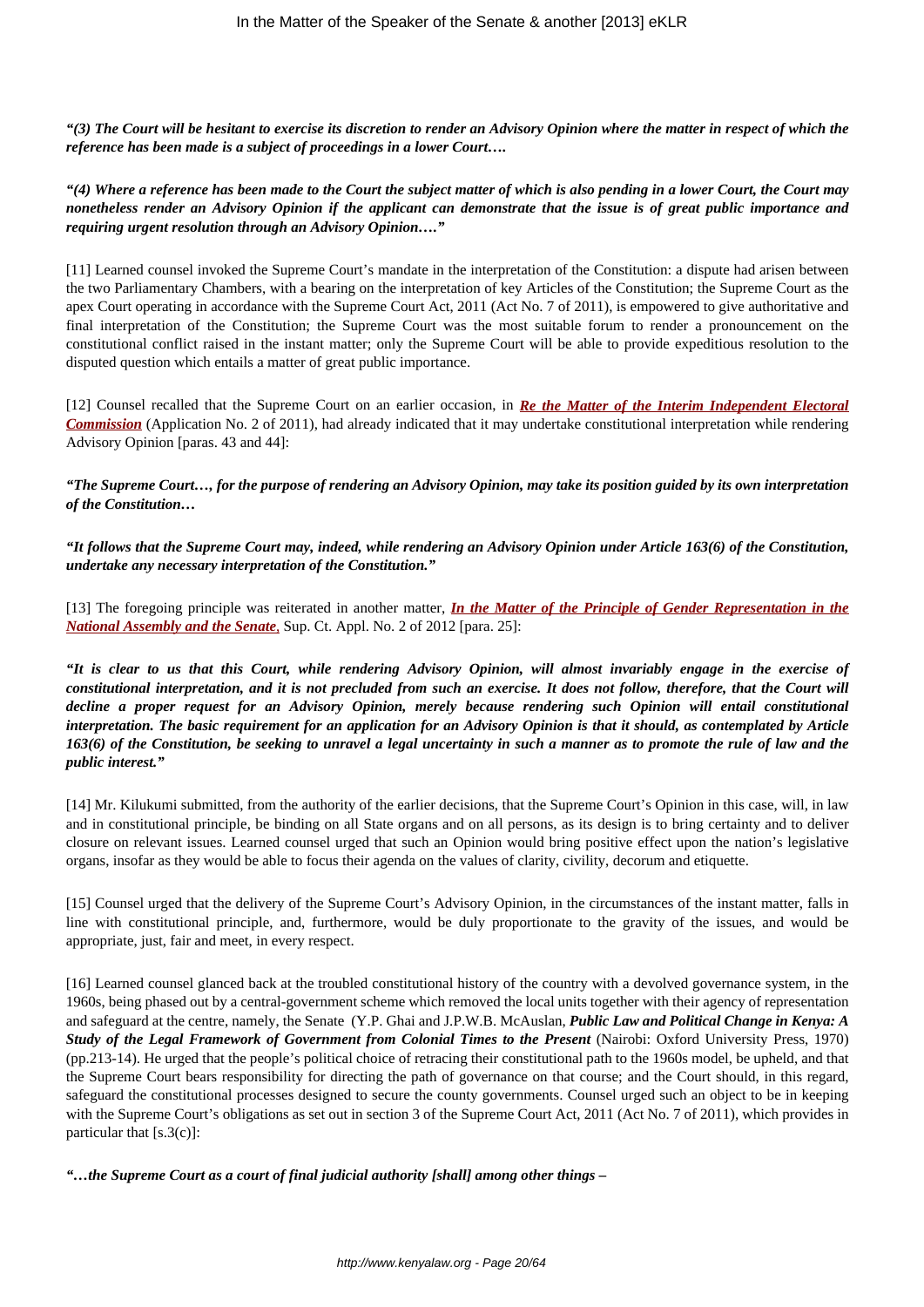*…*

# *c. develop rich jurisprudence that respects Kenya's history and traditions and facilitates its social, economic and political growth…."*

[17] In the contest of jurisdiction, it was the position of the interested parties that the relevant issues properly fell within the domain of the litigated cause, rather than that of the Advisory Opinion. However, learned senior counsel Mr. Nowrojee, for the applicants maintained that this was not a matter suitable for the ordinary dispute-resolution mechanism – with pleadings, and progressing from the lowest to the highest Court: the matter was urgent, and entailed the danger of paralysis to the Parliamentary process of lawmaking. The matter, counsel submitted, involved the national legislative agenda – a matter of great public importance. He submitted that the public interest called for expeditious resolution of the stalemate: and an Advisory Opinion was the best recourse.

[18] Such a perception by counsel had been anticipated in an earlier Advisory Opinion, *In the Matter of the Principle of Gender Representation in the National Assembly and the Senate*, Sup. Ct. Appl. No. 2 of 2012, in which the following passage appears:

*"The Court recognizes…that its Advisory Opinion is an important avenue for settling matters of great public importance which may not be suitable for conventional mechanisms of justiciability. Such novel situations have clear evidence under the new Constitution, which has come with far-reaching innovations, such as those reflected in the institutions of county government. The realization of such a devolved governance scheme raises a variety of structural, management and operational challenges unbeknown to traditional dispute settlement. This is the typical situation in which the Supreme Court's Advisory-Opinion jurisdiction will be most propitious; and where such is the case an obligation rests on the Court to render an Opinion in accordance with the Constitution."*

[19] Learned senior counsel advanced another justification for preferring the Advisory Opinion to the normal course of litigation: trial of fact was unnecessary; all the issues revolved around the correct interpretation of specified Articles of the Constitution; and in any case, if any facts at all were to be a relevant question, all the facts were matters of permanent record in both Chambers of Parliament, werewell agreed, and could most readily be ascertained.

[20] Learned senior counsel also urged the jurisdictional point on the basis of the broader context of the Constitution, and the inarticulate, general perceptions on the governance-role of the Supreme Court: the Court should render its Advisory Opinion as part of the function of *promoting constitutionalism and the rule of law,* values that are apt to be impaired whenever there is disagreement and stalemate between primary State organs. He submitted that the Advisory Opinion is a special device under the Constitution, for safeguarding the devolved governance system. He proposed that the Court should lay down the proper procedure for the enactment of differing categories of legislation.

[21] The learned Attorney-General, while conceding that the Court indeed had jurisdiction to give an Advisory Opinion, submitted that its due exercise of discretion should exclude the instant matter. He proceeds by past example, contending that the stalemate in question was in respect of a live matter in progress within the ranks of the Legislature and the Executive; whereas in *In the Matter of the Principle of Gender Representation in the National Assembly and the Senate,* Sup. Ct. Appl. No. 2 of 2012 the focus was on the gender quota in the membership of Parliament, a basic *interpretational question;* and in *Re the Matter of the Interim Independent Electoral Commission*, again, the question was essentially as to the *interpretation* of the Constitution. The Attorney-General submitted that the ultimate answer to the applicant's question was *judgment*: and hence the proper forum was the Constitutional Division of the High Court – and a party who remains aggrieved has a straight path leading to the Court of Appeal. The Attorney-General urged that this was not a proper matter for the Supreme Court at this stage.

[22] By the submissions of learned counsel, Mr. Ngatia for the second interested party, the jurisdiction of the Supreme Court has not been properly invoked: it is a matter involving competing rights and claims, and so cannot be resolved without the benefit of *pleadings* and *evidence*; since the Senate and the National Assembly have taken opposite stances regarding the interpretation of the Constitution and the Parliamentary Standing Orders, what is sought is not a "plain opinion statement" on the powers conferred upon each Chamber; the parties seek a *judicial determination* of the various claims and cross-claims. Counsel submitted that the true intendment of the Opinion Reference is to obtain a set of *declarations and orders*, the effect of which would be to declare the newlyenacted Division of Revenue Act *unconstitutional* and a *nullity*. He urged that the competing claims by the parties require a *full hearing*, attended with normal *rights of appeal*. Counsel disputed the contention that the High Court cannot dispose of the matter expeditiously, and contended that if the Supreme Court were to render an Advisory Opinion, then the "litigants" would be deprived of the benefits of a normal trial process. Mr. Ngatia urged that an Advisory Opinion was an inappropriate short-cut recourse; and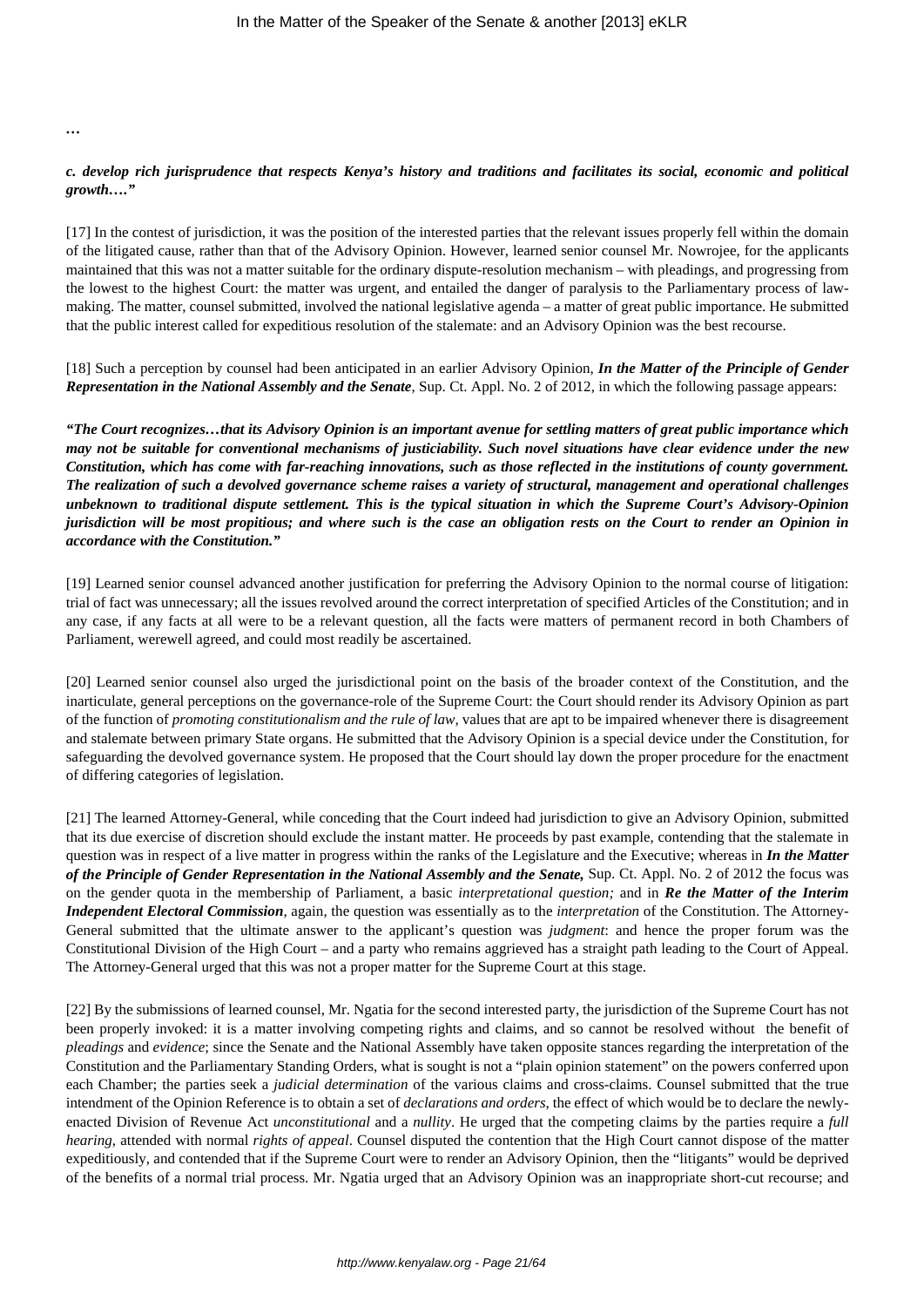instead, the parties should have a first opportunity to arrive at a consensus, or settle the matter through the alternative disputeresolution mechanism, failing which a normal suit should be filed in the High Court.

[23] Mr. Ngatia submitted that an Advisory Opinion was inapposite, as the legislative process contested has already *matured into an enactment*; and he sought to draw from comparative lessons favouring*judicial restraint*, in such a situation. The relevant material is the article by Oliver P. Field, "The Advisory Opinion: An Analysis," *Indiana Law Journal,* Vol. 24 (1949) – at p. 205:

*"Advisory Opinions are given on pending [legislation] or contemplated action by the Executive, while decisions are on Acts passed or actions taken earlier, sometimes much earlier."*

*At p. 41:*

*"…the determining factor is that the Advisory Opinion is conceived to be Advisory in the process of making statutes rather than as a device adoptable to the settlement of rights affected by enacted statutes."*

*At p. 42:*

*"Despite this advantage on the part of [the] Advisory Opinion, it must be concluded that Advisory Opinion practice even at its best is a supplement to, not a substitute for Judicial Review."*

Learned counsel urged the Court not to prefer the Advisory Opinion and, by this, take a position that affects the rights and acts realized, since the Division of Revenue Bill has taken the form of an Act of Parliament.

[24] Learned Senior Counsel for first *amicus curiae*, Professor Ojienda, began from first principles as expressed by this Court in *[Samuel Kamau Macharia and Another v. Kenya Commercial Bank and Two Others](http://kenyalaw.org/caselaw/cases/view/82994)*, Sup. Ct. Appl. No. 2 of 2011: namely, that jurisdiction emanates from the Constitution, or the ordinary law, or both. He urged that the Supreme Court's jurisdiction to render an Advisory Opinion is donated by Article 163(6) of the Constitution, and should be exercised on the basis of two considerations: (i) the competence of the party seeking an Opinion – whether this party is a national government, a State organ, or a county government; and (ii) the nature of the subject – whether it concerns county government. By these principles, learned counsel urged, the Court has a proper basis in law for proceeding to give an Advisory Opinion. But learned counsel submitted that the Court, in giving an Opinion, should take into account the fact that by the time it was moved, the subject Division of Revenue Bill had already evolved and attained the status of statute law. By counsel's submission, the subject is one of great public importance, which merits the Court's Advisory Opinion: devolution itself was a crucial democratic course which the people had chosen; harmonious operation of the two Chambers of Parliaments was a vital process under the new Constitution; profound conflict in the workings of the two Chambers, especially in relation to devolution, was a major challenge; and such course of resolution as may be adopted, would have impacts on the scheme of implementation of Chapters 11 and 12 of the Constitution.

[25] Still canvassing the broad principle justifying the case for an Advisory Opinion, Professor Ojienda typified Kenya's current phase of political attainment as constitutional democracy: and this bears the precept that even the majoritarian entity that is Parliament, cannot claim *sovereignty,* and is subject to the terms of the *constitutional document* as it is interpreted and applied within the *judicial process.* The principle is born out by the universal acceptance that the Supreme Court can declare null any legislative measures that offend the Constitution: *Speaker of the National Assembly and Others v. De Lille MP and Another* (297/98) [1999] ZASCA 50; *Democratic Alliance v. The President of South Africa and Others* (263/11) [2011] ZASCA 241. These decisions, of comparative relevance, have: affirmed the supremacy of the Constitution over Parliament; exemplified the role of the Courts in interrogating the legislative authority of Parliament, in a constitutional democracy; and upheld the principle that, in a constitutional democracy, the Courts have both the *power and the duty to pronounce on the compliance of legislation with the terms and objects of the Constitution.*

[26] Learned counsel concluded that the Supreme Court, indeed, has the jurisdiction, as well as the duty, to inquire into the procedure that had been adopted by the National Assembly and the Senate, in respect of the passing of the Division of Revenue Bill.

[27] Such a position, on broad terms, was taken too by learned counsel, Mr. Nderitu for the second *amicus curiae.* He proceeded from the threshold that the Division of Revenue Act itself, as passed, provides for "the equitable division of revenue raised nationally between the national and county governments in [the] 2013/14 financial year"; and he urged that the objects of the Act,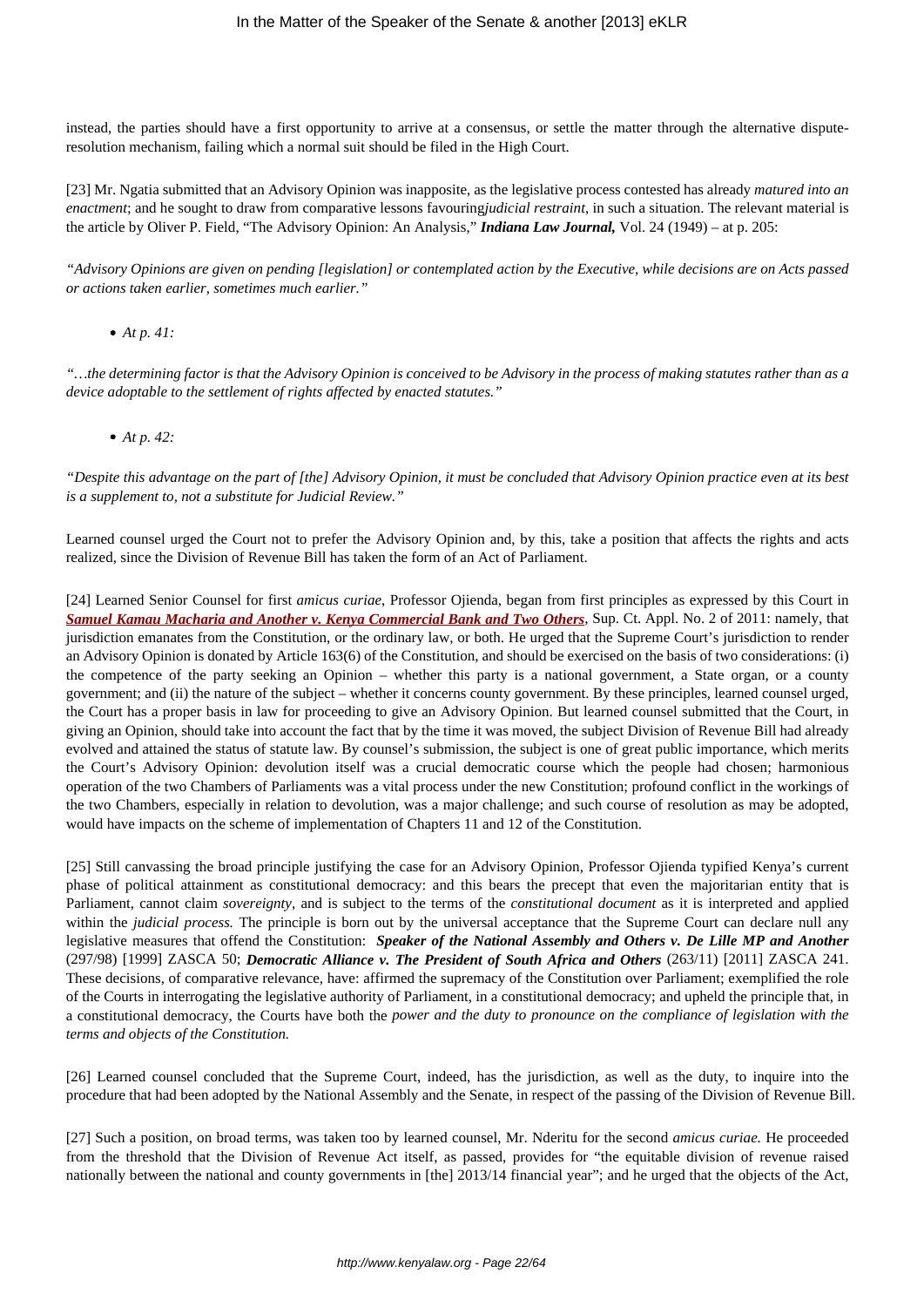the issues raised by all the parties and, in particular, whether that legislation was constitutionally deliberated upon, enacted and assented to, were plainly matters "concerning county government" – and consequently, the Supreme Court has jurisdiction to render an Advisory Opinion.

[28] Mr. Nderitu proceeded, however, to submit that the Court, rather than settle the issues by way of Advisory Opinion, should give direction leading to *mediation* and *extra-judicial process*, by virtue of Articles 110(3), 112 and 113 of the Constitution. Learned counsel submitted that such a process, by its *non-adversarial nature,* would best suit the requirements of *good governance*.

[29] For the third *amicus curiae*, learned counsel, Mr. Wanyoike urged that while the issue in hand was a "matter of county government," the Court should decline to render an Advisory Opinion: because the *question has already fallen under controversy*, and therefore it belongs properly to the *adjudicatory jurisdiction* of the High Court, by virtue of Article 165 of the Constitution.

#### *(b) Analysis*

[31] Are the applicants proper persons or entities in whom the right to seek an Advisory Opinion reposes" By Article 163(6) of the Constitution, such an Opinion can only be sought by the national government, a State organ, or any county government. After considering the relevant Articles, namely 93, 96, 106 and 260, and also Part 3 of the Sixth Schedule to the Constitution, we have come to the conclusion that the Office of the Speaker *is* a State organ, *as is also* the Senate.

[32] Is it a "matter concerning county government"" The answer is *in the affirmative*, as may be perceived from this Court's Ruling in *Re the Matter of the Interim Independent Electoral Commission,* Sup. Ct. Const. Appl. No. 2 of 2011 [para.40]:

*"We consider that the expression 'any matters touching on county government' should be so interpreted as to incorporate any national-level process bearing a significant impact on the conduct of county government."*

Now in the case of the Division of Revenue Bill (now an Act), it makes provision for the division of revenue that is *nationally collected*, and for its *sharing between the two levels of government*. It certainly has a *significant impact on the county governments.* We hold, in the circumstances, that the Reference herein properly falls under Article 163(6) of the Constitution, as a "matter that concerns county governments."

[33] The next issue then becomes: whether, in all the circumstances of this case, the Court should exercise its *discretion* in favour of rendering an Advisory Opinion. The criteria for exercising this discretion were set out in our Ruling in *Re the Matter of the Interim Independent Electoral Commission* (2011) [para.83]:

*"(i) For a reference to qualify for the Supreme Court's Advisory-Opinion discretion, it must fall within the four corners of Article 163(6): it must be 'a matter concerning county government.' The question as to whether a matter is one 'concerning county government' will be determined by the Court on a case-by case basis.*

*"(ii) The only parties that can make a request for an Advisory Opinion are the national government, a State organ, or a county government. Any other person or institution may only be enjoined in the proceedings with leave of the Court, either as an intervener (interested party) or as amicus curiae.*

*"(iii) The Court will be hesitant to exercise its discretion to render an Advisory Opinion where the matter in respect of which the reference has been made is a subject of proceedings in a lower Court….*

*"(iv) Where a reference has been made to the Court the subject-matter of which is also pending in a lower Court, the Court may nonetheless render an Advisory Opinion if the applicant can demonstrate that the issue is of great public importance and requiring urgent resolution through an Advisory Opinion*, *In addition, the applicant maybe required to demonstrate that the matter in question would not be amenable to expeditious resolution through adversarial Court process."*

[34] It emerges that a matter qualifies to be regarded as one of county government only where: that is the case *in the terms of the Constitution*; it is the case *in the terms of statute law;* it is the case in *the perception of the Court*, in view of the function involved or the relation created as between the national government and its processes, on the one hand, and the county governments and their operations, on the other. In the last instance, the Court will conscientiously consider the relationship between the two units as this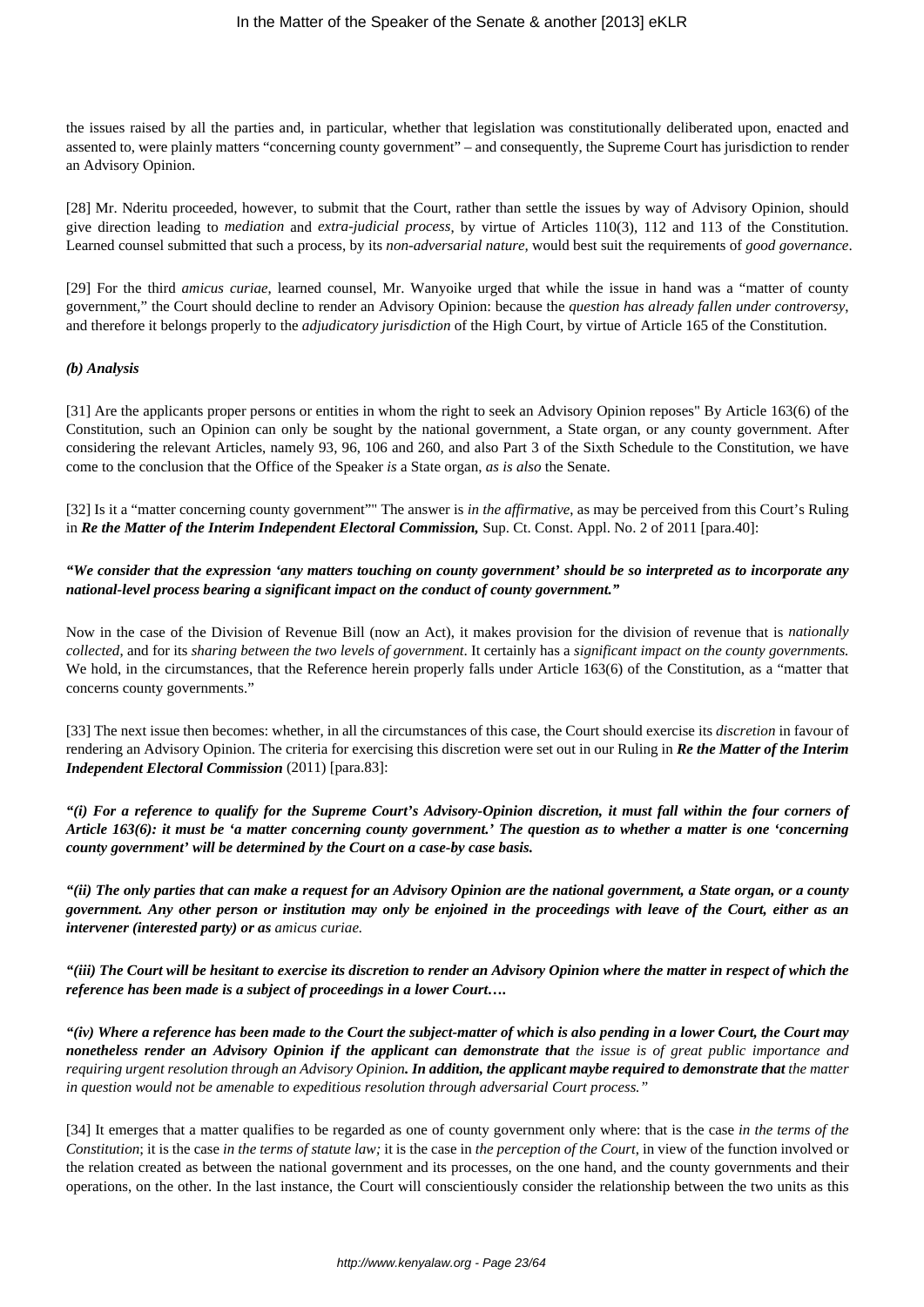emerges from *the governance operation in question*, or from any pertinent *scenarios of fact.* 

[35] Mr. Kilukumi submitted that, subject to such controlling factors as the situation of county government, or the intended party moving the Court, there is a *discretionary scope* entrusted to the Court: judicious considerations will determine whether or not an Advisory Opinion is to be given. And in the prevailing circumstances, learned counsel urged the Court to render an Opinion – for the purpose of giving *full meaning and effect to the terms of Article 163(6) of the Constitution.* 

[36] The first and second interested parties as well as the third *amicus curiae* took the common position that the relevant questions herein be laid before the High Court, as these are contentious and so, befit ordinary dispute settlement. The first interested party, though conceding that this Court indeed has jurisdiction to render an Advisory Opinion, urged that this was not a proper case for such an Opinion: as the Senate and the National Assembly were in essence, seeking a judgment. As for the second interested party, the contest raised facts-in-issue in respect of which there were divergent opinions: and consequently it was a matter for resolution by litigation in the High Court. The third *amicus curiae* raised yet another justification for such a preference: since the legislative measure in question had already been assented to as an Act of Parliament, any issues as to its legality fell to be determined on the basis of the validity criteria of the Constitution, a task which fell in the first place to the jurisdiction of the High Court.

[37] We have considered the merits of such argumentation, but arrived at a contrary perception. Upon examining the affidavits sworn by the two Speakers of the Chambers of Parliament, which are in agreement as to the events preceeding the passage of the Division of Revenue Bill, 2013 we have been of the perception that the disagreement between the two would have been stoked by misconceptions as to the *nature of that Bill*, and as to the *constitutional process* governing its passage. A question relating to the constitutional validity of such a process, in our view, cannot be said to be an issue of fact: and so, there is no appearance of *fact* or *evidence* that would predispose the contest to ordinary trial.

[38] Both the first and second interested parties urged further that the disagreement was for ordinary litigation procedure, as it related to a live controversy set for final determination by way of judgment. Learned counsel, Mr. Ngatia relied on cases which showed related matters, in various jurisdictions, to have been brought before the High Court. But in our opinion, such examples provide no compelling case in this instance, nor in Kenya's current constitutional and statutory context. It is our conviction that this Court would not be constrained by such a limited perspective of procedure culled from the said examples emanating from other jurisdictions. This Court's mandate is in the terms of the Constitution, which provides [Article 1(1)] that  $-$ 

#### **"***All sovereign power belongs to the people of Kenya and shall be exercised only in accordance with this Constitution."*

The broad scheme of the Supreme Court's interpretive approach is laid out in the Supreme Court Act, 2011 (Act No. 7 of 2011), section 3(c):

# *"….[to] develop rich jurisprudence that respects Kenya's history and traditions and facilitates its social, economic and political growth…."*

[39] The matter before this Court bears novelty, and ill-fits the conventional dispute-settlement scheme, which is most appropriate in a matter involving two individuals, or one between State and individual. What comes before us is a "dispute" or "dilemma", regarding the *procedure for executing a public legal obligation.* It is not normal dispute settlement, but is a *broader constitutional question* of great public interest, which can only be best resolved by a substantial, legitimate forum of resolution of public-interest questions, namely *the Judiciary*, and more specifically, *the Supreme Court*.

[40] From the seven issues formulated by the parties, and from the depositions filed, it is clear that what is required of this Court is not a *judgment*, but an *Advisory Opinion. As no declarations, orders or reliefs* are sought by the parties, we fall back on our perception in an earlier matter, *Re the Matter of the Interim Independent Electoral Commission,* Sup. Ct. Const. Appl. No. 2 of 2011 [para.33]:

*"…we consider that such an opinion, in the context of Article 163(6) of the Constitution, means legal advice rendered by the Court to the public body or bodies seeking the same, by virtue of scope created by law. Since such an opinion does not flow from any contest of rights- claims, or claims disposed of by regular process, it does not fall in the class of judgment, or ruling, or order, or decree."*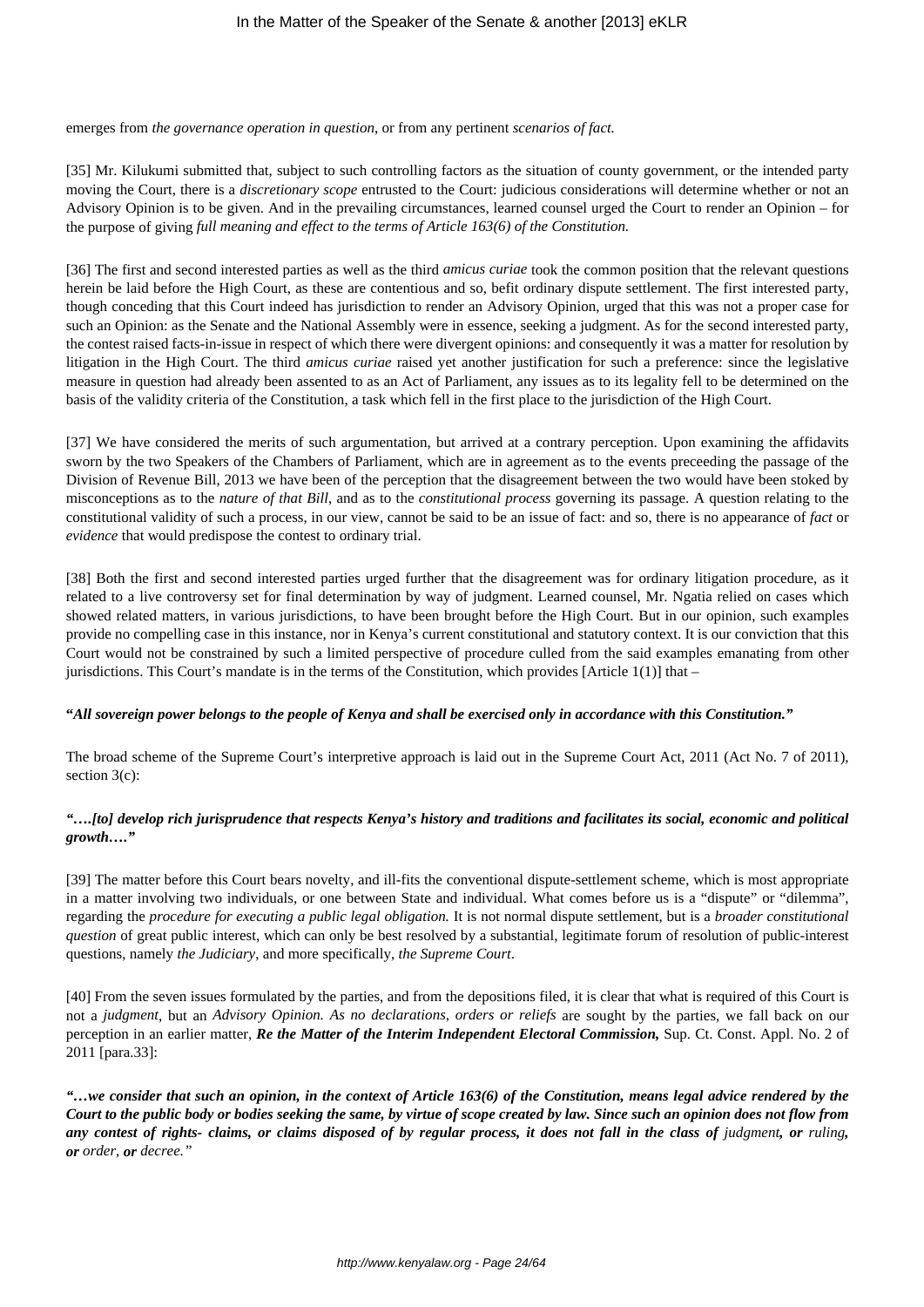[41] Just as in the principle thus stated, what is required in this instance, in our opinion, is *constitutional guidance,* in respect of the agreed issues. The seven issues in question are by no means abstract, having been formulated on the basis of a clear factual background. The main issue is the *Senate's role in the legislative process for every Bill concerning county government* – regardless of the Chamber of origin.

[42] On that question an *Opinion from this Court, we believe, will not only resolve procedural uncertainties in the deliberation upon and passing of Bills, but will also chart out the proper constitutional path, and establish lines of legality.* This is not a proper matter for litigation in the High Court.

[43] The "*public interest*" consideration is a relevant factor as to the issue whether this Court will, in the circumstances of the case, proceed to give an Advisory Opinion. This is clear from the decision in *Re the Matter of the Interim Independent Electoral Commission* (2011) in which the following passage appears [para.83]:

*"…the Court may nonetheless render an Advisory Opinion if the applicant can demonstrate that the issue is of great public importance and requiring urgent resolution through an Advisory Opinion."*

[44] The same principle is expressed in yet another Opinion of the Court, *In the Matter of the Principle of Gender Representation in the National Assembly and the Senate*, Sup. Ct. Appl. No. 2 of 2012 [at para.19]:

*"The Court recognizes, however, that its Advisory Opinion is an important avenue for settling matters of great public importance which may not be suitable for conventional mechanisms of justiciability. Such novel situations have clear evidence under the new Constitution, which has come with far-reaching innovations, such as those reflected in the institutions of county government. The realization of such a devolved governance scheme raises a variety of structural, management and operational challenges unbeknown to traditional dispute settlement. This is the typical situation in which the Supreme Court's Advisory-Opinion jurisdiction will be most propitious; and where such is the case, an obligation rests on the Court to render an Opinion in accordance with the Constitution."*

[45] Entirely consistent with the foregoing principles, in our perception, is the matter now before this Court. The *issues of law and of principle raised are weighty, peculiar and unique, and are focused on devolution, a key pillar of governance in the new constitutional order.*

[46] Judicial notice is to be taken of the fact that a Division of Revenue Bill, as conceived under the Constitution, will, now and in the future, constantly bear *significant financial implications for the operations of county governments.*

[47] It was the second Interested Party's position that Advisory Opinions are applicable only at early stages of legislation, or at the Executive's law-making policy stage, but not after statutory status has been realized. Learned counsel, Mr. Odera, also submitted that the Courts have no jurisdiction to rule on a Parliamentary Chamber's compliance or non-compliance with law-making procedure. He was relying on the National Assembly (Powers and Privileges) Act (Cap. 6, Laws of Kenya), which contains two relevant provisions [ss.4 and 29, respectively]:

*"No civil or criminal proceedings shall be instituted against any member for words spoken before, or written in a report to, the Assembly or a committee, or by reason of any matter or thing brought by him therein by petition, bill, motion or otherwise";*

*"…that neither the Speaker nor any officer of the Assembly shall be subject to the jurisdiction of any court in respect of the exercise of any power conferred on or vested in the Speaker or such officer by or under this Act or the Standing Order."*

[48] For supporting principle to the foregoing provisions, learned counsel invoked the rationalization by scholars, notably H. M. Seerval, *Constitutional Law of India: A Critical Commentary*, 3<sup>rd</sup>ed. The author of that work argues that Parliaments have the right to be guardians of their internal affairs, relying on judicial precedents favouring that inference: *Richard William Prebble v. Television New Zealand Ltd* [1994] 3WLR 970; *British Railways Board and Another v. Pickin*[1974] 1 All E.R. 609; *British Airways Board v. Lakers Airways Ltd* [1984] QB 142.

[49] Upon considering certain discrepancies in the cases cited, as regards the respective claims to legitimacy by the judicial power and the legislative policy – each of these claims harping on the separation-of-powers concept – we came to the conclusion that it is a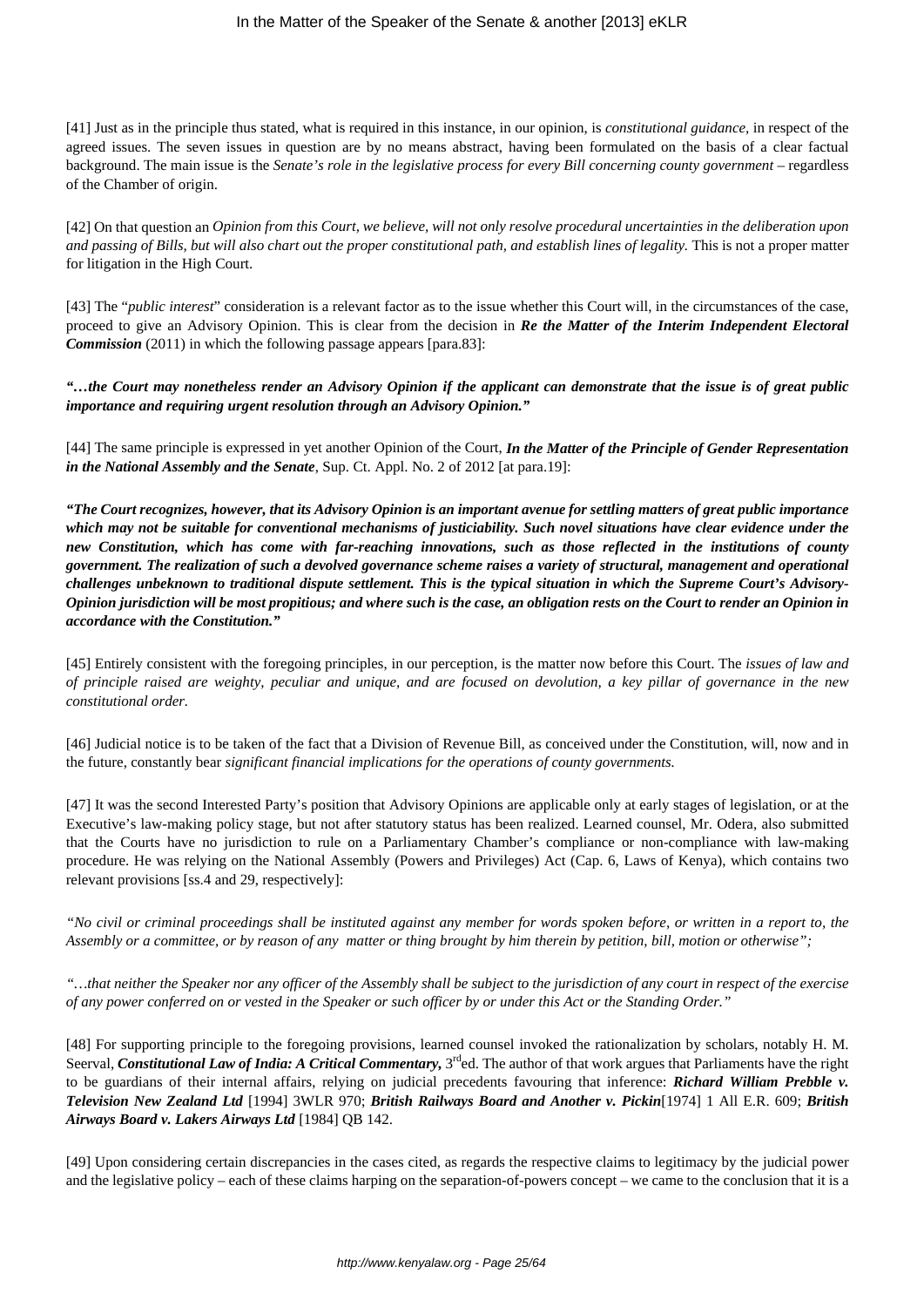debate with no answer; and this Court in addressing actual disputes of urgency, must begin from the terms and intent of the Constitution. Our perception of the separation-of-powers concept must take into account the *context, design and purpose of the Constitution; the values and principles enshrined in the Constitution; the vision and ideals reflected in the Constitution.* 

[50] The South African case, *State v. Makwanyane&Another* (CCT3/94) (1995) ZACC3 [para.262 – per Mahomed, J.] sheds light on our perception:

*"All Constitutions seek to articulate, with differing degrees of intensity and detail, the shared aspirations of a nation; the values which bind its people, and which discipline its government and its national institutions; the basic premises upon which judicial, legislative and executive power is to be wielded; the constitutional limits and the conditions upon which that power is to be exercised; the national ethos which defines and regulates that exercise; and the moral and ethical direction which that nation has identified for its future."*

[51] Kenya's Constitution of 2010 is a transformative charter. Unlike the conventional "liberal" Constitutions of the earlier decades which essentially sought the control and legitimization of public power, the avowed goal of today's Constitution is to institute *social change* and *reform*, through values such as *social justice, equality, devolution, human rights, rule of law, freedom and democracy.* This is clear right from the preambular clause which premises the new Constitution on –

# *"RECOGNISING the aspirations of all Kenyans for a government based on the essential values of human rights, equality, freedom, democracy, social justice and the rule of law."*

And the principle is fleshed out in Article 10 of the Constitution, which specifies the "national values and principles of governance", and more particularly in Chapter Four (Articles 19-59) on the Bill of Rights, and Chapter Eleven (Articles 174-200) on devolved government.

[52] The transformative concept, in operational terms, *reconfigures the interplays between the States majoritarian and nonmajoritarian institutions*, to the intent that the desirable goals of governance, consistent with dominant perceptions of *legitimacy*, be achieved. A depiction of this scenario has been made in relation to the unique processes of constitution-building in South Africa, a country that was emerging from an entrenched racialist governance system. Karl Klare, in his article, "*Legal Culture and Transformative Constitutionalism*,"*South African Journal of Human Rights*, Vol. 14 (1998), 146 thus wrote [at p.147]:

*"At the most superficial level, South Africans have chosen to compromise the supremacy of Parliament, and correspondingly to increase the power of judges, each to an as-yet unknowable extent."*

The scholar states the object of this South African choice:

*"By transformative constitutionalism I mean a long-term project of constitutional enactment, interpretation, and enforcement committed…to transforming a country's political and social institutions and power relationships in a democratic, participatory, and egalitarian direction. Transformative constitutionalism connotes an enterprise of inducing large-scale social change through nonviolent political processes grounded in law."*

[53] The history of political change in South Africa will remain highly relevant for those African countries, like Kenya, seeking to evolve democratic constitutional systems out of a past of skewed and repressive governance. And by the settled technique of the comparative method in law, we draw from that country's achievements in constitutional precedent. We in this Court, conceive of today's constitutional principles as incorporating the transformative ideals of the Constitution of 2010: we bear the responsibility for casting the devolution concept, and its instruments in the shape of county government, in the legitimate course intended by the people. It devolves upon this Court *to signal directions of compliance by State organs, with the principles, values and prescriptions of the Constitution;* and as regards the functional machinery of governance which expresses those values, such as devolution and its scheme of financing, this Court bears the legitimate charge of showing the proper course.

[54] The context and terms of the new Constitution, this Court believes, vests in us the mandate when called upon, to consider and pronounce ourselves upon the *legality and propriety of all constitutional processes and functions of State organs*. The effect, as we perceive it, is that the Supreme Court's jurisdiction includes resolving any question touching on the *mode of discharge of the legislative mandate.*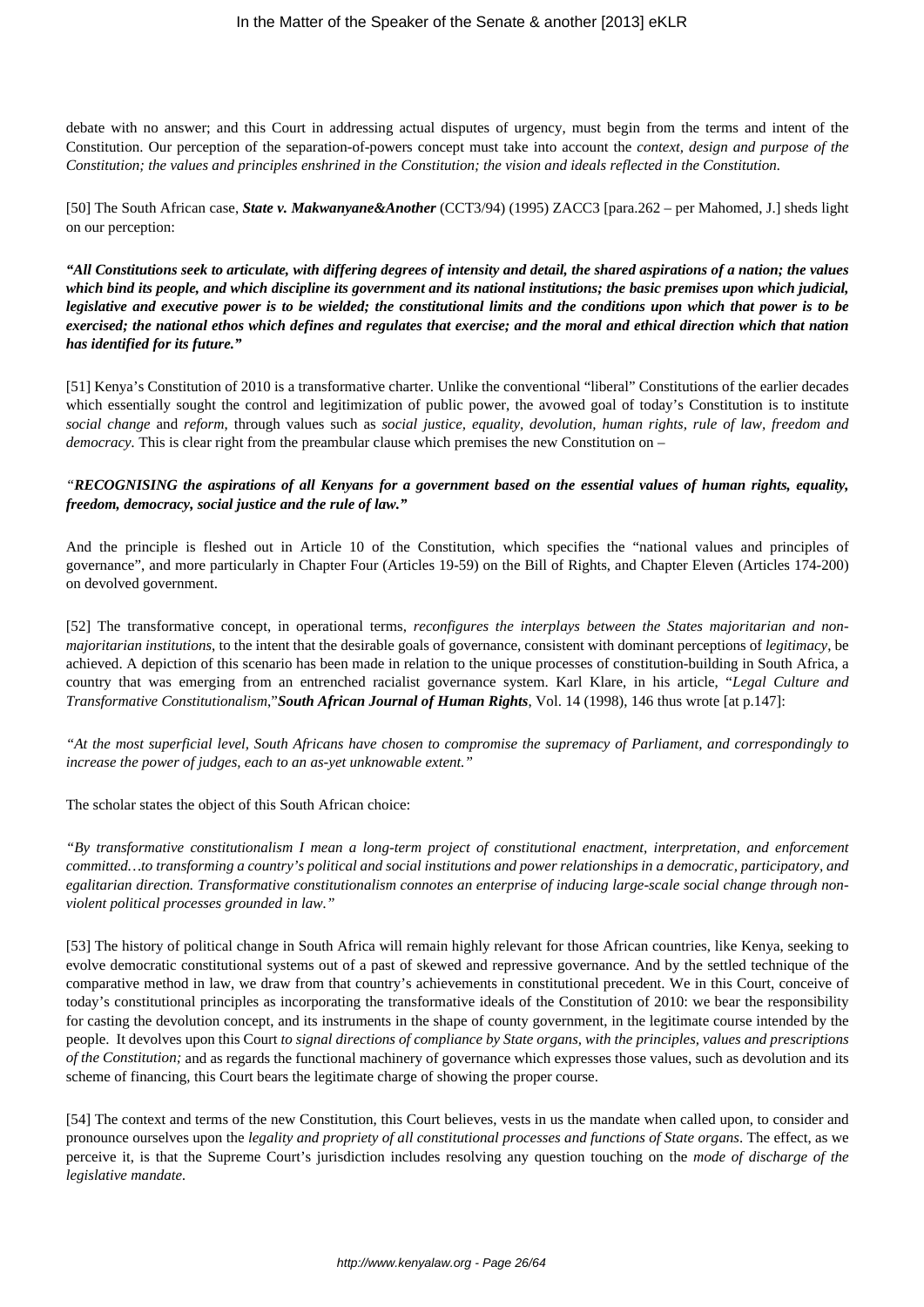[55] The foregoing principle emerges clearly from a logical interpretation, for instance, of **Article 109** of the Constitution:

#### *"(1) Parliament shall exercise its legislative power through Bills passed by Parliament and assented to by the President.*

*"(2) Any Bill may originate in the National Assembly.*

*"(3) A Bill not concerning county government is considered only in the National Assembly….*

#### *"(4) A Bill concerning county government may originate in the National Assembly or the Senate, and is passed in accordance with Articles 110 to 113, 122 and 123 and the Standing Orders of the Houses."*

It is clear to us that it would be illogical to contend that as the Standing Orders are recognized by the Constitution, this Court, which has the mandate to authoritatively interpret the Constitution itself, is precluded from considering their constitutionality merely because the Standing Orders are an element in the "internal procedures" of Parliament. We would state, as a legal and constitutional principle, that Courts have the competence to pronounce on the compliance of a legislative body, with the processes prescribed for the passing of legislation.

[56] Such a perception is vindicated in comparative experience. The Supreme Court of Zimbabwe, in *Biti& Another v. Minister of Justice, Legal and Parliamentary Affairs and Another* (46/02) (2002) ZWSC10, was called upon to determine the constitutional validity of the General Laws Act, 2002 (Act No. 2 of 2002). It had been claimed that the passing of the said statute was characterized by irregularities that constituted a breach of the Standing Orders as well as the Constitution of Zimbabwe and that, consequently, the statute was unconstitutional. The Court thus held:

*"In a constitutional democracy it is the Courts, not Parliament, that determine the lawfulness of actions of bodies, including Parliament….In Smith v. Mutasa it was specifically held that the Judiciary is the guardian of the Constitution and the rights of citizens…."*

[57] The position is not different in the case of Canada, as emerges from *Amax Potash Ltd. v. government of Saskatchewan* [1977] 2 S.C.R. 576 [at p.590]:

"*A state, it is said, is sovereign and it is not for the Courts to pass upon the policy or wisdom of legislative will. As a broad statement of principle that is undoubtedly correct, but the general principle must yield to the requisites of the constitution in a federal state. By it the bounds of sovereignty are defined and supremacy circumscribed. The Courts will not question the wisdom of enactments which, by the terms of the Canadian Constitution are within the competence of the Legislatures, but it is the high duty of this Court to insure that the Legislatures do not transgress the limits of their constitutional mandate and engage in the illegal exercise of power."*

This principle is clearly stated in other Canadian cases as well; for instance, *Re Manitoba Language Rights* (1985) 1 SCR 721.

[58] It is a long-established principle in the United States, by the well-known decision in *Marbury v. Madison,* 5 U.S. 137 (1803), where Marshall, C.J. thus held:

*"So, if a law be in opposition to the Constitution, if both the law and the Constitution apply to a particular case, so that the Court must either decide that case conformably to the law, disregarding the Constitution, or conformably to the Constitution, disregarding the law, the Court must determine which of these conflicting rules governs the case. This is of the very essence of judicial duty.*

*"If then, the Courts are to regard the Constitution, and the Constitution is superior to any ordinary act of the Legislatures, the Constitution, and not such ordinary act, must govern the case to which they both apply."*

[59] And in the South African case, *Doctors for Life International v. Speaker of the National Assembly and Others* (CCT 12/05) [2006] ZACC 11, it was held [para.38]: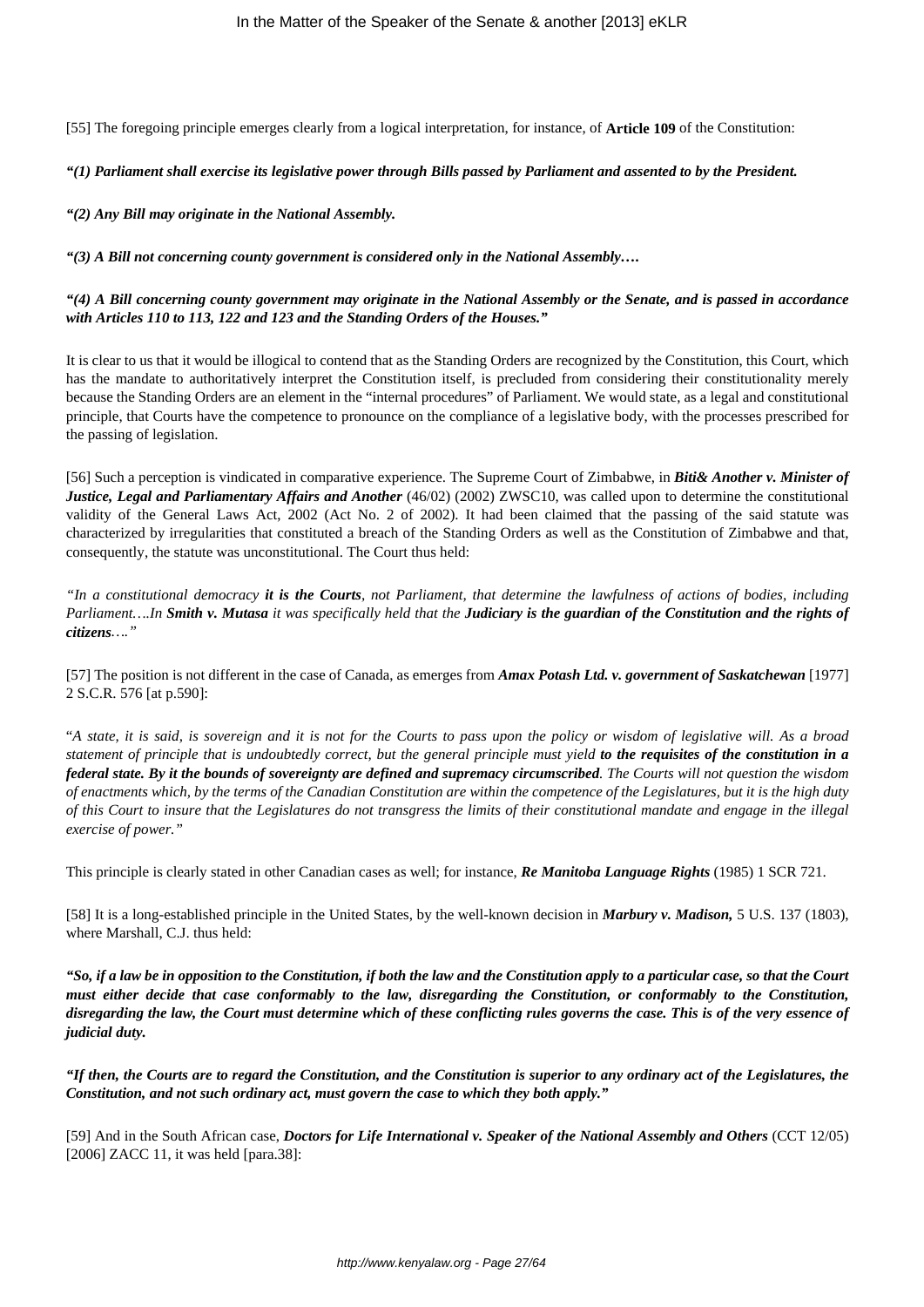*"…under our constitutional democracy, the Constitution is the supreme law. It is binding on all branches of government and no less on Parliament. When it exercises its legislative authority, Parliament 'must act in accordance with, and within the limits of, the Constitution', and the supremacy of the Constitution requires that 'the obligations imposed by it must be fulfilled.' Courts are required by the Constitution 'to ensure that all branches of government act within the law' and fulfil their constitutional obligations."*

On the possibility of the Court intervening in the process of legislation at any of its several stages of enactment, the Court in the *Doctors for Life International case*, thus held [para.55]:

## *"If Parliament and the President allow an unconstitutional law to pass through, they run the risk of having the law set aside and the law-making process commence afresh at great cost."*

Is it conceivable that the Court may countermand ongoing legislative processes" This question is answered in the *Doctors for Life case* [para.68]:

*"Courts [in the Commonwealth] have traditionally resisted intrusions into the internal procedures of other branches of government. They have done this out of comity and, in particular, out of respect for the principle of separation of powers. But at the same time they have claimed the right as well as the duty to intervene in order to prevent the violation of the Constitution. To reconcile their judicial role to uphold the Constitution, on the one hand, and the need to respect the other branches of government, on the other hand, courts have developed a 'settled practice' or general rule of jurisdiction that governs judicial intervention in the legislative process."*

[60] It makes practical sense that the scope for the Court's intervention in the course of a running legislative process, should be left to the discretion of the Court, exercised on the basis of *the exigency of each case*. The relevant considerations may be factors such as: the likelihood of the resulting statute being valid or invalid; the harm that may be occasioned by an invalid statute; the prospects of securing remedy, where invalidity is the outcome; the risk that may attend a possible violation of the Constitution.

[61] It emerges that Kenya's legislative bodies bear an obligation to discharge their mandate in accordance with the terms of the Constitution, and they cannot plead any internal rule or indeed, any statutory scheme, as a reprieve from that obligation. This Court recognizes the fact that the Constitution vests the legislative authority of the Republic in Parliament. Such authority is derived from the people. This position is embodied in Article 94(1) thereof. The said Article also imposes upon Parliament the duty to protect the Constitution and to promote the democratic governance of the Republic. Article 93(2) provides that the national Assembly and the Senate shall perform their respective functions in accordance with the Constitution. It is therefore clear that while the legislative authority lies with Parliament, the same is to be exercised subject to the dictates of the Constitution. While Parliament is within its general legislative mandate to establish procedures of how it conducts its business, it has always to abide by the prescriptions of the Constitution. It cannot operate besides or outside the four corners of the Constitution. This Court will not question each and every procedural infraction that may occur in either of the Houses of Parliament. The Court cannot supervise the workings of Parliament. The institutional comity between the three arms of government must not be endangered by the unwarranted intrusions into the workings of one arm by another.

[62] However, where a question arises as to the interpretation of the Constitution, this Court, being the apex judicial organ in the land, cannot invoke institutional comity to avoid its constitutional duty. We are persuaded by the reasoning in the cases we have referred to from other jurisdictions to the effect that Parliament must operate under the Constitution which is the supreme law of the land. The English tradition of Parliamentary supremacy does not commend itself to nascent democracies such as ours. Where the Constitution decrees a specific procedure to be followed in the enactment of legislation, both Houses of Parliament are bound to follow that procedure. If Parliament violates the procedural requirements of the supreme law of the land, it is for the courts of law, not least the Supreme Court to assert the authority and supremacy of the Constitution. It would be different if the procedure in question were not constitutionally mandated. This Court would be averse to questioning Parliamentary procedures that are formulated by the Houses to regulate their internal workings as long as the same do not breach the Constitution. Where however, as in this case, one of the Houses is alleging that the other has violated the Constitution, and moves the Court to make a determination by way of an Advisory Opinion, it would be remiss of the Court to look the other way. Understood in this context therefore, by rendering this Opinion, the Court does not violate the doctrine of separation of powers. It is simply performing its solemn duty under the Constitution and the Supreme Court Act.

[63] The vital and strategic governance-role of the Supreme Court, under the Constitution of 2010, is all evident, and is perceptible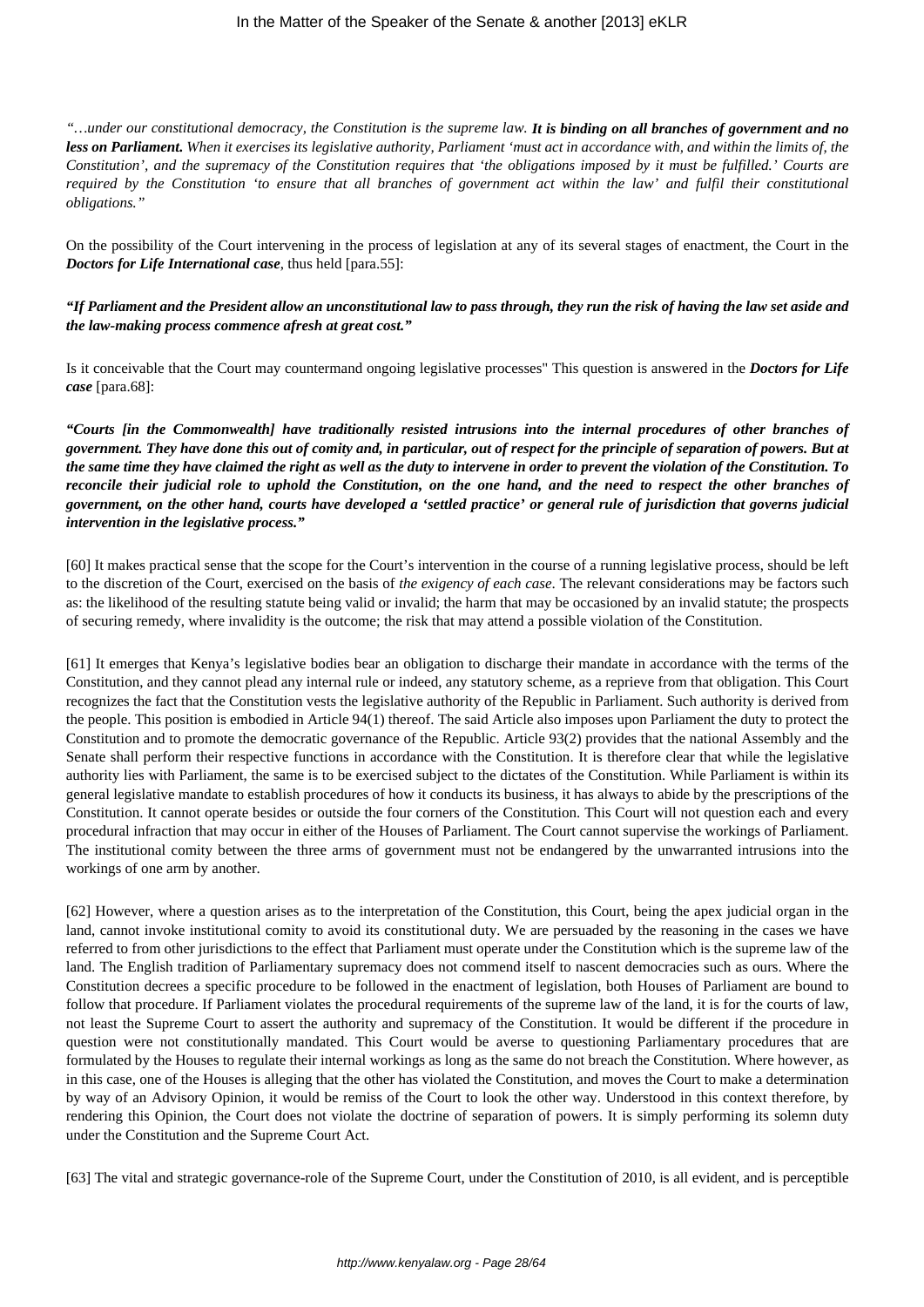without any strain beyond a basic reflection on the import of Article 2:

*(i) "This Constitution is the Supreme law of the Republic and binds all persons and all State organs at both levels of government*" [Article 2(1)];

#### *(ii) "No person may claim or exercise State authority except as authorised under this Constitution*" [Article 2(2)];and

*(iii) "The validity or legality of this Constitution is not subject to challenge by or before any court or other State organ"* [Article 2(3)].

[64] Whereas all State organs, for instance, the two Chambers of Parliament, are under obligation to discharge their mandates as described or signalled in the Constitution, a time comes such as this, when the prosecution of such mandates raises *conflicts touching on the integrity of the Constitution itself*. It is our perception that all reading of the Constitution indicates that the ultimate judge of "right" and "wrong" in such cases, short of a resolution in plebiscite, is only *the Courts* and, ultimately, *the Supreme Court*. On this account, we now declare that, indeed, the Supreme Court *has* the jurisdiction to hear and determine the dispute which has arisen between the two Chambers of Parliament. And from that threshold, we have considered the appropriateness of an Advisory Opinion. We have come to the conclusion that the Advisory-Opinion jurisdiction is well merited, in all the circumstances prevailing.

[65] By the relatively open texture of an Opinion, the Court is able to lay down *broad constitutional principles*, and to hold out the foundation structures and the reinforcing matter that will sustain the growth of a democratic constitutional tradition.

## **C. PARLIAMENTARY BILLS: THE COMPETENCES OF THE TWO CHAMBERS**

## The third issue for consideration by this Court was framed thus:*What is the role of the National Assembly vis-à-vis the Senate in the origination, consideration and enactment of the division and allocation of revenue bills"*

[66] Learned Senior Counsel, Mr. Nowrojee submitted that one of the functions of the National Assembly was to "[determine] the allocation of national revenue between the levels of government" [Article 95(4)(a)]; but "determine" is the operative word, rather than "enact": and hence the Constitution did not empower that Chamber to assume single-handedly the task of *enacting* the revenuedivision or allocation law. Counsel drew analogy, in this regard, with Article 218 which is concerned with "annual division and allocation of revenue Bills", and which lodges no differentiated responsibility between the two Chambers, only prescribing that:

## *"(1) At least two months before the end of each financial year, there shall be introduced in Parliament –*

*a. a Division of Revenue Bill, which shall divide revenue raised by the national government among the national and county levels of government in accordance with this Constitution; and*

## *b. a County Allocation of Revenue Bill, which shall divide among the counties the revenue allocated to the county level of government…."*

[67] Learned counsel urged that it was necessary to safeguard the place ofbothChambersof Parliament, in the legislation for both revenue *division* and *allocation* – and that this was the spirit and general intent of the Constitution.

[68] Learned counsel anchored the foregoing argument on this Court's Opinion in *In the Matter of the Principle of Gender Representation in the National Assembly and the Senate,* Sup. Ct. Appl. No. 2 of 2012 [para.83]:

*"We would state that the Supreme Court, as a custodian of the integrity of the Constitution as the country's charter of governance, is inclined to interpret the same holistically, taking into account its declared principles, and to ensure that other organs bearing the primary responsibility for effecting operations that crystallize enforceable rights, are enabled to discharge their obligations, as a basis for sustaining the design and purpose of this Constitution."*

[69] Counsel submitted that the division of nationally-collected revenue between the two levels of government has a direct fiscal bearing and impact on the *capacity and the ability of county governments,* in discharging the functions bestowed upon them by the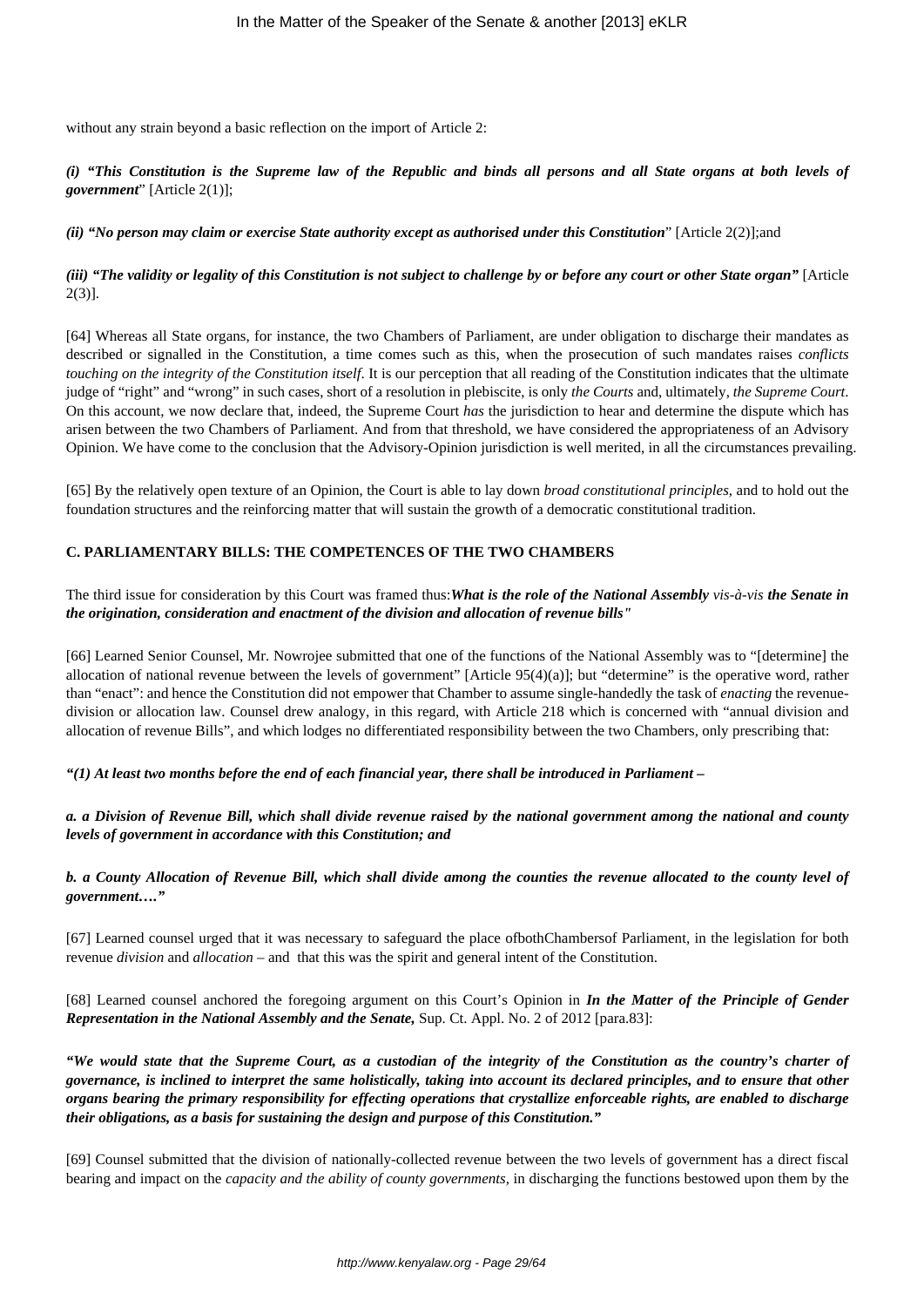Constitution. He urged that the process of effecting a vertical division of revenue between the two levels of government, bears a *direct correlation to the efficacy of county government;* and that this consideration ought to inform the approach adopted in interpreting the Constitution, so as to sustain the scheme of devolution of governance.

[70] Counsel also urged the Senate's legislative role on the basis of the principle of financial equity, as provided for in Article 201(b)(ii) of the Constitution:

*"The following principles shall guide all aspects of public finance in the Republic –* 

*a. ….*

*b. the public finance system shall promote an equitable society, and in particular –*

*(i) ….*

*(ii) revenue raised nationally shall be shared equitably among national and county governments…."*

He also invoked Article 202(1) which provides that:

## *"Revenue raised nationally shall be shared equitably among the national and county governments."*

[71] Counsel submitted that the Constitution's intent, is that Senate be involved in the equitable division of national resources, between the national government and county governments: and hence the Senate's role in the requisite financial checks-andbalances should be upheld.

[72] The basic relationship in the assignment of legislative roles, as between the two Chambers, is stated in Article 109 of the Constitution, as follows:

*"(1) Parliament shall exercise its legislative power through Bills passed by Parliament and assented to by the President.*

*"(2) Any Bill may originate in the National Assembly.*

*"(3) A Bill not concerning county government is considered only in the National Assembly, and passed in accordance with Article 122 and the Standing Orders of the Assembly.*

*"(4) A Bill concerning county government may originate in the National Assembly or the Senate, and is passed in accordance with Articles 110 to 113, Articles 122 and 123 and the Standing Orders of the Houses.*

*"(5) A Bill may be introduced by any member or committee of the relevant House of Parliament, but a money Bill may be introduced only in the National Assembly in accordance with Article 114."*

[73] Mr. Nowrojee submitted that the provision of Article 109(5) is to be apprehended against the background of history, and in the context of the clear intent of the Constitution in its safeguard for devolved government. He urged that the provision for the "introduction" of money Bills in the National Assembly is but an unintended reflection of the English legislative experience; the House of Commons had resolved in *1671:*

*"That in all aids given to the King by the Commons, the rate of tax ought not to be altered by the Lords."*

That dictate had been affirmed by the House of Commons by a resolution of 3 July 1968:

*"That all in aids and supplies, and aids to His Majesty in Parliament, are the sole gift of the Commons; and all bills for granting any such aids and supplies ought to begin with the Commons; and that it is the undoubted and sole right of the Commons to*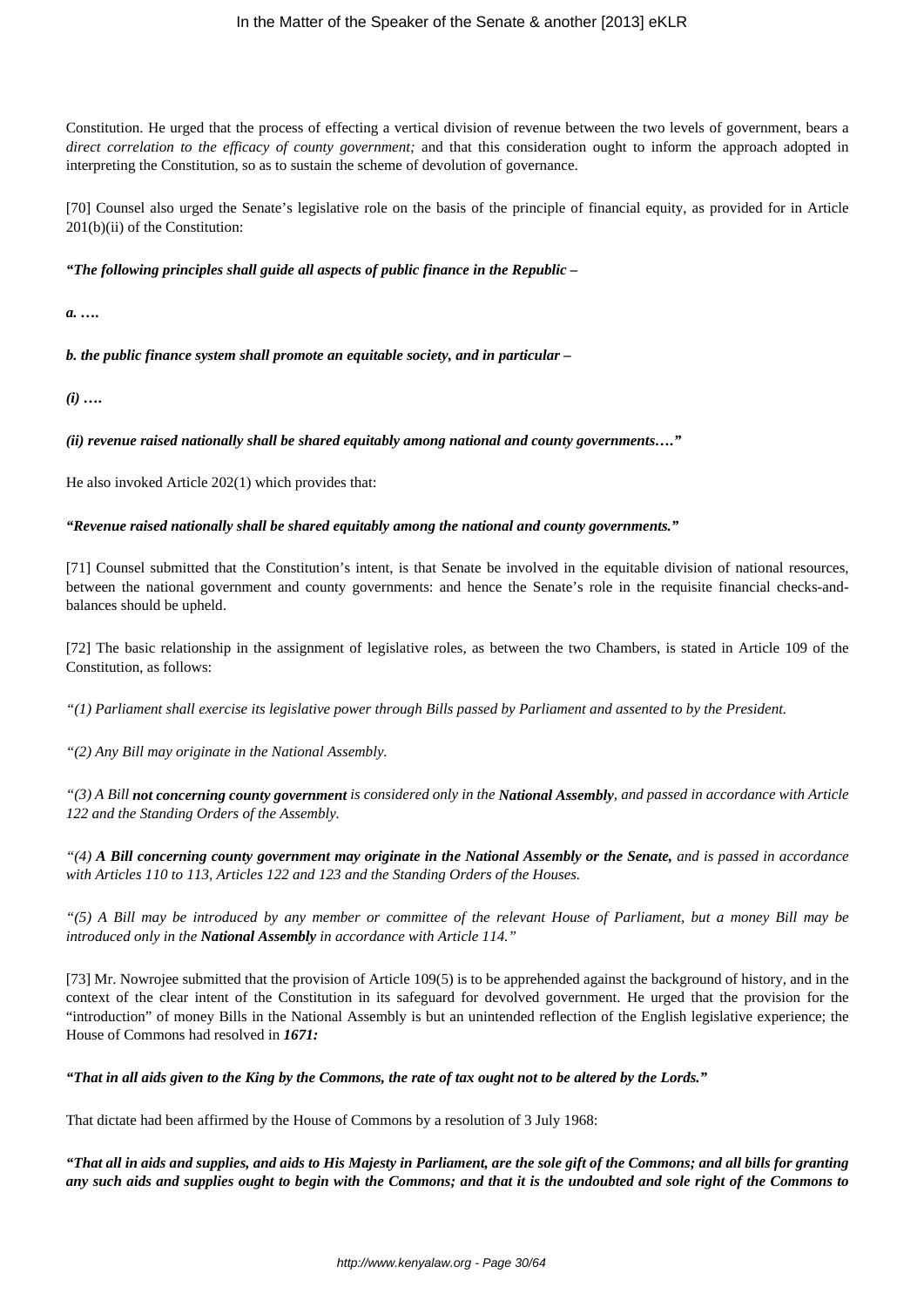*direct, limit and appoint in such bills the end, purposes, considerations, limitations and qualifications of such grants, which ought not to be changed or altered by the House of Lords."*

[74] But "a Bill concerning county government" certainly entails the Senate's legislative role. Such a Bill is defined in Article 110(1) as:

*"(a) a Bill containing provisions affecting the functions and powers of the county governments set out in the Fourth Schedule;*

*"(b) a Bill relating to the election of members of a county assembly or a county executive; and*

*"(c) a Bill referred to in Chapter Twelve affecting the finances of county governments."*

[75] Bills of such a kind are subject to a prescribed procedure under Article 110(3), (4) and (5), as follows:

*"(3) Before either House considers a Bill, the Speakers of the National Assembly and Senate shall jointly resolve any question as to whether it is a Bill concerning counties and, if it is, whether it is a special or an ordinary Bill.*

*"(4) When any Bill concerning county government has been passed by one House of Parliament, the Speaker of that House shall refer it to the Speaker of the other House.*

## *"(5) If both Houses passthe Bill in the same form, the Speaker of the House in which the Bill originated shall, within seven days, refer the Bill to the President for assent."*

[76] Learned counsel submitted that the Speaker of the National Assembly, which had initiated the Bill in question in the matter herein, ought to have referred it to the Speaker of the Senate after it had been passed – as was also required by the Senate's Standing Orders.

[77] Mr. Nowrojee urged that a Division of Revenue Bill is an ordinary Bill concerning county government and which, therefore, should be dealt with as provided under Article 112 of the Constitution:

*"(1) If one House passes an ordinary Bill concerning counties, and the second House –* 

*a. rejects the Bill, it shall be referred to mediation committee appointed under Article 113; or*

*b. passes the Bill in an amended form, it shall be referred back to the originating House for reconsideration.*

 $f'(2)$  If, after the originating House has reconsidered a Bill referred back to it under clause  $(1)(b)$ , that House –

*a. passes the Bill as amended, the Speaker of that House shall refer the Bill to the President within seven days for assent; or*

*b. rejects the Bill as amended, the Bill shall be referred to a mediation committee under Article 113."*

[78] The procedure set out in Article 112 (2) (b) had not been followed, and the Senate's voice had been overlooked. The Bill originated in the National Assembly and was then referred to the Senate, which amended it and sent it back to the National Assembly: but the National Assembly refused the Senate version, declined to comply with the resolution procedure under **Article 113**, and dispatched it directly to and secured the assent of the President. The Speaker of the National Assembly, in so acting, had embraced the belated perception that it was an error in the first place, to forward the Bill as passed to the Senate. Counsel urged that such failure to engage the mediation mechanism of Article 113, constituted a breach of the terms of the Constitution.

[79] This was contested by the learned Attorney-General, Prof. GithuMuigai, who submitted that the Bill in question wholly fell within the expansive legislative powers of the National Assembly and that, in this regard, "the Senate had very little legislative competence." Prof. Muigai submitted that the National Assembly "represented the people of Kenya in their full range" in contrast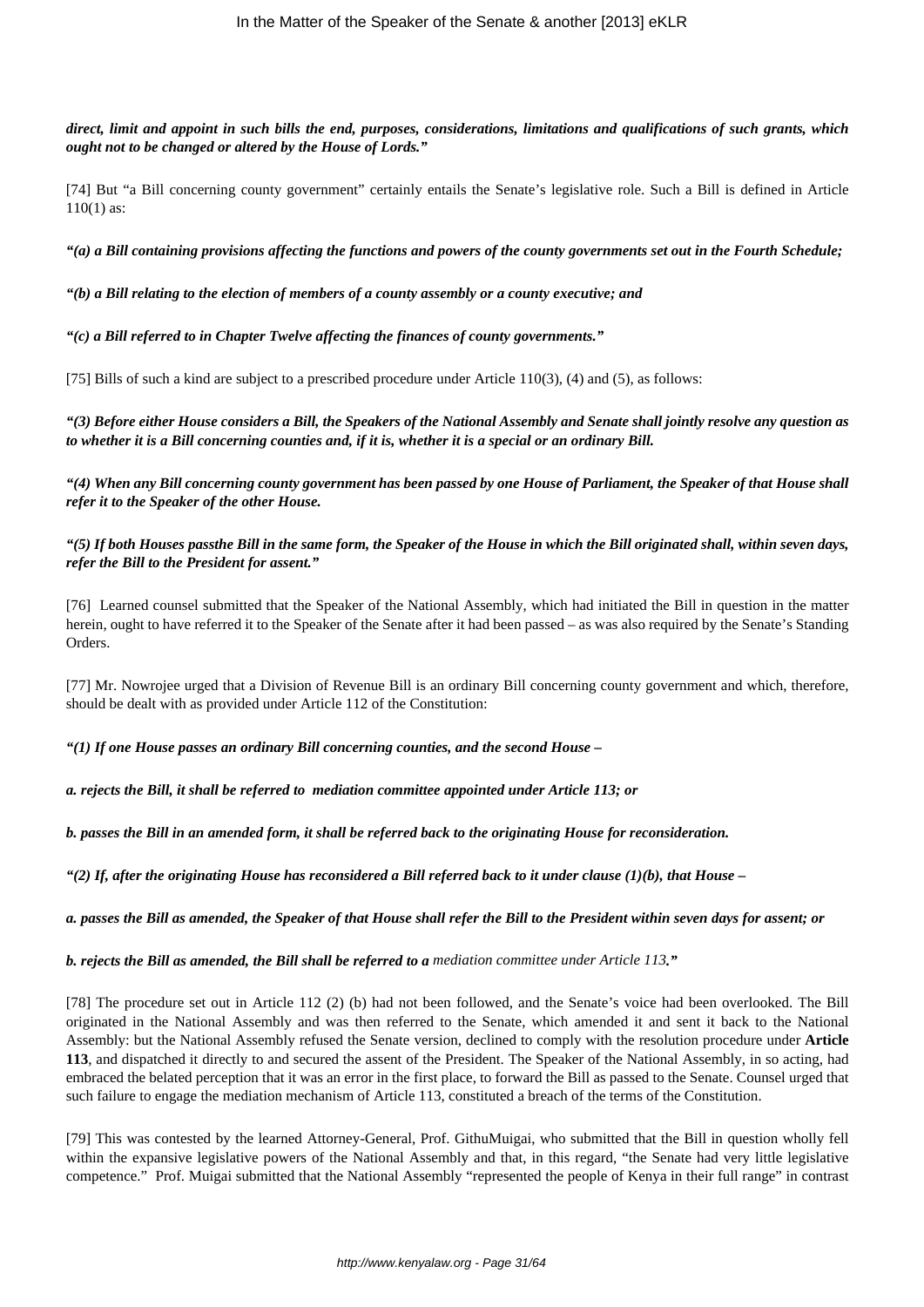to the Senate, the scope of which was restricted to powers specially donated for named purposes, under the Constitution.

[80] Still advancing the point on Senate's constricted mandate, the Attorney-General submitted that it does not fall within this Chamber's mandate to appropriate funds for expenditure by the national government, nor has Senate any oversight-competence as regards the national revenues. Prof. Muigai submitted that the Senate's competence was limited to participating in law-making and approval of Bills that *concerned county government*: and so it follows that the procedures of the Division of Revenue Bill fell well outside the remit of the Senate.

[81] In further illustration of the argument, the Attorney-General submitted that the real issue herein was one of financial policy touching on the national revenue and the national allocation of funds – and that these issues were the preserve of the National Assembly. The learned Attorney-General urged that the *division of revenue* fell entirely within the legislative remit of the National Assembly, the Senate's proper sphere being only in respect of "county allocation" which in any case, fell to the legislative competence of both Chambers.

[82] The Attorney-General submitted that it was the exclusive responsibility of the National Assembly to allocate national revenue to the two levels of government – by way of the **Division of Revenue Bill** – and that it fell squarely within the mandate of the national government to finance the processes of county government; so that only the task of *dividing finances between the several counties* was shared with the Senate.

[83] To fortify that argument, the Attorney-General cited the role of the State's independent Commission on Revenue Allocation, provided for in Article 215: this Commission functions as a check on the *National Assembly* by making recommendations regarding the equitable sharing of revenues generated by the national government, as between that government and county government.

[84] The Attorney-General submitted that the budgetary process as conceived could not have incorporated the Senate-function as annexed to county government. He submitted that the Public Finance Management Act, 2012 (Act No. 8 of 2012) requires the responsible Cabinet-Secretary to submit to Parliament the Division of Revenue Bill and the County Allocation of Revenue Bill prepared by the National Treasury, at the time of introducing the Budget Policy. And section 42 of that Act provides:

# *"Parliament shall consider the Division of Revenue and County Allocation of Revenue Bills not later than thirty days after the Bills have been introduced, with a view to approving them, with or without amendments."*

The Attorney-General urged that the Division of Revenue Bill transcends conception just by the National Assembly, and incorporates the role of the Commission on Revenue Allocation which operates under specified constitutional prescriptions; the Bill is then expressed in a policy framework by the National Treasury, before taking the form that is laid before the National Assembly for enactment.

[85] The**County Allocation of Revenue Bill** by contrast, the Attorney-General submitted, lies squarely within the control of the two Houses of Parliament – and so does not have the constraints bearing upon the **Division of Revenue Bill**.

[86] For the second interested party, learned counsel, Mr. Ngatia submitted that even though the Constitution repeatedly refers to *Parliament* in relation to the initiation of legislation, this does not always point to both Chambers at the same time; and he gave the example of Article 109(3) which shows that the mandate in the enactment of certain Bills lay with the *National Assembly exclusively* – the Senate being concerned only with matters of *county government*. Arguing on the same lines, learned counsel, Mr. Odera submitted that while the Constitution's reference to "National Assembly" and "Parliament" lacked perfect consistency, there were clear instances in which the term "Parliament" as applied, must have been intended to mean "National Assembly" – as will be the case with Article 223(3).

[87] Of Article 217(1) of the Constitution which provides that "*Once every five years the Senate shall, by resolution, determine the basis for allocating among the counties the share of national revenue that is annually allocated to the county level of government,"* Mr. Odera submitted that the relevant Senatorial task was not a *legislative process*; and that the legislative process begins with the introduction of the Bill in the National Assembly, "this being a money Bill."

[88] By contrast, counsel for the first *amicus curiae*, Prof. Ojienda submitted that the enactment of the **Division of Revenue Bill** and the **County Allocation of Revenue Bill** is a *shared mandate* between the two Chambers.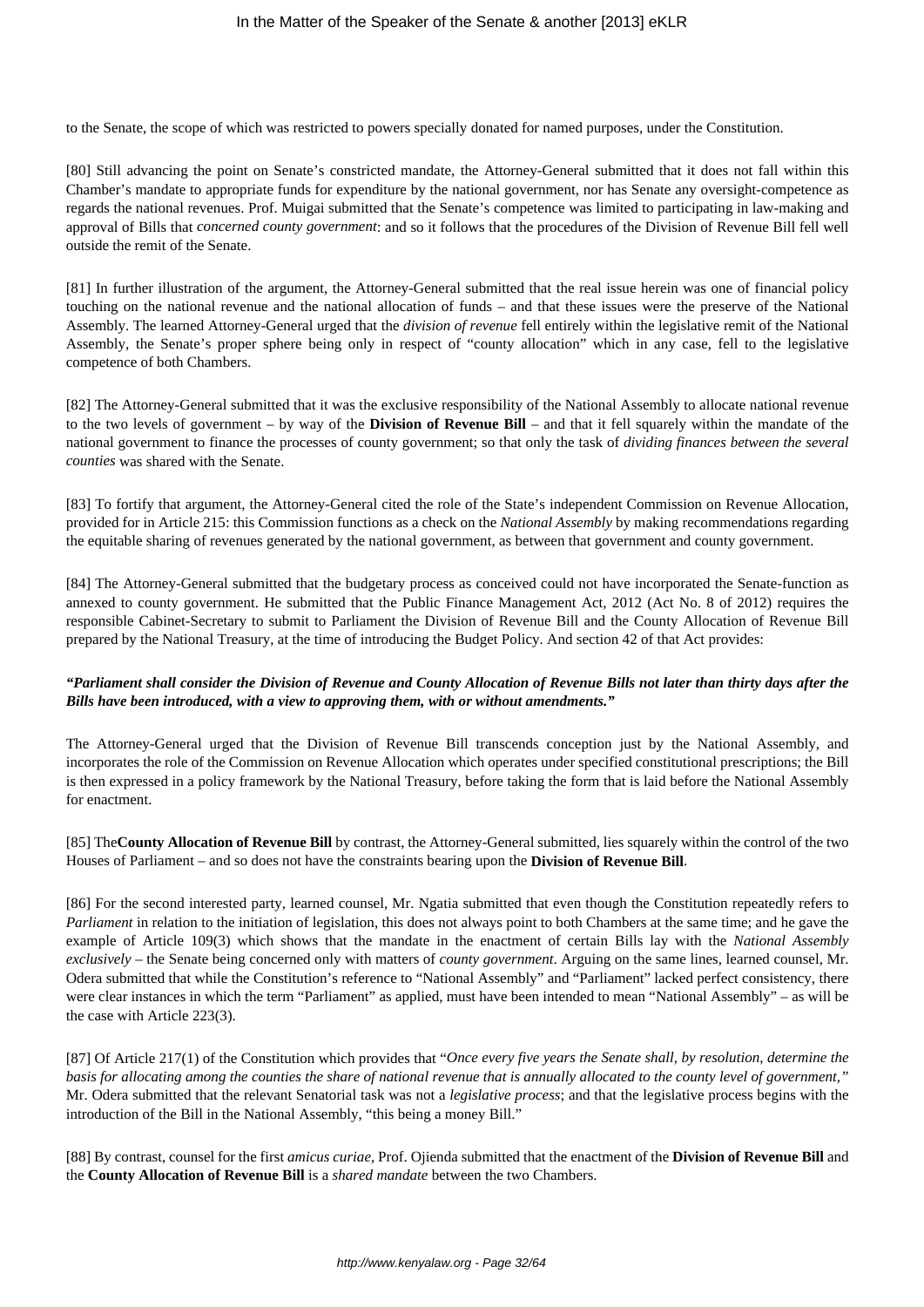[89] Prof. Ojienda urged that the term "Parliament" wherever used in the Constitution, implied the roles of both Chambers. He urged that the Court should not adopt an interpretation which would imply that the drafters of the Constitution had been ignorant of the tenor and effect of the phraseology they adopted. In aid of this argument, counsel relied on a passage from the Ugandan case, *Tinyefuza v. Attorney-General,* Const. Pet. No. 1 of 1996 (1997 UGCC3), in which the Court of Appeal thus remarked:

# *"[T]he entire Constitution has to be read as an integrated whole and no one particular provision destroying the other but each sustaining the other."*

Counsel urged that the said principle had been pronounced widely, in comparative judicial experience; and he cited the South African example, *Stephen SegopostoTongoane and Three Others v. National Minister for Agriculture and Land Affairs and Others,* (CCT100/09) [2010] ZACC 10.

[90] Learned Senior Counsel, Prof. Ojienda urged that *both* the National Assembly and Senate are constitutionally required to participate in the enactment of *both* the **Division of Revenue Bill** and **the Allocation of Revenue Bill**.

[91] For the second *amicus curiae*, learned counsel, Mr. Nderitu urged that the Constitution incorporated a *political principle* which dictated that *both* Chambers had a role in respect of both the Division of Revenue Bill and the Allocation of Revenue Bill: the Senate serves to protect the devolved system of government – by ensuring the representation of county interest. And there is a common denominator, counsel urged, between the National Assembly and the Senate: both are *representative Chambers*, their membership being derived from direct election for the most part. Counsel submitted that the legislative authority "is derived from the people and, at the national level, is vested in and exercised by Parliament": hence the legislative authority is vested in the National Assembly and the Senate jointly and wholly – these being the constituent organs of Parliament.

[92] The burden of Mr. Nderitu's submission was that both Chambers of Parliament were required to comply with the terms of Articles 109(4) and (5), 110-113, 122 and 123 of the Constitution, as well as Parts IX, XIX and XX of the Senate Standing Orders and Parts IX, XIX and XXIV of the National Assembly Standing Orders – the effect being that the passing by the National Assembly of the Division of Revenue Bill, 2013 and the subsequent assent thereto by the President, was unconstitutional, and consequently, was a nullity.

[93] For the third amicus curiae, learned counsel, Mr. Wanyoike also shared with other *amici* on a level of principle: the two Chambers as members of the legislative branch of government, had an obligation to work in co-operation, in the discharge of their constitutional mandate.

## **D. THE SENATE AND THE LEGISLATIVE PROCESS: "BILL CONCERNING COUNTY GOVERNMENT"**

# **The Court was then to consider the meaning of a Bill concerning County Government as provided for under the Constitution.**

[94] For the applicants, learned counsel, Mr. Kilukumi submitted that, on *prima facie* perception, Article 109 of the Constitution signals that a Bill in Parliament that does not entail issues of county government, steers clear of the Senate's mandate; but that any Bill touching on the scheme or functions of county government, falls squarely within the legislative remit of the Senate. The relevant clauses of Article 109 thus provide:

*"(3) A Bill not concerning county government is considered only in the National Assembly, and passed in accordance with Article 122 and the Standing Orders of the Assembly.*

*"(4) A Bill concerning county government may originate in the National Assembly or the Senateand is passed in accordance with Articles 110 to 113, Articles 122 and 123 and the Standing Orders of the Houses."*

[95] It was common cause that Article 110 of the Constitution provides the essential definition of the phrase, "Bill concerning county government," as follows:

*"(a) a Bill containing provisions affecting the functions and powers of the county governments set out in the Fourth Schedule;*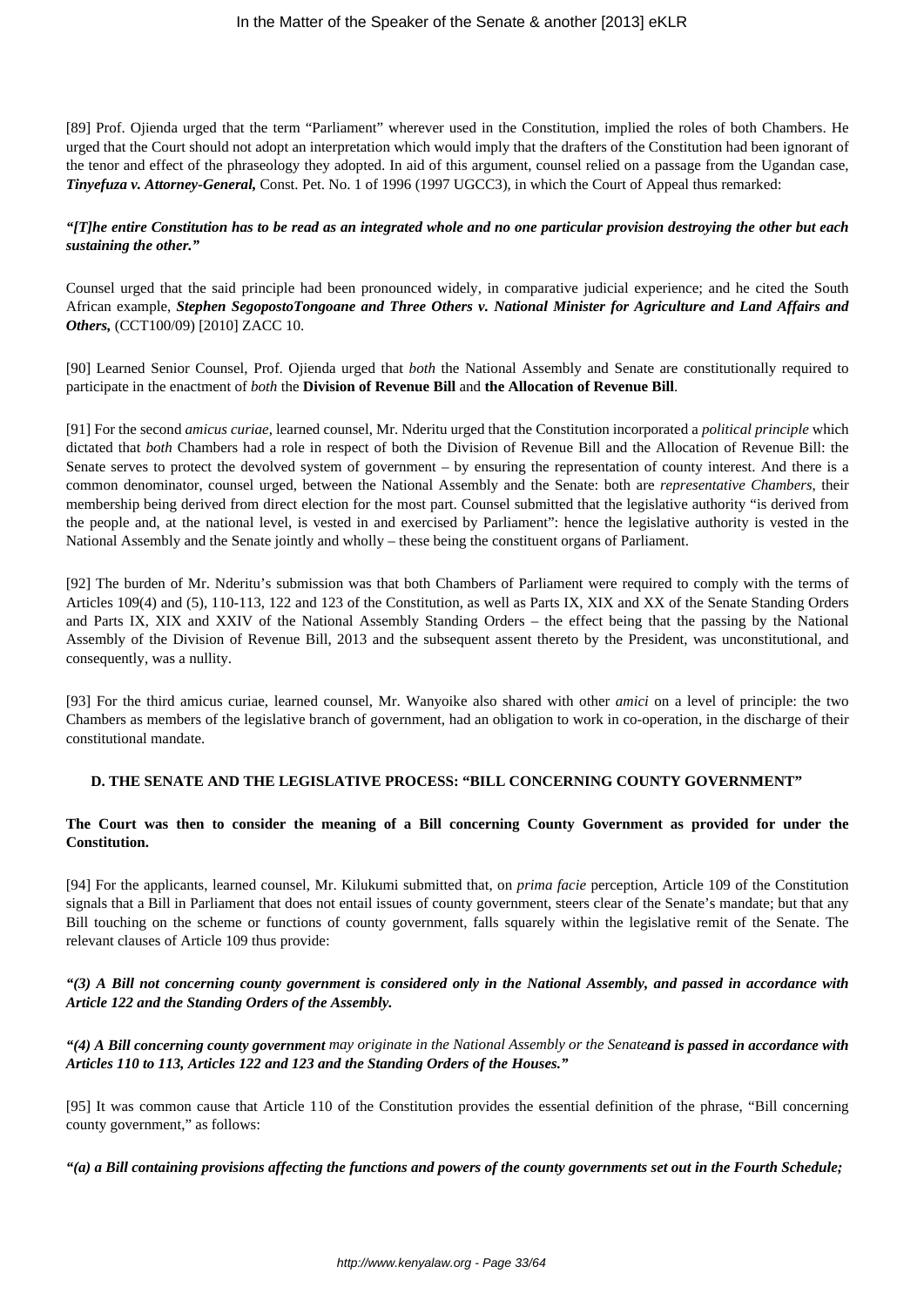# *"(b) a Bill relating to the election of members of a county assembly or a county executive; and*

# *"(c) a Bill referred to in Chapter Twelve affecting the finances of a county government."*

[96] Such a Bill may be categorized as "special" or "ordinary". And Article 110(3) provides that prior to a consideration of the Bill, "the Speakers of the National Assembly and Senate shall jointly resolve any question as to whether it is a Bill concerning counties and, if it is, whether it is a special or an ordinary Bill."

[97] In the category of "a Bill concerning county government" are Bills referred to in Chapter Twelve of the Constitution, as affecting the finances of county governments. The said Chapter Twelve deals with *public finance*; but it also deals with certain categories of Bills: Division of Revenue Bill; County Allocation of Revenue Bill; County Appropriation Bill. Such Bills, to qualify as "Bills concerning county government", must relate to the finances of county governments.

[98] Article 110(3), (4) and (5) lays down special procedures to guide the passing of "Bills concerning county government." As regards these Bills, *neither* Chamber of Parliament is to take a unilateral course. By Article 110(3), the two Speakers are *required* to consult between themselves, and jointly resolve any emerging difference.

[99] It emerges from the submissions of learned counsel that on issues of finance, and as regards monetary legislation, the separation of roles between the National Assembly and the Senate is blurred. The effect is to place an obligation on the Court, to consider the facts and circumstances, and to rely on established principle, in determining the situation in each case.

[100] Such uncertainty, and the case for guidance by principle, are foreshadowed in an earlier matter before the Supreme Court: *Re the Matter of the Interim Independent Electoral Commission,* Sup. Ct. Const. Appl. No. 2 of 2011 [para.40]:

*"There is…, in reality, a close connectivity between the functioning of national government and county government ….We consider that the expression 'any matters touching on county government' should be so interpreted as to incorporate any national-level process bearing a significant impact on the conduct of county government. However, interpretation in this category is to be made cautiously, and on a case-by-case basis…."*

[101] It was urged for the *amici curiae* that there does exist a link between the national government and the 47 counties – and that this necessitated a clear definition of what "concerns or affects county government." This is necessary, it was urged, as there is the possibility – or indeed, likelihood – that prospective petitioners will label certain matters as "matters concerning county government", merely on account of trifling connections between the two levels of government.

[102] The Court's observation in *Re the Matterof the Interim Independent Electoral Commission* is borne out in an official publication, *Final Report of the Task Force on Devolved Government* Vol. 1: **A***Report on the Implementation of Devolved Government in Kenya* [page. 18]:

*"The extent of the legislative role of the Senate can only be fully appreciated if the meaning of the phrase 'concerning counties' is examined. Article 110 of the Constitution defines bills concerning counties as being bills which contain provisions that affect the functions and powers of the county governments as set out in the Fourth Schedule; bills which relate to the election of members of the county assembly or county executive; and bills referred to in Chapter Twelve as affecting finances of the county governments. This is a very broad definition which creates room for the Senate to participate in the passing of bills in the exclusive functional areas of the national government, for as long as it can be shown that such bills have provisions affecting the functional areas of the county governments. For instance, it may be argued that although security and policing are national functions, how security and policing services are provided affects how county governments discharge their agricultural functions. As such, a bill on security and policing would be a bill concerning counties….With a good Speaker, the Senate should be able to find something that affects the functions of the counties in almost every bill that comes to Parliament, making it a bill that must be considered and passed by both Houses."*

[103] Caution, therefore, must attend the determination of the status of the Division of Revenue Bill. Certainly, such is an issue of significant public interest, that requires informed deliberations, and that merits an Advisory Opinion from the Supreme Court.

# **E. THE DIVISION OF REVENUE BILL: IS THIS A BILL CONCERNING COUNTY GOVERNMENT"**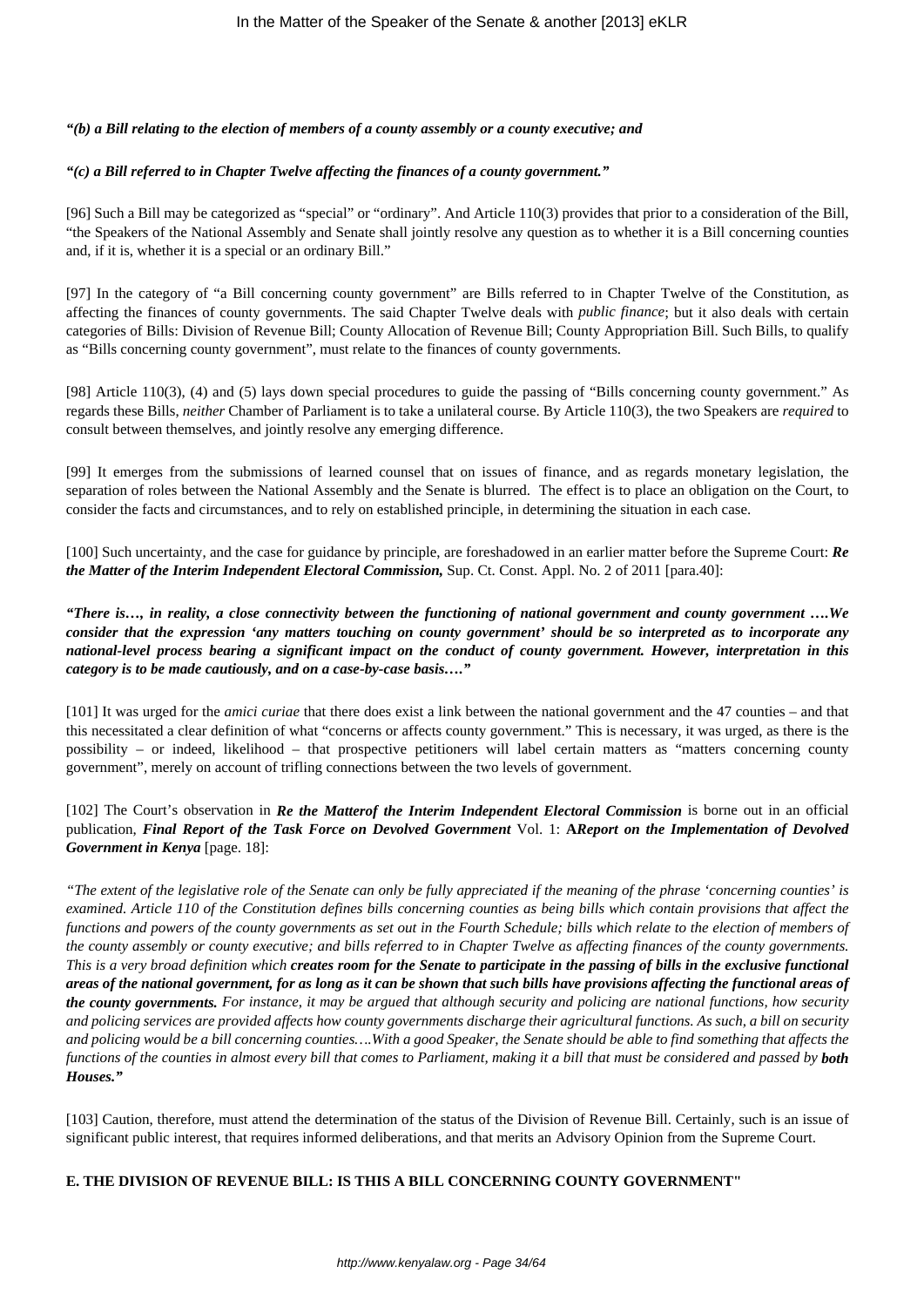[104] Of the nature and effect of the Division of Revenue Bill, the applicants, through learned counsel, Mr. Kilukumi urged that this Bill effects a vertical division of the finances collected on a national scale, from all the 47 counties – as between the two levels of government. It was urged that the Senate, for its safeguard-role over vital county interests in such resources, is the veritable guardianangel of the counties, especially in relation to the principle of devolved government. Accordingly, learned counsel submitted, the Senate *must* be involved in the process of sharing-out of the *national* financial resources.

[105] Even on elementary consideration, Mr. Kilukumi urged, the Division of Revenue Bill bore the masthead-object: a Bill "to finance the functions of county assemblies." It deals with finances as provided under Article 110 of the Constitution; each county's receipt is to be seen as a share of the national revenue that *belongs to county government*; the success of the very constitutional scheme of devolution, and of county government, is crucially dependent on the monetary plans and disbursements; therefore, a Bill that apportions and disburses financial resources to the counties, is indeed "a Bill concerning county government."

[106] This was a case, counsel urged, in which the legislative responsibility, as attributed to Parliament under Article 224 of the Constitution, merits proper interpretation as signifying *Parliament in its two constitutive Chambers,* and not just the National Assembly. Counsel submitted that the Senate's role, in the contemplation of Article 224, admits of no doubt:

# *"On the basis of the Division of Revenue Bill passed by Parliament under Article 218, each county government shall prepare and adopt its own annual budget and appropriation Bill in the form, and according to the procedure prescribed in an Act of Parliament."*

[107] Learned counsel submitted, for greater effect, that the Court should consider whether the Division of Revenue Bill affects the functions and operations of county government. Indications of the appropriate inference, Mr. Kilukumi urged, are embedded in the *Final Report by the Task Force on Devolved Government,* Vol. 1: *A Report on the Implementation of Devolved Government in Kenya* [at page 19]:

"*The role of the Senate in the vertical and horizontal sharing of revenue is provided by Article 218 as read together with Article 96(2). Article 218 provides for both the Division of Revenue Bill and the County Allocation of Revenue Bill, which are required to be introduced in Parliament at least two months before the end of each financial year. It is notable that the Article provides for the introduction of the two Bills in Parliament and not just in one of the two Houses of Parliament. This may mean that the Bills should be introduced and processed in Parliament at a joint sitting of the two Houses or that they should be introduced and processed in each of the two Houses of Parliament separately. Furthermore, these being Bills to be passed into Acts of Parliament, they must be read within the context of the provisions of Article 96(2) which requires that Bills concerning counties be considered, debated and approved by the Senate. Bills which deal with the equitable sharing of revenue both vertically and horizontally within the meaning of Articles 202, 203 and 204 are definitely Bills that affect the functions of county governments and, therefore, Bills concerning counties in whose consideration, debate and approval the Senate has a role to play."*

[108] The learned Attorney-General, by contrast, maintained that the National Assembly alone has the role of financing county government – by *allocating the national revenue,* through the Division of Revenue Bill. He submitted that the Senate's role is limited to some other regime of law-making, one that *allots to different counties* the finances already disbursed by the National Assembly by virtue of the latter's exclusive law-making competence.

[109] The Attorney-General submitted that a perception of the Division of Revenue Bill as a Bill concerning county government, would entail an erroneous outcome: that the Senate, while participating in the disbursement of national revenue to counties, would *also* be taking part in the determination of the revenue-portion going to the national government – and this would entail conflict in the respective legislative powers of the two Parliamentary Chambers.

[110] Learned counsel, Mr. Ngatia concurred in the foregoing perception, urging that in the terms of Article 110 of the Constitution, the Division of Revenue Bill is not "a Bill concerning county government": because it carries no provisions on the functions and powers of county governments as set out in the Fourth Schedule. The controlling factor, Mr. Ngatia urged, was the conduct of national economic policy and planning, under which falls "division of revenue", and which fell outside the remit of county government. Mr. Ngatia submitted that the Division of Revenue Bill fell outside the competence of county government as it did not relate to the election of members of a county assembly or a county executive. This position was supported by learned counsel, Mr. Odera, though not by learned counsel, Mr. Nderitu, who urged that the Division of Revenue Bill, insofar as it entailed the allocation of a share of the national revenue among county-government units, should be viewed as "a Bill concerning county government."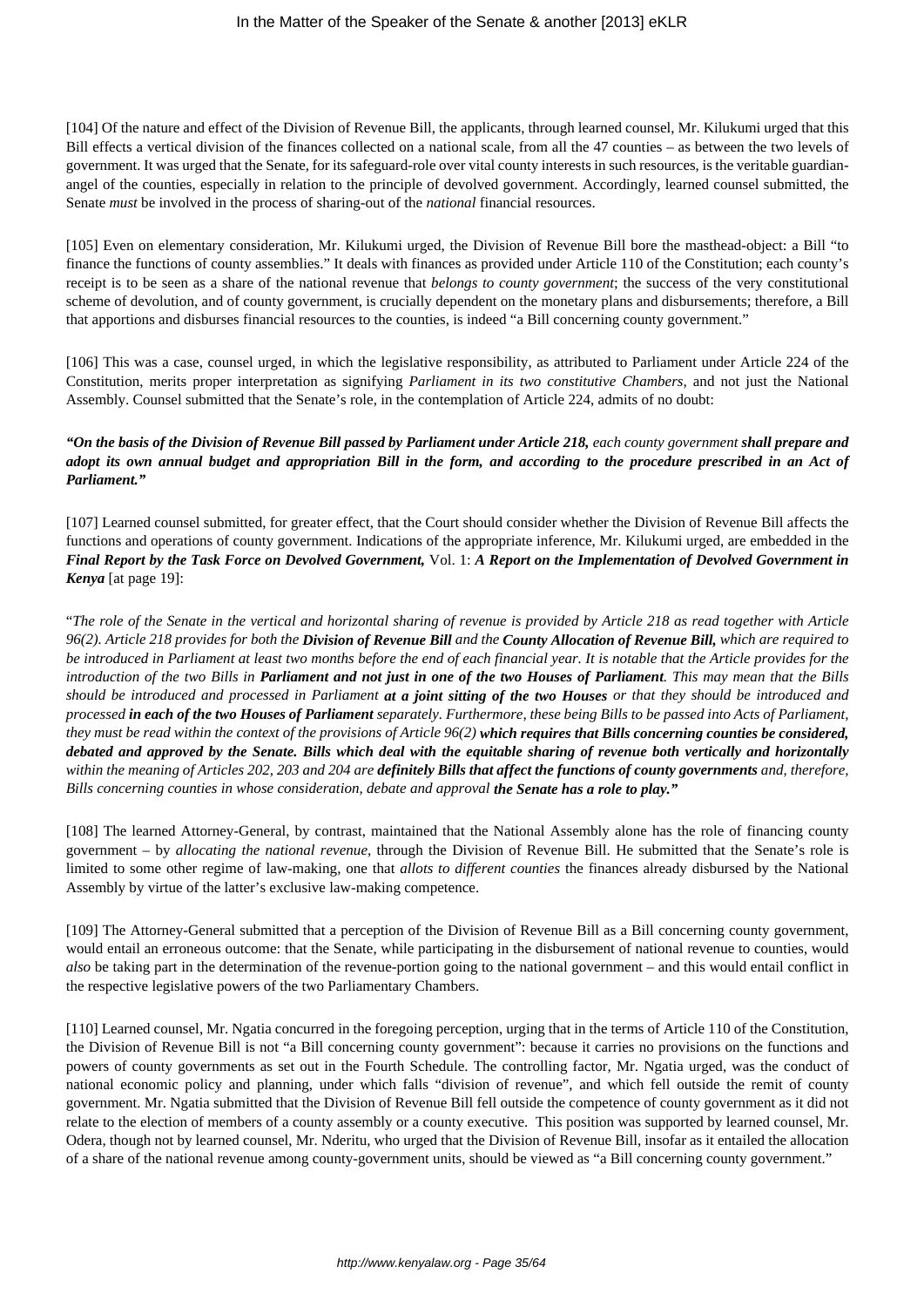[111] From such perceptions, we have endeavoured to crystallize the points of merit. The Division of Revenue Bill declares in clause 3 that it is to provide for:

*"(b) additional resources to facilitate the proper functioning of county governments in accordance with Article 202 of the Constitution…."*

The Memorandum to the Bill also states that:

*"The principle object of the Bill is to provide for the equitable division of revenue raised nationally among the national and county levels of government as required by Article 218 of the Constitution and to provide for resources to facilitate the proper functioning of county governments and to ensure that ongoing services are provided for."*

[112] The learned Attorney-General in his submissions, called for a broad, purposive approach to the interpretation of the Constitution, and conceded that such an unconstrained mode of interpretation may take into account relevant secondary documents. A significant such document is the *Final Report of the Task Force on Devolved Government;* and this states (at p.19) that the Division of Revenue Bill deals with the vertical equal sharing of national revenue and, therefore, it is definitely a Bill affecting the functions of county government and comes within the competence of the Senate. The emerging picture is plain, though unsupported by learned counsel, Mr. Ngatia who contends that the provisions of the Division of Revenue Bill have relevance only for national economic policy and planning, a matter reserved to the national government. Such a position is not free of controversy: for the Division of Revenue Bill provides for the allocation of national revenue to the county-units, for the facilitation of county government.

[113] This Court, in *Re the Matter of the Interim Independent Electoral Commission* (2011), had observed that there are certain functions shared between the national and county governments, that give rise to a *concurrent jurisdiction* between the two levels; and *finance* is one such function [para.39]:

*"Many offices established by the Constitution are shared by the two levels of government, as is clear from the Fourth Schedule…We have taken note too that the Senate (which brings together county interests at the national level) and the National Assembly (a typical organ of national government) deal expressly with matters affecting county government; and that certain crucial governance functions at both the national and county level – such as finance, budget and planning, public service, land ownership and management, elections, administration of justice – dovetail into each other and operate in unity."*

[114] It is quite clear to us that the Division of Revenue Bill is a Bill bearing provisions that deal with the *equitable sharing of revenue* – which will certainly affect the functioning of county government. We have found no justification in the contention that the Division of Revenue Bill deals strictly with "national economic policy and planning" and so, on this account, it is a measure unrelated to county government. The Bill deals *with equitable allocation of funds to the counties*, and so any improper design in its scheme will certainly occasion inability on the part of the county-units to exercise their powers and to discharge their functions as contemplated under the Constitution.

[115] This is a critical test which will require that the Division of Revenue Bill be perceived as *"a Bill concerning county government*" and, therefore, a subject of the legislative competence of *both* the National Assembly and the Senate.

[116] We find merit, therefore, in upholding the stand of the applicants, on this question. It is clear to us that the Senate had a clear role to play, in the processing of the Division of Revenue Bill. The Speaker of the National Assembly should have complied with the terms of Article 112 of the Constitution; and the National Assembly should have considered the deliberations of the Senate on record and, failing concurrence on legislative choices, the matter should have been brought before a *mediation committee*, in accordance with theterms of Article 113 of the Constitution.

# **IS THE DIVISION OF REVENUE BILL A 'MONEY BILL' UNDER THE CONSTITUTION"**

[117] It had been urged for the interested parties that the said Division of Revenue Bill fell exclusively within the National Assembly's competence on the ground of its proper rubric being "money bill". Counsel for the applicants raised no doubts as to the validity of the legal principle thus raised, but submitted that the Division of Revenue Bill fell under the terms of **Article 218** of the Constitution rather than **Article 114(3)** which provided for "money Bill." And learned *amicus* counsel, Mr. Nderitu weighed in,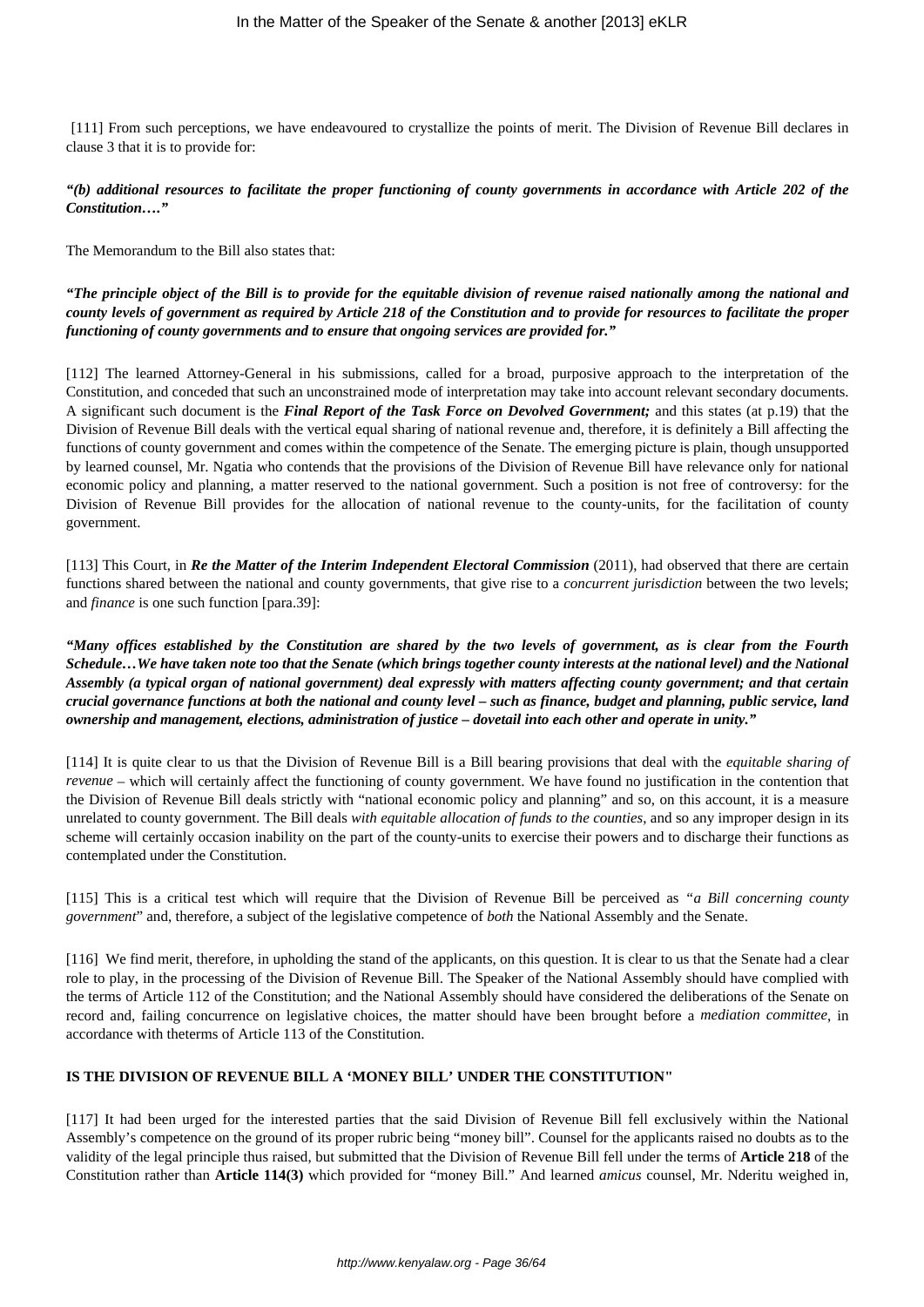submitting that the Division of Revenue Bill is *not* a "money Bill", as it does not directly deal with the raising or spending of government revenue: it only deals with the manner in which the revenue once raised, shall be divided between the national and the county governments. Upon reflecting on this question, taking into account the comparative material placed before us by counsel, we came to the conclusion that the Division of Revenue Bill is not a "money Bill," in the terms of Article 114(3) of the Constitution. It has become clear to us that a "money Bill", in a proper case, may only be introduced in the National Assembly, though it is not a settled question whether the Senate may subsequently participate in the relevant legislative deliberations.

[118] The Court's ultimate task, in the circumstances, is to consider the position of the Speakers of the respective Chambers of Parliament, and to render an Advisory Opinion regarding their options.

# **F. PARLIAMENTARY CONFLICT: THE ROLE OF THE SPEAKERS**

#### **When and how does a question for the consideration of the two Speakers arise under Article 110(3) of the Constitution"**

[119] Of the management function of the Speakers of Parliament, in relation to the process of legislation, Article 110(3) of the Constitution thus provides:

#### *"Before either House considers a Bill, the Speakers of the National Assembly and Senate shall jointly resolve any question as to whether it is a Bill concerning counties and, if it is, whether it is a special or an ordinary Bill."*

[120] Was this preliminary condition complied with, before the National Assembly proceeded to deliberate upon and to pass the Division of Revenue Act, 2013 which has occasioned the conflict in question"

[121] The common course on fact is that the National Assembly published the Division of Revenue Bill on 29 April 2013, and the Speaker of that Chamber then wrote a letter to the Speaker of Senate on 3 May 2013, "seeking the latter's concurrence to the effect that the Division of Revenue Bill was a Bill concerning County Government". The Senate Speaker concurred, by his letter of 9 May 2013; and on that very day the Bill was debated and passed by the National Assembly, with several amendments being effected. The Clerk of the National Assembly, on 13 May 2013, forwarded the Bill as passed, to the Speaker of the Senate, for debate. The Senate deliberated upon the Bill fully, and passed it with amendments, on 23 May 2013; and it was forwarded to the National Assembly for consideration of the amendments on 24 May 2013. Indeed, the National Assembly entered upon a second round of deliberations on the Bill; but the Speaker then had a change of mind, taking the position that it was an error of judgment to have involved the Senate in the process of legislation. He had taken into account the objections of members of the National Assembly raised during the second round of debate. The essence of the objections was that the Division of Revenue Bill was not "a Bill concerning county government".

[122] Not only did the National Assembly reject Senate's amendments and exclude Senate's legislative participation entirely, but the Speaker forwarded the National Assembly's earlier-approved version of the Bill to, and obtained the assent of, the President on 10 June 2013.

[123] The emerging constitutional crisis occasioned genuine anxiety to the Speaker and members of Senate, and they moved this Court to find a solution in the form of an authoritative Advisory opinion.

[124] Although the Constitution has special provisions in Articles 110(3) and 113 for orderly, internal conflict resolution in the lawmaking process, these had not been resorted to; and it became clear the two Chambers and their respective Speakers were at odds, in a mode incompatible with the spirit of harmony required for the due discharge of State functions under the Constitution.

[125] The internal parliamentary mechanism for consultation, co-ordination and harmony, though a constitutional prescription and a device of the democratic dispensation, must be engaged in the first place by individual persons, in the shape of *the two Speakers* who, however, in this case, have disempowered the institutional design, by simply showing a disinclination to reach out to each other. We are touching on a mischief to the due functioning of Kenya's chosen constitutional mechanisms: and it becomes clear that such is nota question justiciable by the scheme of litigation, as was proposed by counsel for the interested parties. It is quite clear that this is a matter for the authoritative Advisory Opinion of this Court, as it fulfils the intent expressed in the Supreme Court Act, 2011 ( Act No.7 of 2011, to [section 3(a)] "assert the supremacy of the Constitution and the sovereignty of the people of Kenya".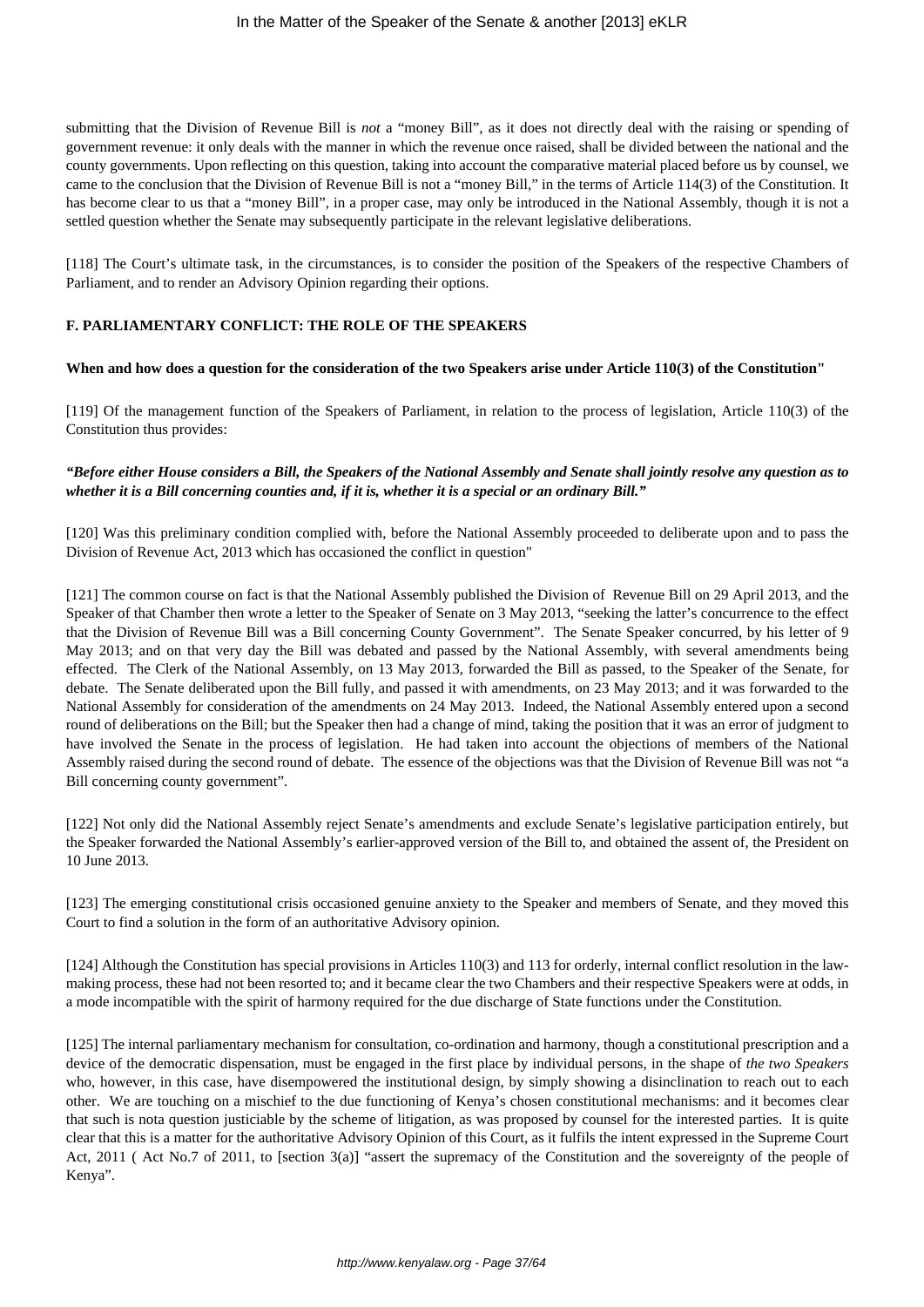[126] This fundamental point is implicitly recognised by the Speaker of the National Assembly, who is one of the interested parties. In his deposition responding to the Senate's Reference, the National Assembly's Speaker avers:

*"I now request the Supreme Court to also provide an Advisory Opinion with regard to when and how the question shall arise under Article 110 of the Constitution together with the Opinion sought by the applicants herein.'*

[127] Learned Senior Counsel, Mr. Nowrojee, on the requirement of consultation between the two Chambers, submitted that the critical starting point is Article

110(3) of the Constitution:

*"Before either House considers a Bill, the Speakers of the National Assembly and the Senate shall jointly resolve any question as to whether it is a Bill concerning counties and, if it is, whether it is a special or an ordinary Bill".*

This provision, Mr. Nowrojee submitted, is the very fulcrum of the Constitution's scheme of devolution: it seeks to *guarantee the participation of Senate* in the origination, determination and enactment of laws that affect the operations of the counties, which are the basic units of devolved government. Learned counsel notes that Article 110 (3) is buttressed by operational Standing Orders *of both the National Assembly and the Senate:* in the case of the former, Standing Order Nos.121,122and 123; in the case of the latter, Standing Order No. 116.

[128] Standing Order No.122 of the National Assembly thus provides:

"(1) *Upon publication of a Bill, and before the First Reading, the Speaker shall determine whether:* 

*a. It is a Bill concerning county governments and if it is, whether it is a special or an ordinary Bill or,*

*b. It is not a Bill …. concerning county governments.*

*"(2)The Speaker shall communicate the determination under paragraph (1) to the Speaker of the Senate for concurrence.*

*"(3) Where the Speaker of the Senate does not concur with the determination of the Speaker under paragraph (1), the Speaker shall, jointly with the Speaker of the Senate, resolve any question whether it is a Bill concerning counties and, if it is, whether it is a special or an ordinary Bill".*

[129] Prescriptions in similar terms are found too in the Senate's Standing Order No.116:

*"(1) Upon publication of a Bill, and before the first reading of the Bill, the Speaker shall, jointly with the Speaker of the National Assembly, resolve any question as to whether it is a Bill concerning counties and, if it is , whether it is a special or an ordinary Bill.*

*(2) For the purposes of paragraph (1), upon publication of a Bill, and before the First Reading, the Speaker shall, by way of communication, seek the concurrence of the Speaker of the National Assembly whether it is a Bill concerning counties and, if it is, whether it is a special or an ordinary Bill".*

[130] Is it in doubt, in view of the formal provisions of the law, when and how a question for the consideration of the two Speakers arises under Article 110(3) of the Constitution" We do not think so. As Mr. Nowrojee submitted, the requirement for a joint resolution of the question whether a Bill is one concerning counties, is a mandatory one; and the legislative path is well laid out: it starts with a determination of the question *by either Speaker* – depending on the origin of the Bill; such a determination is communicated *to the other Speaker*, with a view to obtaining *concurrence;* failing a concurrence, *the two Speakers are to jointly resolve the question.*Both sets of Standing Orders are crystal clear on this scenario, and both, on this point, as we find, faithfully reflect the terms of the Constitution itself.

[131] Mr. Nowrojee submitted, for eminently good cause, that the legislative path thus laid out should apply to each and every Bill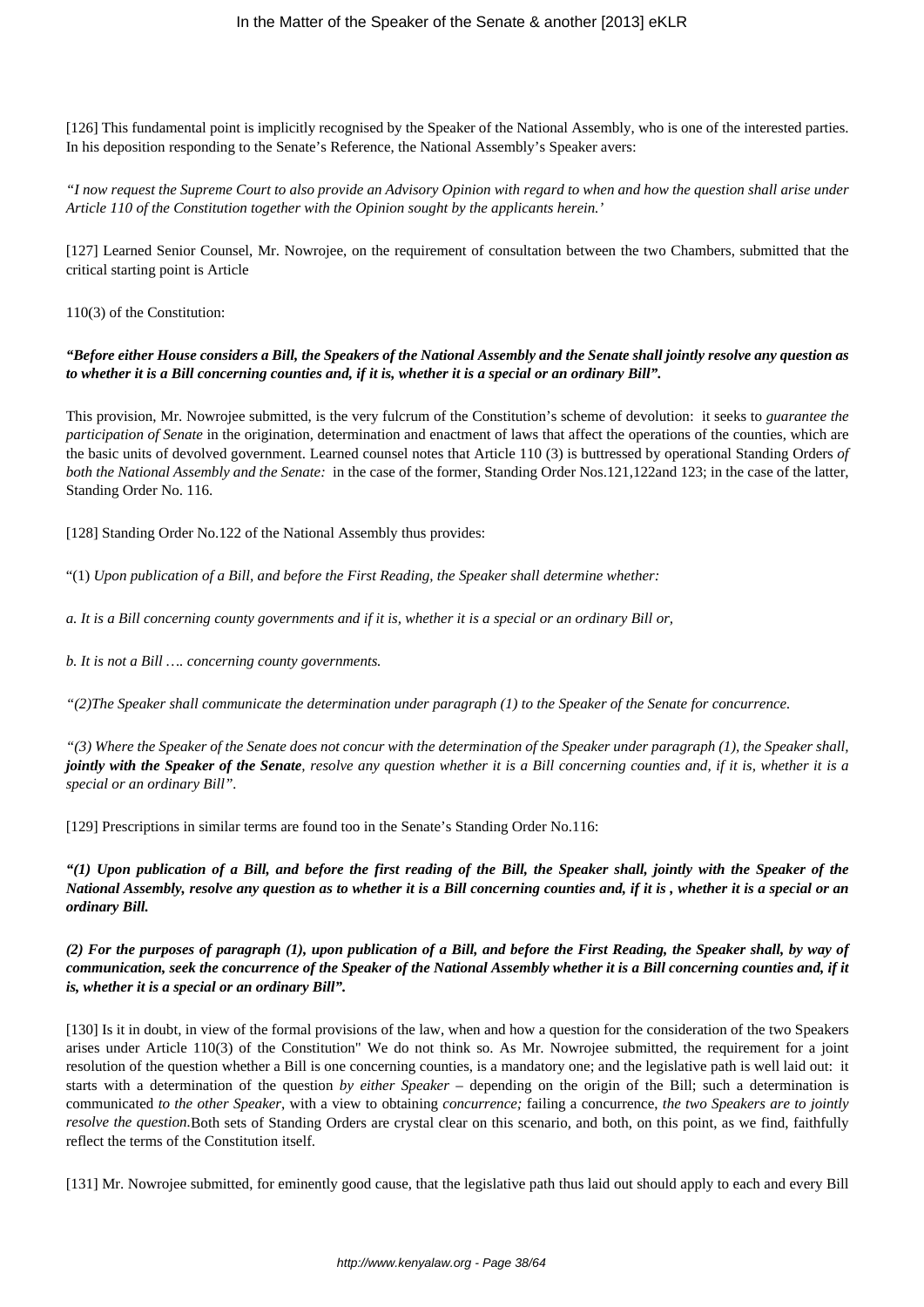coming up before either Chamber of Parliament; and it is the constitutional task of the two Speakers to*jointly* determine the route to be followed by legislative proposals. Wherethe *Speakers* determine that a Bill is not one "concerning county government", such a Bill is then rightly considered and passed exclusively by the National Assembly, and then transmitted to the President for assent. The emerging, broader principle is that both Chambers have been entrusted with the people's public task, and the Senate, even when it has not deliberated upon a Bill at all the relevant stages, has spoken through its Speaker at the beginning, and recorded its perception that a particular Bill rightly falls in one category, rather than the other. In such a case, the Senate's initial filtering role, in our opinion, falls well within the design and purpose of the Constitution, and expresses the sovereign intent of the people: this cannot be taken away by either Chamber or either Speaker thereof.

[132] Learned counsel for the *amici curiae,*Prof. Ojienda, Mr. Nderitu and Mr. Wanyoike expressed concurrence in the main lines of argument canvassed by Mr. Nowrojee, while the interested parties, through learned counsel Mr. Ngatia and Mr. Odera, expressed disagreement. The two counsel submitted that all Bills in the legislative process are not required to follow the path laid out in Article 110(3) of the Constitution, as reflected in the Standing Orders of the two Chambers. Rather than elaborate the fundamentals of this argument, both counsel focused attention on a perception that the Senate's legislative role is greatly limited, as compared to the National Assembly; it was urged that the National Assembly's unlimited competence rests in its ability to originate and consider any Bill at all, whether it concerns county government or not – whereas the Senate's legislative role is limited to matters "concerning county government".

[133] On the basis of the submissions of counsel, and upon a broad view of the question which led to this Court being moved, it has become clear that the proper functioning of the legislative process is one of the teething problems attending the consolidation and operationalisation of the democratic concept of the new Constitution. The question coming up before us, therefore, is one of great public importance. Not only have we determined that this, indeed, is a proper question for an Advisory Opinion, but we have reexamined the broader scope of the Supreme Court's place in the constitutional order, when complex challenges to the functioning of governance institutions arise.

[134] Reflecting on the role of the Courts, and *in particular of the Supreme Court,* and in relation to the long-established American governance system, Prof. Archibald Cox [in *The Warren Court: Constitutional Decision as an Instrument of Reform(*Cambridge, Mass: Harvard University Press, 1968), at p.118] thus observed:

**"[G]overnment is more pragmatic than ideal. In a practical world there is, and I suspect had to be, a good deal of play at the joints***. If one arm of government cannot or will not solve an insistent problem, the pressure falls upon another. Constitutional adjudication must recognize that the peculiar nature of the Court's business gives it a governmental function which cannot be wholly discharged without the simple inquiry, 'which decision will be the best for the country"'*

# **"…[T]he Court can seldom be wholly neutral upon the social, political, or philosophical questions underlying constitutional litigation.** *Its opinions shape as well as express our national ideals."*

[135] We are in a similar position. By a Constitution achieved after many false starts, the people have declared that "*All sovereign power belongs to the people of Kenya"* [Article 1(1)]; and they have established institutions of governance committed to named functions: the Executive; the National Assembly; the Senate; and numbers of others.

[136] The mandate of governance established by the people is defined by particular concepts, principles and values. One of these is *devolution,* which is defined in *Black's Law Dictionary*, 8<sup>th</sup>ed (2004) [p.484] as:

# *"The act or an instance of transferring … rights, duties, or powers to another; the passing of such rights, duties, or powers by transfer or succession ...."*

The Kenyan people, by the Constitution of Kenya, 2010 chose to de-concentrate State power, rights, duties, competences – shifting substantial aspects to county government, to be exercised in the county units, for better and more equitable delivery of the goods of the political order. The dominant perception at the time of constitution-making was that such a deconcentration of powers would not only give greater access to the social goods previously regulated centrally, but would also open up the scope for political selffulfilment, through an enlarged scheme of actual participation in governance mechanisms by the people – thus giving more fulfilment to the concept of *democracy.*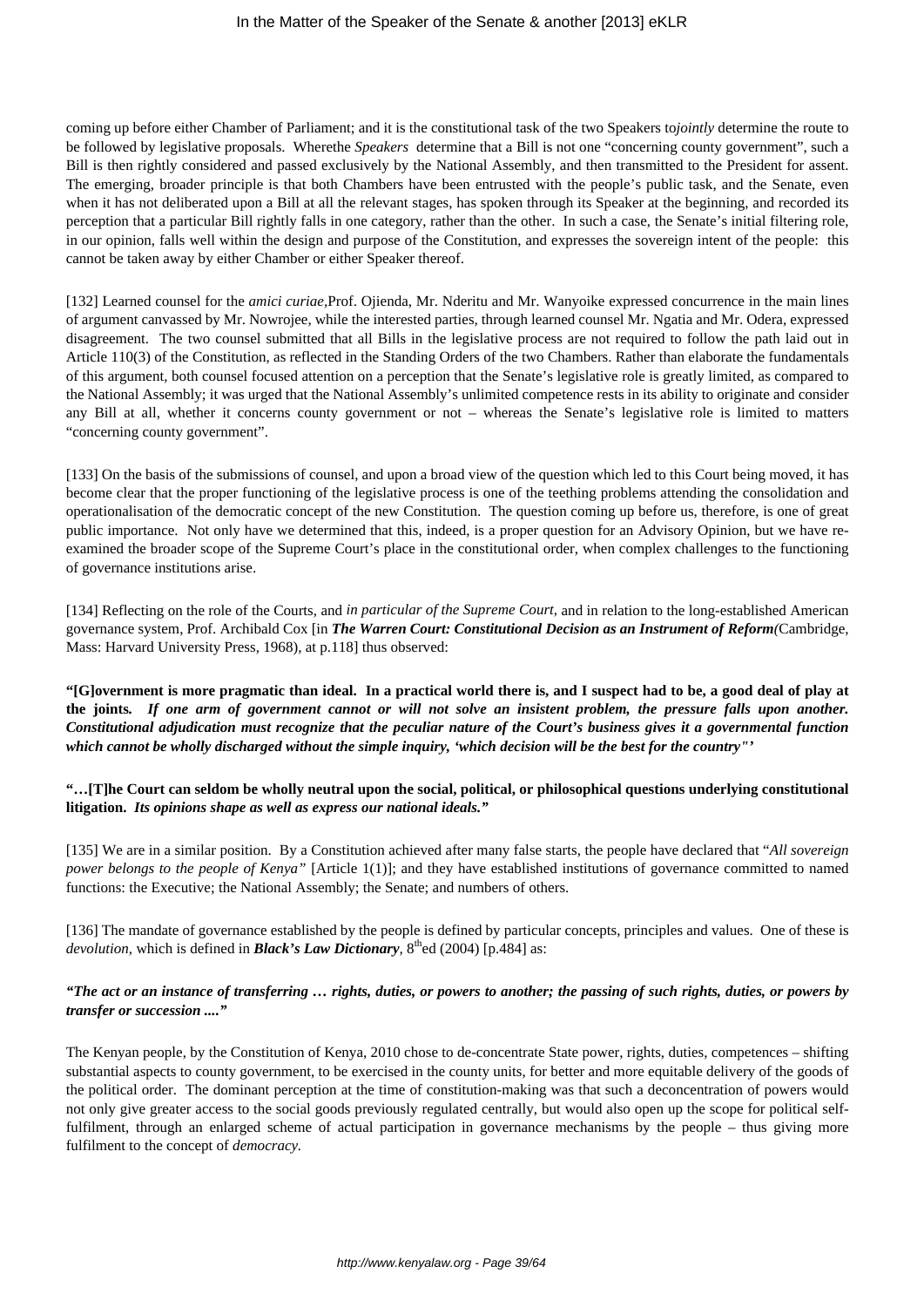[137] By Article 1 of the Constitution, the people's sovereign power is delegated to Parliament and the legislative assemblies in the county units, the national and county executives, the judiciary and independent tribunals.

[138] Devolution as a required constitutional practice runs in parallel with an attendant set of values, declared in Article 10 of the Constitution: the rule of law, democracy, participation of the people, human dignity, equity, social justice, inclusiveness, equality, human rights, non-discrimination, the protection of the marginalized.

[139] A fundamental element in the scaffolding structure for the said constitutional principles and values, is the institutional scheme of *bicameralism* in the legislative arrangement; and this is the dual-Chamber set-up in the institutions of law-making. The Constitution provides for a bicameral system, with each unit playing its role as prescribed. Article 93 stipulates:

# *"(1) There is established a Parliament of Kenya, which shall consist of the National Assembly and the Senate.*

# *"(2) The National Assembly and the Senate shall perform their respective functions in accordance with this Constitution."*

[140] In the operations of each of the Chambers of Parliament, the role of the presiding officer, namely the *Speaker*, is critical. In respect of this office, the Constitution [Article 106 (1)] thus provides:

# *"(1) There shall be –*

# *a. A Speaker for each House of Parliament, who shall be*

# *elected by that House in accordance with the Standing Orders, from among persons who are qualified to be elected as members of Parliament but are not such members .…"*

[141] It is quite clear, though some of the counsel appearing before us appeared to overlook this, that the business of considering and passing of any Bill is *not* to be embarked upon and concluded before the two Chambers, acting through their Speakers, address and find an answer for a certain particular question:*What is the nature of the Bill in question"* The two Speakers, in answering that question, *must* settle *three* sub-questions – before a Bill that has been published, goes through the motions of *debate*, *passage*, and *final assent* by the President. The sub-questions are:

*a. is this a Bill concerning county government" And if it is, is it a specialor an ordinary bill"*

*b. is this a bill not concerning county government"*

## *c. is this a money Bill"*

[142] How do the two Speakers proceed, in answering those questions or sub-questions" They must consider the content of the Bill. They must reflect upon the objectives of the Bill. This, by the Constitution, is not a *unilateral exercise.* And on this principle, it is obvious that the Speaker of the National Assembly by abandoning all engagement or consultation with the Speaker of the Senate, and proceeding as he did in the matter before this Court, had acted contrary to the Constitution and its fundamental principles regarding the *harmonious motion of State institutions.*

[143] Neither Speaker may, to the exclusion of the other, *"determine the nature of a Bill"*: for that would inevitably result in usurpations of jurisdiction, to the prejudice of the constitutional principle of the harmonious interplay of State institutions.

[144] It is evident that the Senate, though entrusted with a less expansive legislative role than the National Assembly, stands as the Constitution's safeguard for the principle of *devolved government*. This purpose would be negated if the Senate were not to participate in the enactment of legislation pertaining to the devolved units, the counties [Article 96(1), (2) and (3)].

[145] It is clear to us, from a broad purposive view of the Constitution, that the intent of the drafters, as regards the exercise of legislative powers, was that any disagreement as to the nature of a Bill should be harmoniously settled through *mediation.* An *obligation* is thus placed on the two Speakers, where they cannot agree between themselves, to engage the mediation mechanism.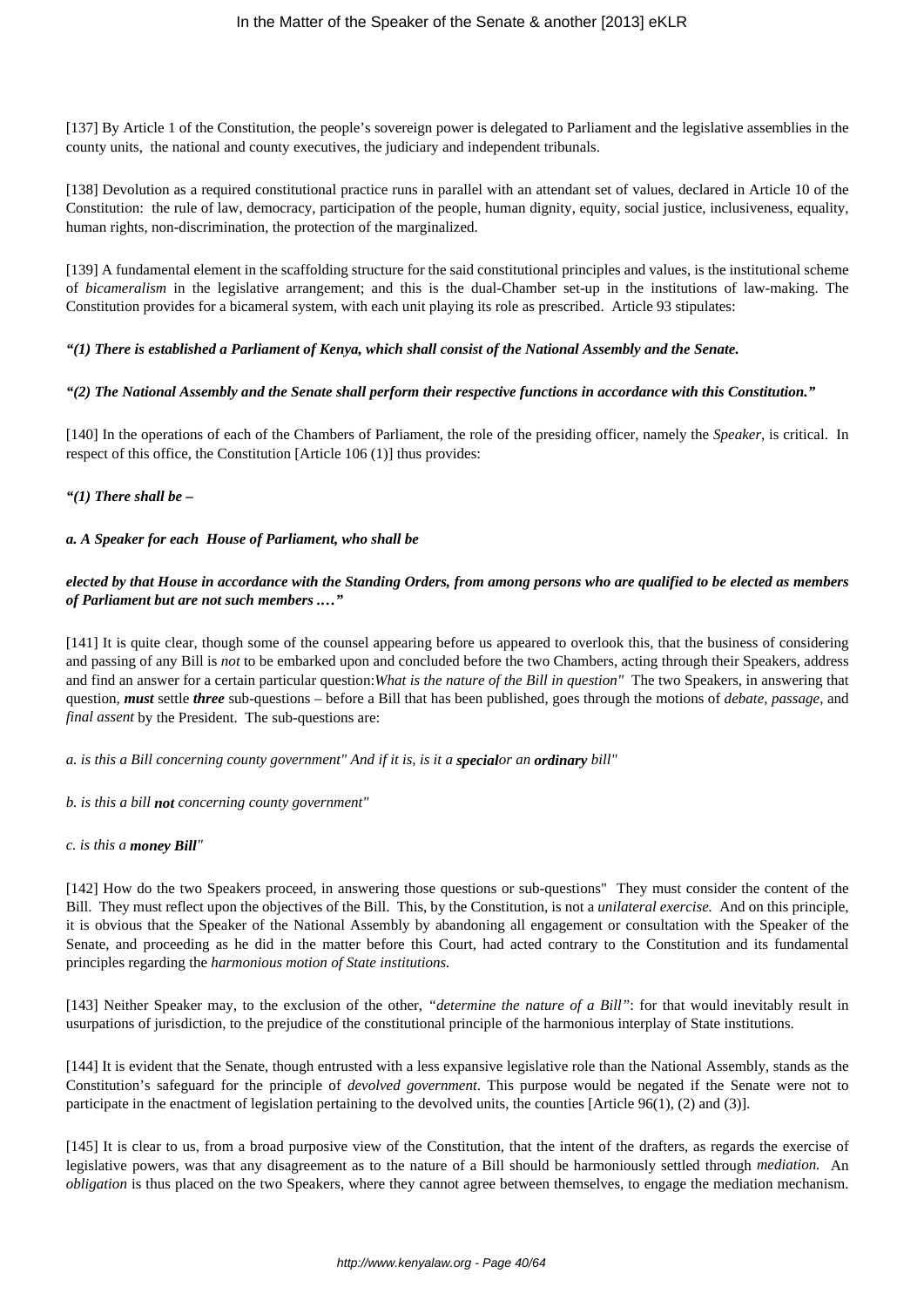They would each be required each to appoint an equal number of members, who would deliberate upon the question, and file their report within a specified period of time. It is also possible for the two Chambers to establish a *standing mediation committee*, to deliberate upon and to resolve any disputes regarding the path of legislation to be adopted for different subject-matter.

[146] Had such an approach to the dispute been adopted, it is our opinion, this Court would probably not have been asked to give an Advisory Opinion, as a fitting solution would most likely have been found. What precipitated the current situation, as is clear from the facts, is the National Assembly Speaker's non-recourse to the provisions of Articles 110(3), 12 and 113 of the Constitution, thus improperly excluding the prospects of consultation and mediation. Such a course of action is precisely what Archibald Cox had in mind: "*If one arm of government cannot or will not solve an insistent problem, the pressure falls upon another".* The pressure now falls on the Supreme Court. As we hereby render an Advisory Opinion, we categorically affirm that lawful public-agency conduct under Kenya's Constitution, *requires* every State agent to grapple, in good faith, with assigned obligations, and with a clear commitment to inter-agency harmony and co-operation. No State agency, especially where it is represented by *one person,* should overlook the historical trajectory of the Constitution, which is clearly marked by transition from narrow platforms of ideosyncrasy or sheer might, to a scheme of progressive, accountable institutional interplays.

## **G. CONCLUSION**

[147] In this Advisory Opinion, we have re-visited the conditions under which the Supreme Court will exercise the jurisdiction to render such an Opinion, and we have reviewed on merit the submissions of counsel, on the important question of the functioning of the legislative mechanisms instituted under the new constitutional dispensation. In all such issues, our inclinations, and the grounds therefore, emerge, and may serve as reference-points in future matters of a constitutional nature.

[148] But our specific Advisory Opinion, which culminates from the detailed review, is as follows:

*(a) The Division of Revenue Bill, 2013 was an instrument essential to the due operations of county governments, as contemplated under the Constitution, and so was a matter requiring the Senate's legislative contribution. Consequently, the Speaker of the National Assembly was under duty to comply with the terms of Articles 110(3), 112 and 113 of the Constitution, and should have co-operated with the speaker of the Senate, as necessary, to engage the mediation forum for resolution of the disagreement.*

*(b) With regard to any future lack of accord of a similar nature, between the two Chambers of Parliament, there shall be an obligation resting on the State organs in question to resort to mediation, as a basis for harmonious functioning, as contemplated by the Constitution.*

[149] Although this was not a litigious matter and, thus, is not an occasion for an order or decree in the conventional sense, we must revert to the submissions made by two *amici*-counsel, Prof. Ojienda and Mr. Wanyoike, that if the Court were to find that the National Assembly acted in violation of Articles 112 and 113 of the Constitution, then the outcome of its legislative process, in the shape of the Division of Revenue Act, 2013 should be declared unconstitutional.

[150] Earlier in this Advisory Opinion we have considered the proper scope of judicial discretion, where a failing is attributed to the internal procedures of Parliament during legislation; and our position is that while the Court has all the powers when such a course of conduct is set against the terms of the Constitution, it is necessary for the Court to have a sense of the prevailing *state of fact*; thus, the Court has a *discretion in appraising each instance*, and taking a decision as may be appropriate. Now guided by this principle, would the instant case be one in which the Court should make orders as urged by counsel"

[151] We do not think so, for several reasons. The judicial process, essentially, is the Constitution's answer to any controversial question arising, and is initiated and stoked by proper invocation, with the relevant gravamina plainly laid out. In the instant case, only the Court's *guidance* on critical constitutional questions was sought; but the Court was not asked to make a conventional *judicial order* annulling the Division of Revenue Act, 2013. So it is our sense that the applicants' options in the rectification of a problematic statute, such, for instance, as regular amendment procedures, remain uncompromised.

[152] Learned counsel, Mr. Nowrojee submitted before the Court that what was sought was an authoritative opinion, in answer to the several issues agreed between the parties. The object, as it emerges from his submissions, is a clarification of the proper course of legislation, where county matters safeguarded by the Senate are concerned.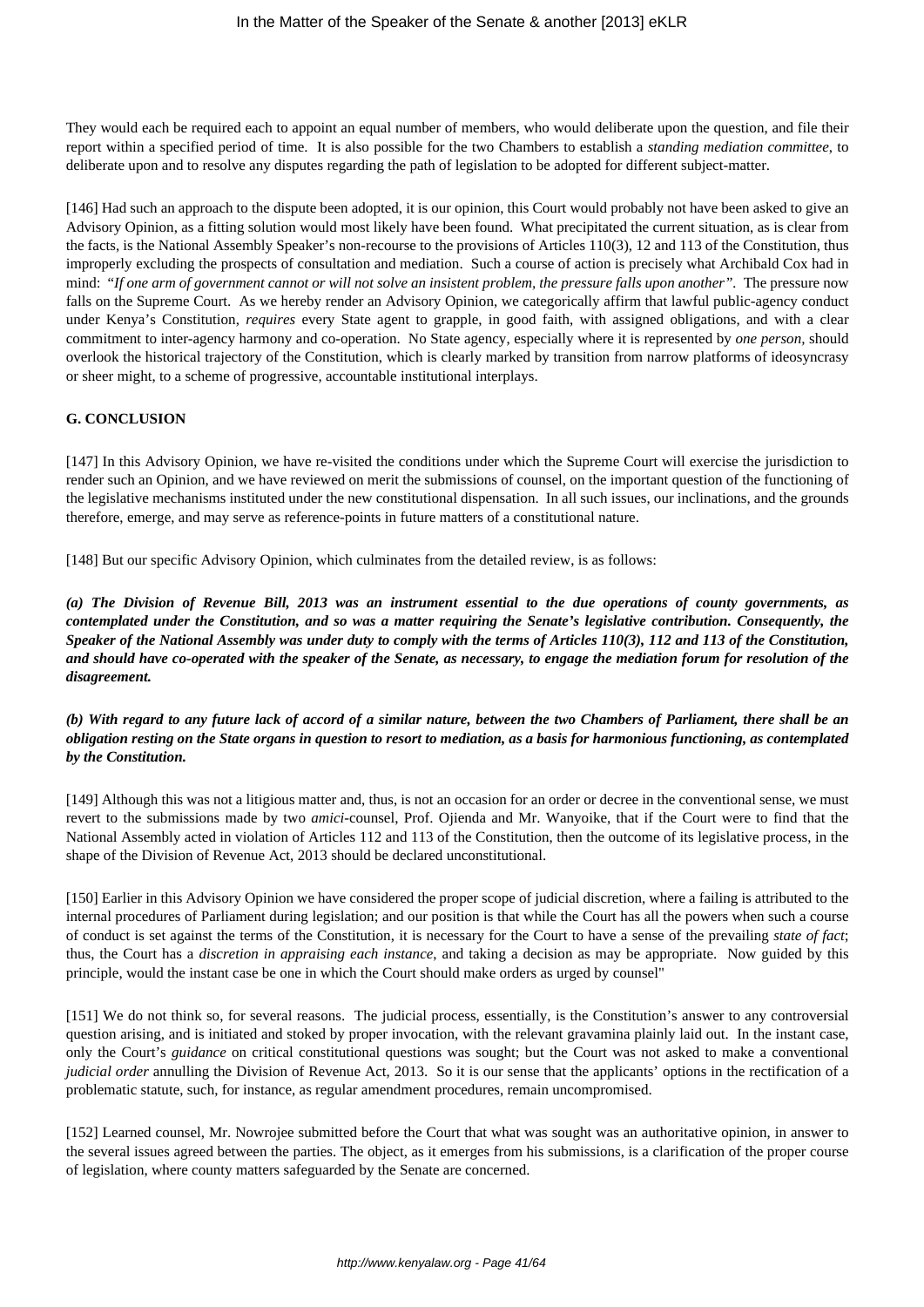[153] We take cognizance of certain practical situations in the legislative process: in particular, of the fact that since the misunderstanding between the two Chambers came to light, yet another Bill, namely the County Allocation of Revenue Bill, has been deliberated upon and passed by the Senate, culminating in the Presidential assent. In the light of that development, it is our perception that the object of efficacy in law-making, as a constitutional task, stands in favour of sustaining the legislation already achieved. The Court's inclination in this respect, however, would not compromise its options in the future, in any matter akin to the instant one.

#### **THE CONCURRING OPINION OF MUTUNGA, CJ & PRESIDENT**

#### **A. PRINCIPLE AND CONTEXT**

[154] I concur with the majority Advisory Opinion, but write separately to give a historical background that clarifies the central goals and the significance of devolution in Kenya's Constitution.

[155] In both my respective dissenting and concurring opinions, *In the Matter of the Principle of Gender Representation in the National Assembly and Senate,* Sup. Ct. Appl. No. 2 of 2012; and *Jasbir Singh Rai and 3 Others v. Tarlochan Singh Rai and 4 Others* Sup. Ct. Petition No. 4 of 2012, I argued that both the Constitution, 2010 and the *Supreme Court Act,* 2011 provide comprehensive interpretive frameworks upon which fundamental hooks, pillars, and solid foundations for interpreting our Constitution should be based. In both opinions, I provided the interpretive coordinates that should guide our jurisprudential journey, as we identify the core provisions of our Constitution, understand its content, and determine its intended effect.

[156] The Supreme Court of Kenya, in the exercise of the powers vested in it by the Constitution, has a solemn duty and a clear obligation to provide firm and recognizable reference-points that lower courts and other institutions can rely on, when they are called upon to interpret the Constitution. Each matter that comes before the Court must be seized upon as an opportunity to provide high-yielding interpretive guidance on the Constitution; and this must be done in a manner that advances its purposes, gives effect to its intents, and illuminates its contents. The Court must also remain conscious of the fact that constitution-making requires compromise, which can occasionally lead to contradictions; and that the political and social demands of compromise that mark constitutional moments, fertilize vagueness in phraseology and draftsmanship. It is to the Courts that the country turns, in order to resolve these contradictions; clarify draftsmanship-gaps; and settle constitutional disputes. In other words, constitution-making does not end with its *promulgation;* it continues with its *interpretation*. It is the duty of the Court to illuminate legal penumbras that constitutions borne out of long drawn compromises, such as ours, tend to create. The constitutional text and letter may not properly express the minds of the framers, and the minds and hands of the framers may also fail to properly mine the aspirations of the people. The limitations of mind and hand should not defeat the aspirations of the people. It is in this context that the spirit of the Constitution has to be invoked by the Court as the searchlight for the illumination and elimination of these legal penumbras.

[157]Section 3 of the *Supreme Court Act* provides:

*"The object of this Act is to make further provision with respect to the operation of the Supreme Court as a court of final authority to, among other things –* 

**(a)** *….*

*(b) ….*

*(c) develop rich jurisprudence that respectsKenya's history and traditions and facilitates its social, economic and political growth;*

*(d) enable important constitutional and other legal matters, including matters relating to the transition from the former to the present constitutional dispensation, to be determined having due regard to the circumstances, history and cultures of the people of Kenya."*

In my opinion, this provision grants the Supreme Court a near-limitless, and substantially-elastic interpretive power. It allows the Court to explore interpretive space in the country's history and memory that, in my view, goes even beyond the minds of the framers whose product, and appreciation of the history and circumstance of the people of Kenya, may have been constrained by the politics of the moment.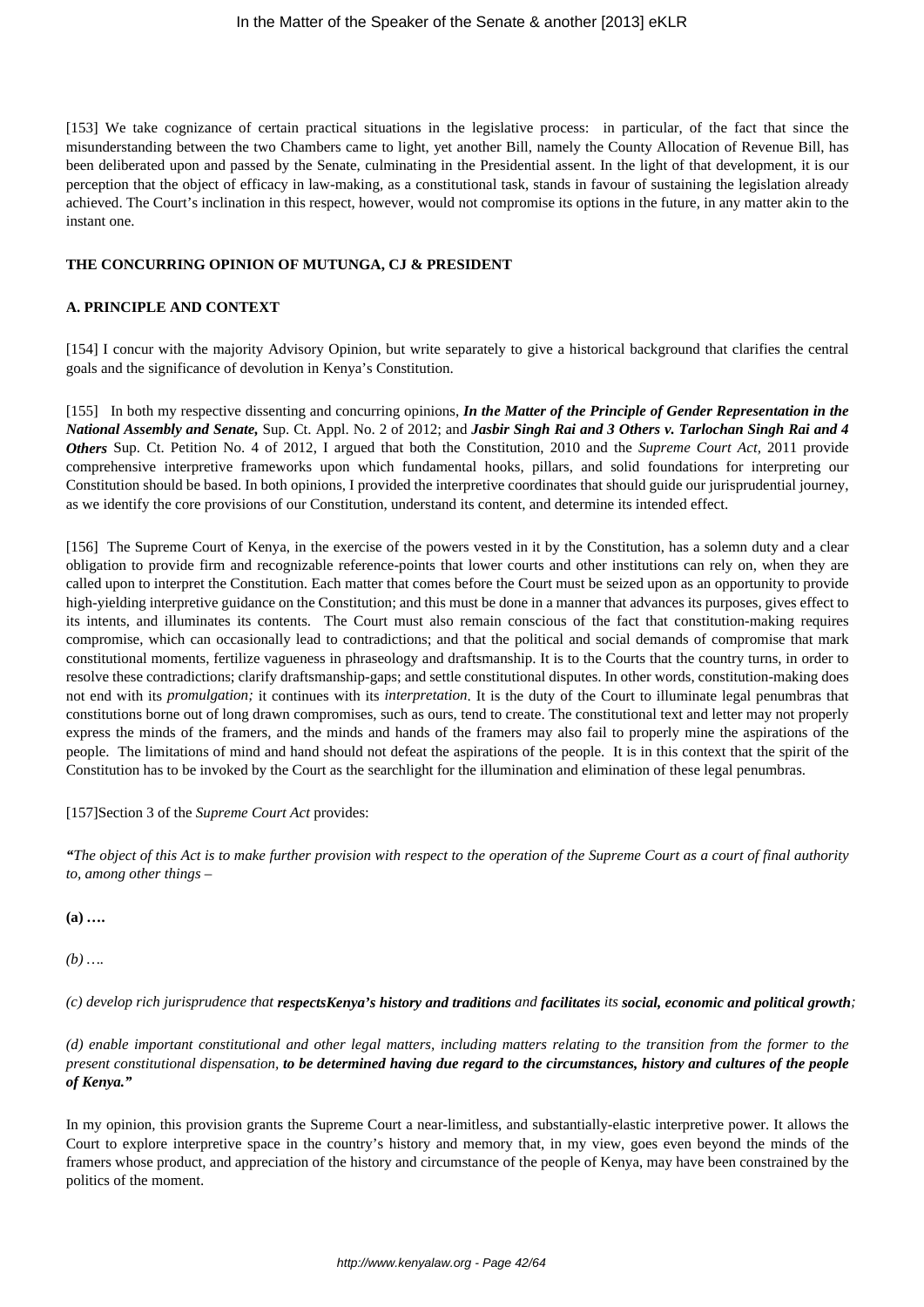[158] The provisions of the Act are reinforced by the Preamble to the Constitution,*"*[*PROUD of our ethnic, cultural and religious diversity, and determined to live in peace and unity as one indivisible sovereign nation; and COMMITTED to nurturing and protecting the well-being of the individual, the family, communities and the nation*]", and by Articles 1(4), 174, 175 (b), 189, 202, 203 (2) and (3), 204, 215, 217 and 218. I will consider the provisions of Article 174 in more detail later.

[159] Devolution falls neatly within the ambit of 'important constitutional and other legal matters,' by the meaning of Section 3(d) of the *Supreme Court Act*. That is why Advisory Opinions under Article 163 (6) are one of the two matters in which the Supreme Court is entrusted with exclusive jurisdiction. The other matter is the determination of disputes relating to election to the office of the President (Article 163 (3) (a)). Both the determination of Presidential election disputes, and the rendering of Advisory Opinions on devolution by the Supreme Court, are given the same jurisdictional status in Kenya's constitutional design.*In my opinion, this speaks quite eloquently as to the order of importance of devolution*.

[160] The Constitution of 2010 was a bold attempt to restructure the Kenyan State. It was a radical revision of the terms of a social contract whose vitality had long expired and which, for the most part, was dysfunctional, unresponsive, and unrepresentative of the peoples' future aspirations. The success of this initiative to fundamentally restructure and reorder the Kenyan State is not guaranteed. It must be nurtured, aided, assisted and supported by citizens and institutions. This is why the *Supreme Court Act* imposes a *transitional burden and duty on the Supreme Court.* Indeed, constitutional relapses occur in moments of social transition, when individual or institutional vigilance slackens.

[161] The Supreme Court has a restorative role, in this respect, assisting the transition process through interpretive vigilance. The Courts must patrol Kenya's constitutional boundaries with vigor, and affirm new institutions, as they exercise their constitutional mandates, being conscious that their very infancy exposes them not only to the vagaries and fragilities inherent in all transitions, but also to the proclivities of the old order. This principle is well depicted in the words of Mahomed, AJ in the Namibian case, *S v. Acheson,* 1991 (2) SA 805 (NM):

*"The law requires me to exercise a proper discretion having regard, not only to all the circumstances of the case and the relevant statutory provisions, but against the backdrop of the constitutional values now articulated and enshrined by the Namibian Constitution of 1990.* 

*The constitution of a nation is not simply a statute which mechanically defines the structures of government and the relations between the government and the governed. It is a 'mirror reflecting the national soul', the identification of ideals and aspirations of a nation; the articulation of the values bonding its people and disciplining its government. The spirit and the tenor of the constitution must therefore preside and permeate the processes of judicial interpretation…"*

[162] It is in recognition of this duty to nurture Kenya's new order, that the *Supreme Court Act,* in Section 3(d), has extended an open invitation to the Supreme Court to pronounce itself in constitutional and legal *'matters relating to the transition from the former to the present constitutional dispensation…having due regard to the circumstances, history and cultures of the people of Kenya'.* The creation of the Supreme Court as the apex Court in the new Constitution was itself informed by a desire and a need to have a fresh Court oversee the constitutional birth of a new order, and also respond to the risks that our judicial history posed to this new Constitution.

[163] In executing its mandate the Court must, therefore, be appreciative of its unique constitutional mission as a substantive rather than a decorative device, deliberately created to oversee Kenya's successful constitutional and institutional transition.

[164] *Devolution* is one of the main fulcrums on which Kenya's newly renegotiated social contracts turns. The Court's operative statute invites it to take judicial notice of Kenya's history, in order to develop rich jurisprudence on the issue of devolution. Therefore, it is essential that I paint a historical canvas that helps to illuminate the discourse, and the resultant determination of the question at hand.

# **B. HISTORICAL BACKGROUND: INEQUALITY AND CENTRALISM**

[165] The Kenyan state was founded on a partisan, sectarian, and exclusionary logic. It is this logic that the Constitution of Kenya, 2010 sought to deconstruct. There is no doubt that Kenya is a diverse and unequal country.[1] The inequalities within groups and between regions are manifested in the class structure of society, ethno-regional differences, rural-urban divides, and gender biases.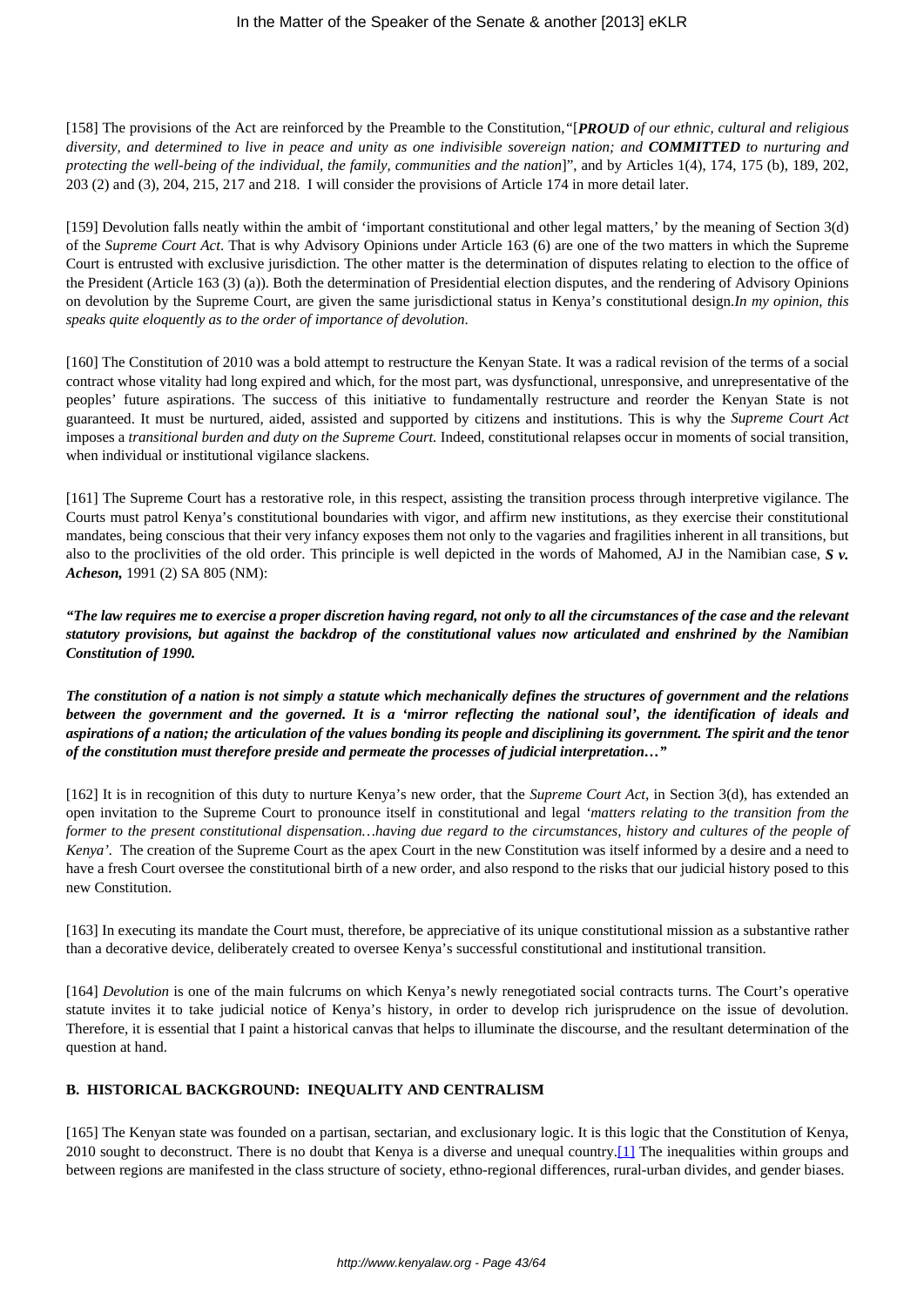[166] When one examines the development-indicators that are periodically produced by the Ministry of Planning*,* one sees sharp disparities in development outcomes.<sup>[2]</sup> There are large differentials in development-indicators between regions: life expectancy (at times, of over 15 years between two regions in the country)[3]; infant and maternal mortality rates; under-five mortality; literacy rates; number of hospitals; doctor-patient ratios; and household incomes, among others.

[167] Kenya has been a highly centralized political and economic entity. The fusion of political and economic power has led to the emergence of *state-made*rather than *market-created*economic elites. Indeed, Kenya's socio-economic character is a product of public-policy choices made and pursued by the government. State behaviour, flowing from this politico-economic fusion, and expressed mainly through official policy, markedly shape the specific character of Kenya's development outlook. Additionally, the colossal ethnic mobilization in the acquisition and retention of state power has led to an illiberal and undemocratic practice, whereby the allocation of development resources tends to favour the ethnic base, to the exclusion of other factors of merit. Thus, the *burden* of taxation is shared and remains political-choice-neutral, but the *benefit* of public expenditure is skewed, and remains politically partisan.

[168] It is, therefore, rightly argued that the country's developmental imbalance is a product of what policy researchers, Duncan Okello and Kwame Owino, have termed a "rigged-development" approach. The two researchers observe that the "rigging" character and orientation of the state, especially in the development arena, was inherent in the colonial bearings of the state. Its constitutive values were partisan, divisive and sectarian. $[4]$ 

[169] The Independence Constitution attempted to correct these inherited defects through an elaborate devolution design, but these were soon frustrated by the central government. Having constitutionally dismantled the devolved system of government, the immediate post-independence government quickly moved to consolidate its political-constitutional 'gains' in the policy realms, and in a manner that re-validated the sectarian, partisan and exclusionary nature of the colonial state itself. In Kenya's founding policy paper, *Sessional Paper No 10 of 1965 on African Socialism and its Application to Planning in Kenya*, the government gave official state approval to developmental segregation, discrimination, and exclusion. Under the section titled "*Provincial Balance and Social Inertia"*, the Paper proclaimed this policy bias [in paragraph 133] thus:

# *One of our problems is to decide how much priority we should give in investing in less developed provinces. To make the economy as a whole grow as fast as possible, development money should be invested where it will yield the largest increase in net output. This approach clearly favours the development of areas having abundant natural resources, good land and rainfall, transport and power facilities and people receptive to and active in development.*

[170] Premised on the colonial divisions of the country into agro-ecological zones, the Paper privileged investments in highpotential areas, while neglecting low and middle-endowment lands, most of which were used for livestock farming.

[171] Before and after independence, policy and practice positioned the government as the engine of development. Centralized planning was in vogue. The state was seen as capable of mobilizing capital for major investments, and as holding the wisdom and entitlement to allocate developmental resources. Not only did this state-led development model fail, leading to the introduction of Structural Adjustment Programmes (SAPs) in the late 1980s, but it also occasioned distinct political costs. Centralized state power, and the fusion of economic and political power, led to the discriminatory investment and decision-making, in public policy.

[172] Thus, in 1986, *Sessional Paper No 1 of 1986 on Economic Management for Renewed Growth* was introduced. It made the private sector, rather than the state, the engine of development. However, in spite of the privatization programme, the influential power of the state in determining the destination of private capital flows and investment, still remained considerably strong. In other words, whether it remains 'the engine' (pre-SAPs model), or is in retreat (SAPs model), the state remains animmensely important player in the development arena.

[173] The Constitution's provisions on *Devolution* were key pillars in the deconstruction process. Indeed, a reading of the *Final Report of the Constitution of Kenya Review Commission* (CKRC) shows that, vast segments of the Kenyan population felt that they were victims of the state, either in terms of *political repression,* or in terms of *developmental exclusion*. Thus, the Constitution of Kenya, 2010 was attractive to a large number of Kenyans for many reasons. In particular, *devolution* was instrumental in mobilizing support for the Constitution in the referendum, because many people perceived its dispersal of economic and political power as an act of *liberation*. There is a large section of our society for whom the new Constitution is coterminous with *devolution.* It denotes *self-empowerment, freedom, opportunity, self-respect, dignity* and *recognition*. This perception is captured succinctly in the principles and objects of devolution, in Article 174.[5] *Devolution* is thus a positively emotive capsule, in the political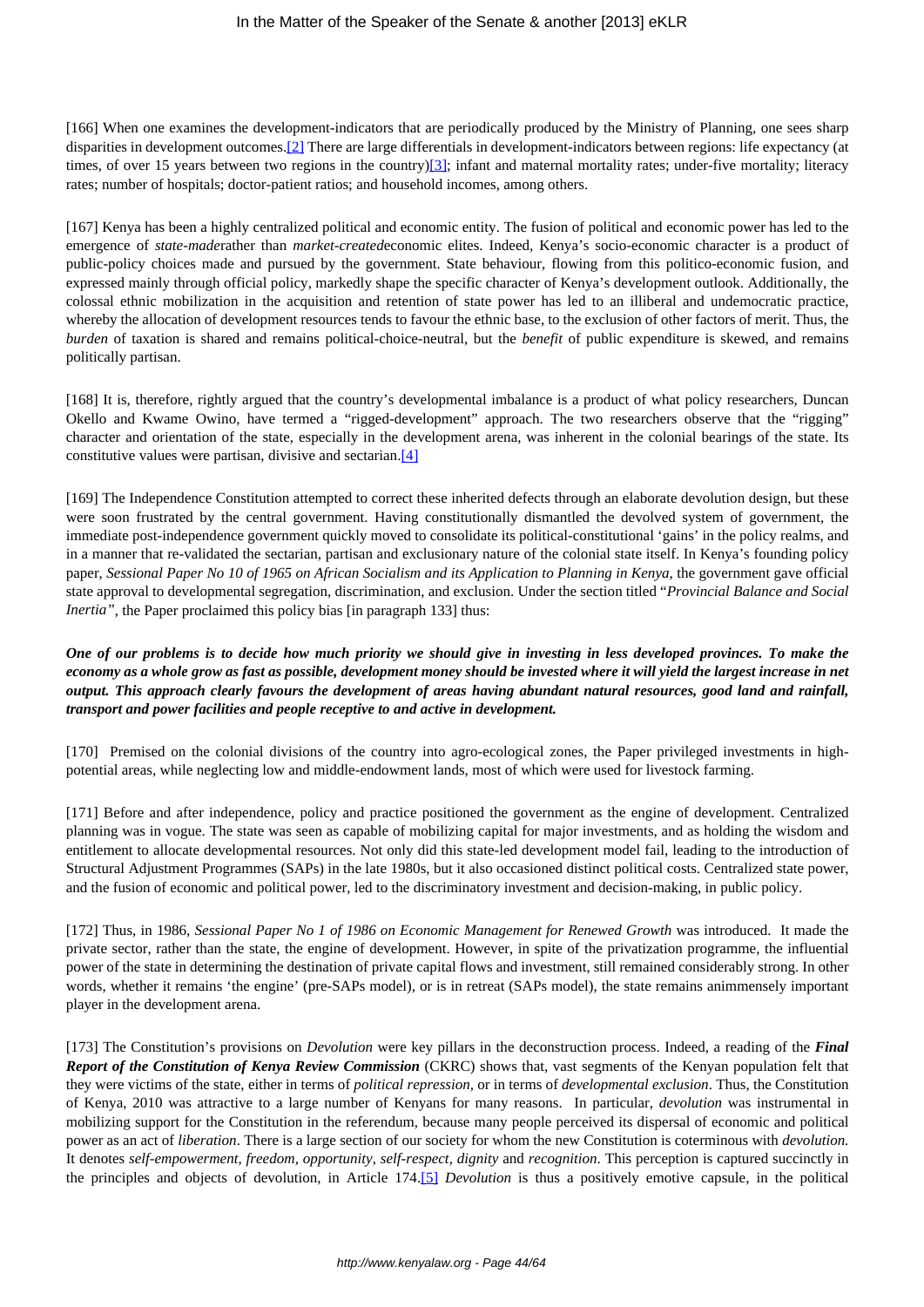dispensation.

[174] Devolution was predicated on the understanding that even though equality of opportunity may not necessarily lead to equality in development outcomes inevitably, inequality of opportunity (which is Kenya's historical experience) would necessarily result in inequality in outcomes. This is the logic behind giving every Kenyan and every region a fair and equal chance, to succeed or fail.

[175] The centralized politicaland economic model that we have experimented with for 50 years has not elevated Kenyafrom its status at independence, as a third-world country, into a first or second-world power – an achievement realized by many other countries during the same period. Instead, we have witnessed significantly high poverty levels, asymmetrical development patterns, and highly ethnicised politics – basically a failed political culture, and a failed development paradigm.

# **C. DECENTRALISATION IN KENYA: HISTORICAL NOTE**

[176] Kenya has had a long but chequered history with decentralisation. The country has experienced all three main aspects of decentralisation: *deconcentration, delegation* and now,*devolution*. These have had political, administrative, and fiscal dimensions. Most of these efforts have been inspired by the fear of domination and discomfort with rising horizontal inequalities, on the one hand, and on the other, a desire to take resources and services closer to the people. In this respect, decentralisation has been a product of both *fear* and *aspiration* – an emotionally mixed venture; and this fact has been a major element in the country's political tribulations.

[177]At independence, Kenya adopted the most radical form of decentralisation, which had Regional Assemblies, Regional Governors, and a Senate, to protect the process at the national level – the so-called *majimbo* system of government. However, this was soon undermined and subsequently abolished in the mid-60s, by the first post-independence regime whose antipathy for this system was all manifest. Its abolition coincided with the expansion of the power and influence of the Provincial Administration (PA), a staunch colonial-era law-and-order institution. The collapse of the initiatives of political decentralisation was followed in subsequent years by attempts at administrative decentralisation, and various gradations of delegation and deconcentration.[6]

[178]The Special Rural Development Programme (SRDP) of 1971 was the first attempt at administrative decentralisation. Another attemptwas the failed effort to reorient the Provincial Administration into an instrument of *development.* The establishment of the Local Authorities (LAs) through the *Local Government Act*(Cap. 265, the Laws of Kenya), was an attempt at delegation, as was the establishment of several state-owned enterprises through legislation, or administrative action.

[179] In 1983, an ambitious, though poorly designed decentralization programme, was launched, through the creation of the District Focus for Rural Development Strategy (DFRS), which sought to make the district 'the hub of development'. This failed for a number of reasons, including the dominance of the Provincial Administration and the Central Government in its operations; poor setting of priorities; delays in disbursement; low absorptive capacity; and lack of a governing legal framework.

[180]After a long history of failure with initiatives of a*dministrative and political decentralisation*, the country refocused its attention on '*fiscal decentralisation'*. In 1994, the Road Maintenance Fuel Levy (RMFL) was established and, soon thereafter, the Rural Electrification Programme Levy, (REPLE) in 1998. In 1999, the Local Authorities Transfer Fund (LATF) was created by an Act of Parliament, to transfer 5% of the income tax to the 175 local authorities. This was followed by the establishment of the Constituency Development Fund (CDF), through an Act of Parliament in 2004. Many other local-level funds have been established, such as the Community Development Trust Funds (CDTF), Constituency Bursary Fund, and the Constituency HIV/AIDS Fund.

[181]This avalanche of initiatives is evidence that, historically, the national demand and popular craving for *decentralization* has been outstanding, in spite of the unrelenting centralising instincts of the state, and despite the problems of design that have characterized the various initiatives. No wonder that when Kenya reached what may be described as its *secondconstitutional moment on devolution*(that is, from the forum of the Constitution of Kenya Review Commission (CKRC), to that of the Committee of Experts (CoE)), *it became one of the most contentious issues, an important fibre in defining our new nationhood.*Such contention was not unexpected; and that is why the Constitution, in **Article 163(6),** provided for *Supreme Court intervention*. We are, therefore, not surprised that this matter is now before us for determination and issuance of constitutional guidance.

[182]The current devolution provisions in Chapter 11 of the new Constitution are a *major shift from the fiscal and administrative decentralisation initiatives* that preceded it. *It encompasses elements of political, administrative and fiscal devolution.* There is a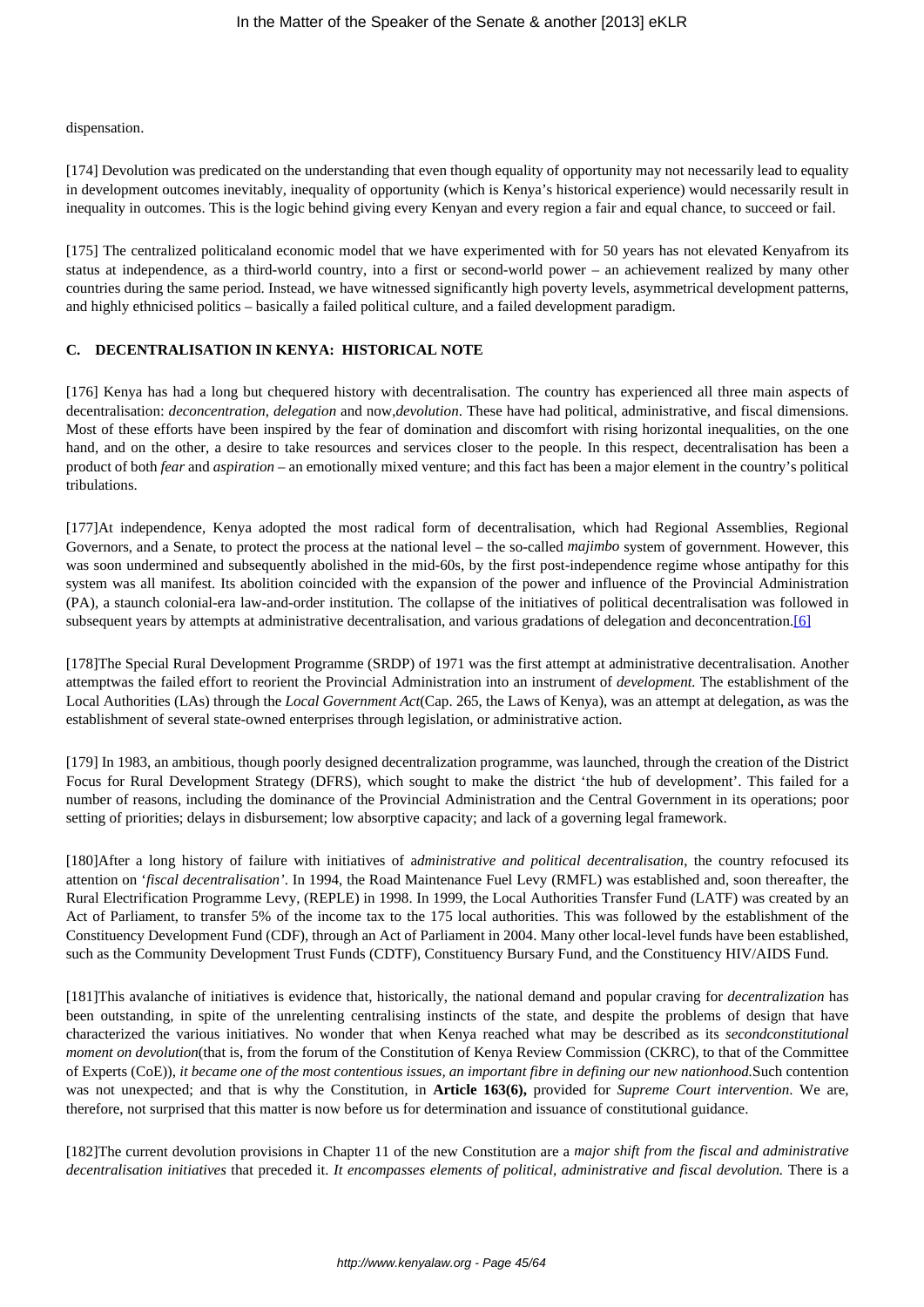*vertical and horizontal dispersal of power that puts the exercise of State powerin check*. Importantly, the Constitution has created a *Senate, an institution that enjoys direct legitimacy and a popular mandate*, commanding it to be the *protector of devolution*.

#### **D. DEVOLUTION: CONSTITUTIONAL SIGNIFICANCE**

[183]*Devolution* is the *core promise of the new Constitution*. *It reverses the system of control and authority established by the colonial powers and continued by successive Presidents.* The large panoply of institutions that play a role in devolution-matters, evidences the *central place of devolution* in the deconstruction-reconstruction of the Kenyan state. Thus, a "*Chapter 11-Only*" approach would wrongly obscure the *interlocking nature of devolution with other aspects and institutions of the Constitution,*an element which is critical to its success. These other elements include *Treasury*, which plays a significant role in public finance matters; *Parliament*, which requires a functional Senate to provide sufficient protection to the devolved governments, and ensure that there is no gridlock in the budgetary or legislative processes; *Judiciary, particularly the Supreme Court,* whose mandate under Article 163(6) is to give *'advisory opinion… on any matter concerning county government',*and which is an arena for arbitrating conflicts between the National Government and County Governments; *Independent Commissions and Offices,* such as *Controller of Budget* and *Auditor General,* which are crucial in ensuring *probity and accountability.* 

[184]If an interpretive framework were required to buttress this position, it would be the one reflected in the Ugandan case, *Tinyefuza v Attorney-General* Const. Pet. No 1 of 1996 (1997 UGCC 3). The Court of Appeal thus stated:

*"[T]he entire Constitution has to be read as an integrated whole, and no one particular provision destroying the other but each sustaining the other. This is the rule of harmony, rule of completeness and exhaustiveness and the rule of paramountcy of the written Constitution."*[7]

[185] This is the same rule of interpretation that I previously alluded to in the Advisory Opinion on *Gender*, in stating that a Constitution does not subvert itself. I therefore reiterate what the majority opinion has stated – that *it would be completely out of order for the Speaker of the National Assembly to interpret the powers of the National Assembly by only looking at Article 95 of the Constitution, without paying regard to Articles 96 and 110 of the Constitution which unequivocally incorporate the role of the Senate and of its Speaker.*

[186] Given Kenya's history, which shows the central government to have previously starved decentralized units of resources, the extent to which the Constitution endeavours to guarantee a financial lifeline for the devolved units is a reflection of this experience and, more specifically, an insurance against recurrence. Indeed, in practically all its eighteen Chapters, only in Chapter Twelve (*on public finance with respect to devolution*)does the Constitution express itself in the most precise mathematical language. This is not in vain. It affirms the "*constitutional commitment to protect*"; and it acknowledges an inherent need to assure sufficient resources for the devolved units.

## **E. "CONSTITUTIONAL COMMITMENT TO PROTECT"**

[187]The "constitutional commitment to protect", and its signal of the search for a more perfect devolution, implies that, in interpreting the devolution provisions, where contestations regarding power and resources arise, the Supreme Court should take a generous approach. Fixing the full meaning of devolution, especially in this operational phase, will continue to be characterised by contestation, as is normal with political issues. The competing claims should not, however, descend into institutional anarchy or dysfunctionality, as that would compromise the developmental aspirations invested by the people, in devolution. The Supreme Court will not hesitate to pronounce itself with final authority, by laying down the proper juridical structures consolidating the devolutionconcept where they are required, and stabilizing our Constitution, as is expected.

[188]The Supreme Court, in this reference, bears a duty of care to ensure that the Senate shall realize its constitutional "duty to protect" the devolution process.Kenya's history and heritage rings with a consistent demand for decentralization;but the power-elite has been unable to agree on the character, design and mechanics of devolution.<sup>[8]</sup>

[189] The fact that the constitutional clauses on devolution were founded on political compromise by the elite, is not sufficient reason to compromise the popular desire for a devolved system of government, that *empowers communities,* and *unlocks the developmental potential of this country*. The unity, development and security of this country are unlikely to be preserved by the old political logic of exclusion, discrimination and sectarianism; the country is set to flower only if we respect its *diversity* and pursue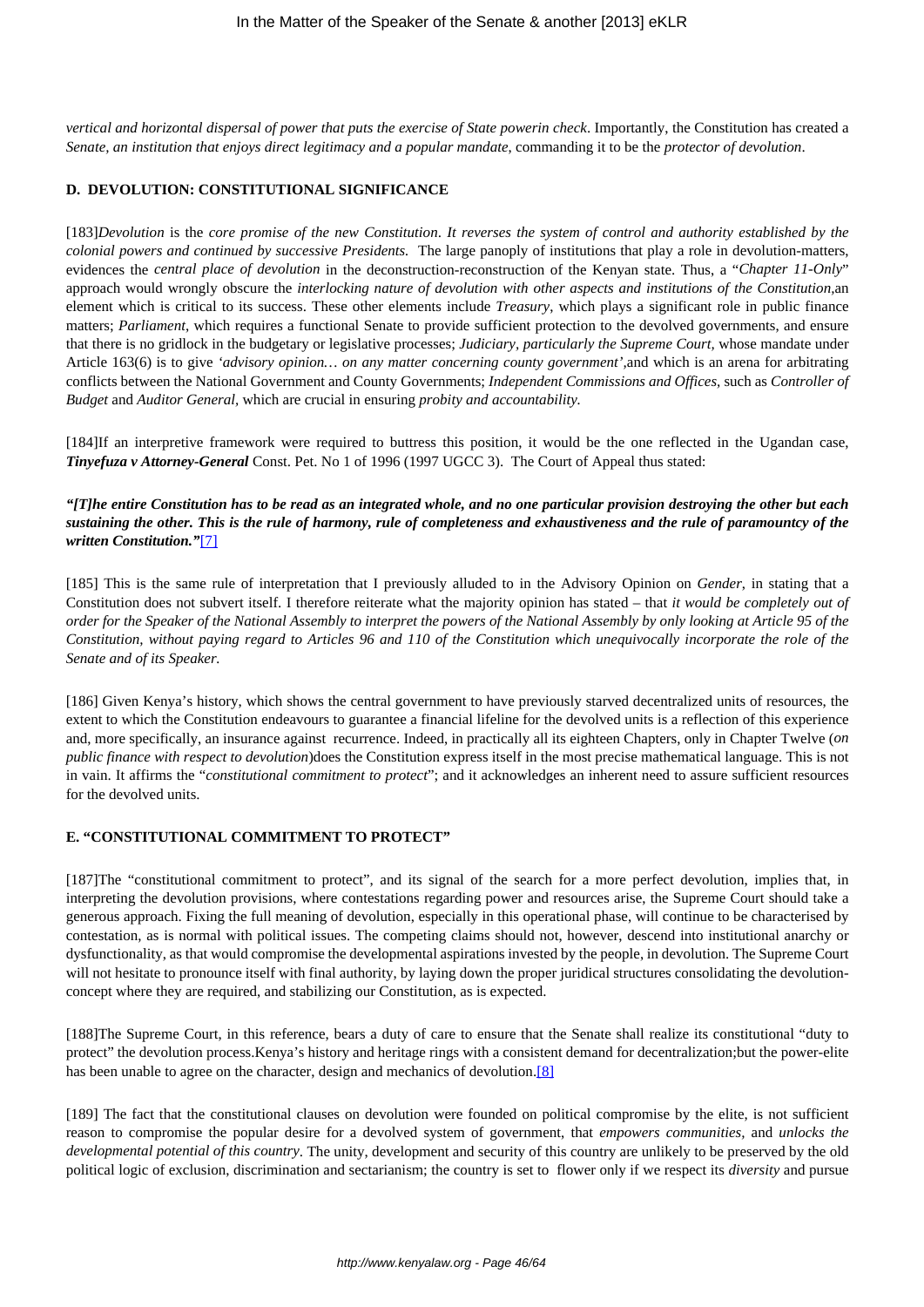#### policies of *inclusivity* and *belonging.*[9]*Devolution is one important constitutional instrument for achieving this objective.*

[190] Article 96 of the Constitution represents the *raison d'être* of the Senate as "to protect"*devolution.* Therefore, when there is even a scintilla of a threat to devolution, and the Senate approaches the Court to exercise its advisory jurisdiction under Article 163 (6) of the Constitution, the Court has a duty to ward off the threat. The Court's inclination would not be any different if some other State organ approached it. Thus, if the process of devolution is threatened,whether by Parliamentary or other institutional acts,a basis emerges for remedial action by the Courts in general, and by the Supreme Court in particular.

[191]The real issue regarding the passing of the Division of Revenue Act, 2013 was:*what amount* of revenue would be given to the counties" In providing [Article 203 (2)] that the revenue allocated to counties *'shall be not less than fifteen per cent of all revenue collected by the national government'*, the framers of the Constitution were making an important statement, namely: "we are aware that this is not enough, and as we work towards a more perfect devolution, the fifteen per cent will constitute the *minimum* bundle of financial goods for counties even though certainly, more is desirable". The array of functions of county governments, as listed in the Fourth Schedule in the Constitution, wouldconfirm this.

[192]The"politics of formulae"yielded the minimum allocation-provision *of not less than fifteen per cent*, a plain indication that *more* was anticipated. If there was no expectation for more, the framers would have prescribed not a floor, but an upper ceiling or, in the alternative, a specific and static percentage. However, the "justice of formulae", which is the arena of the Supreme Court, moves the Court's interpretative indicatorin the direction of the Senate's application,which stands for more resources to the counties, in the future.

[193]It is relevant to consider the range of responsibilities shouldered by these nascent county governments. The Bill of Rights (Chapter 4 of the Constitution) is one of the most progressive and most modern in the world. It not only contains political and civil rights, but also expands the canvas of rights to include cultural, social, and economic rights. Significantly, some of these secondgeneration rights, such as food, health, environment, and education,[10] fall under the mandate of the county governments, and will thus have to be realized at that level. This means that county governments will require substantial resources, to enable them to deliver on these rights, and fulfil their own constitutional responsibilities.

[194] Kenya's renowned constitutional law Professors, Yash Ghai and Jill Cottrell Ghai, commenting on the provisions of Article 174, observe that:

*"These objectives are elaborations of the national values and principles and show the importance of devolution to the new system of government. An essential purpose of devolution is to spread the power of the state throughout the country; and reduce the centralisation of power which is the root of our problemsof authoritarianism, marginalization of various communities, disregard of minority cultures, lack of accountability, failure to provide services to people outside urban areas and even within them."***[11]**

[195] National values and principles are important anchors of interpretive frameworks of the Constitution, under Article 259 (a). *Devolution* is a fundamental principle of the Constitution. It is pivotal to the facilitation of Kenya's social, economic and political growth, as the historical account clearly indicates.

[196] In my view, the constitutional duty imposed on the Supreme Court to promote devolution is not in doubt. The basis of *developing rich jurisprudence on devolution* could not have been more clearly reflected than in the provisions of the Constitution and the *Supreme Court Act.*

## **F. CONCLUSION**

[197]One of the cardinal principles of the Constitution that can be gleaned from its architecture and wording is,*"the more checks and balances, the better"* for good governance. The relationship between the two Parliamentary Chambers should be reinforced by this principle. After all, legislative authority is derived *from the people*. Both Houses of Parliament represent the same*people,*and the resources at the core of this dispute, are *owned by the people of Kenya*. In the equitable distribution of resources *owned* by the people of Kenya,*the principles of checks and balances, mediation, dialogue, collaboration, consultation, and interdependence are not necessarily conflictual,* granted that they are all invoked in the interests of *the people* of Kenya. Since *judicial authority is also derived from the people of Kenya*, the constitutional duty of the Supreme Court in this Reference is to reinforce these principles, so as to ensure that the *rights and interests* (economic, social, political, and cultural) *of the people of Kenya trump once and for all, the*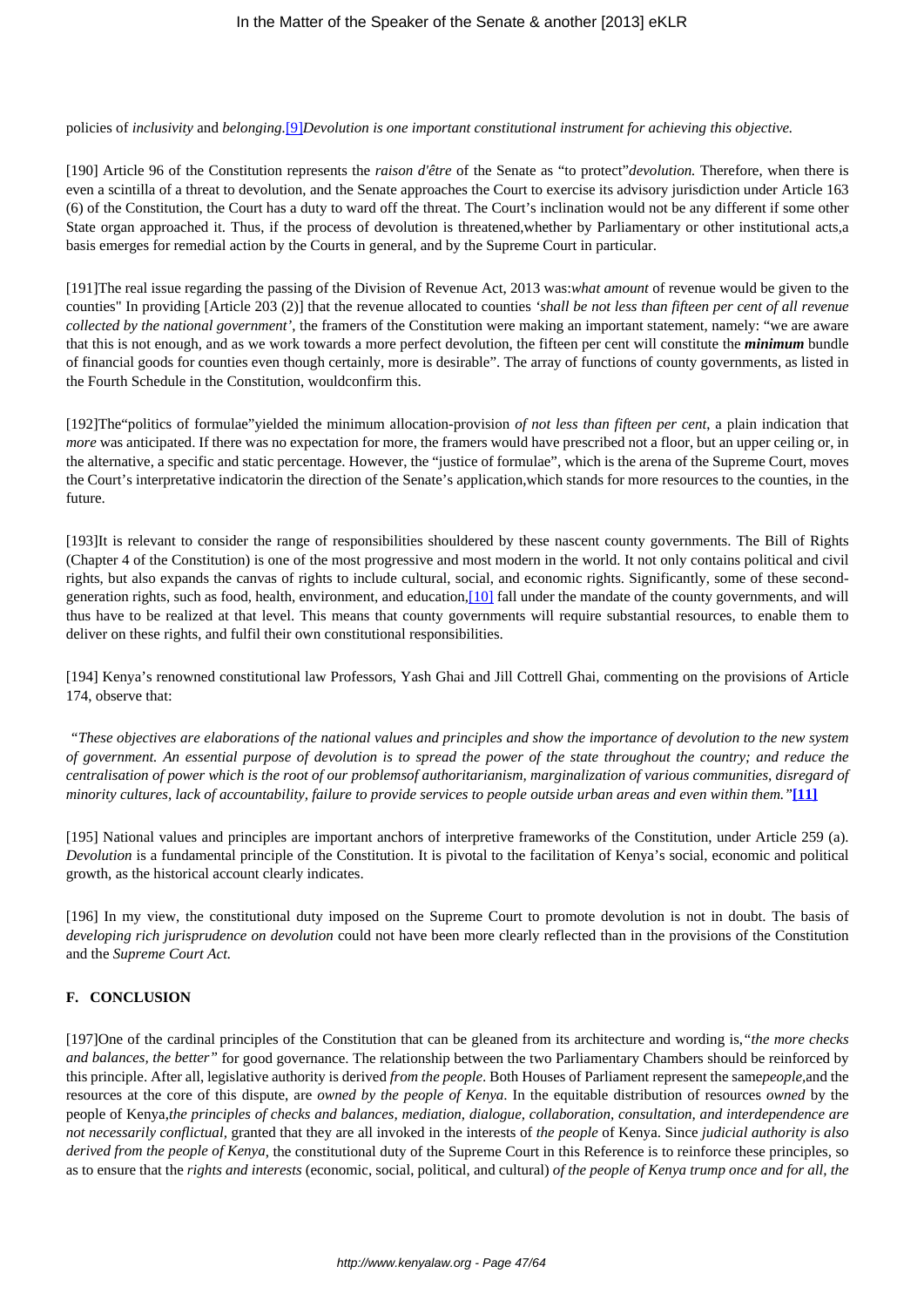*narrative of which of the two Houses is superior.*

#### **THE CONCURRING OPINION OF K.H.RAWAL, DCJ & VICE-PRESIDENT**

[198] I concur with the opinion of the majority in this matter and must express my commendation of the meticulous, dexterous, and incisive scholarship expressed therein.

[199] In addition to the reasons articulated by the Court, I wish to put forth certain points to complement the emerging picture of the legislative process, as provided under the Constitution, and to propose further paths such as may advance the growth of our indigenous jurisprudence.

[200] I will begin by addressing the question of jurisdiction, which has already received detailed consideration in the majority opinion. To that analysis, I wish only to append further concepts and thoughts, as follows:

*Firstly* the jurisdiction of this Court to give Advisory Opinions is declared in Article 163 (6) of the Constitution, which states that:

## *"The Supreme Court may give an advisory opinion at the request of the national government, any State organ or any county government with respect to any matter concerning county government*."

Thus, such an Opinion *would not ordinarily flow from any contest of rightsor claims disposed of by regular process*, but would, instead, involve *providing advice on serious issues on governance* at two levels, i.e., national and county government. It is trite essence that the term "government" includes the legislative arm of governance;this is apposite in the instant matter. It is also expected that the matters brought under the said constitutional provision may have *political dimensions*, which this apex Court is well placed to consider, as part of its remit in the elaboration of *constitutional principles.*

[201] In comparative judicial experience, the South African case, *The President of the Republic of South Africa & Others v. South African Rugby Football Union & Others* (CCT 16/98) 1998 ZACC 21, gives a fitting example. The court accepted the submissions of counsel which stated:

## *"To preserve the comity between the judicial branch of government, on the one hand, and the legislative and executive branches of government, on the other hand, …ensuring that only the highest Court in constitutional matters intrudes into the domain of the principal legislative and executive organs of State" [para.29].*

Further, the court in *Doctors for Life International* referred to in the majority opinion above stated that since the Constitutional Court bears 'the responsibility of being the ultimate guardian of the Constitution and its values', sec. 167(4) vests it with exclusive jurisdiction in 'crucial political areas', and it bears the duty 'to adjudicate finally in respect of issues which would inevitably have important political consequences. [paras. 22-23]

[202] It is for certain, as this emerges from Article 163 of our Constitution, that this Court is the apex Court, and has authority to interpret the Constitution conclusively. It may be stated, in line with a broader interpretation to the said Article, that this Court also has the exclusive power to decide on the "application" of the Constitution (see Article 163(4)(a)). This is because the High Court, under Article 165(3)(d), only has the powers "of interpretation" of the Constitution. By virtue of the broader powers, this Court is entitled to deploy its full capacity, and to consider the *values and principles of the Constitution*, at all times.

[203] *Secondly,* I advert to the separate issue of the *supremacy of the Constitution,* as admirably reflected in the majority opinion. I would add thereto the observations made by Justice Kanyeihamba (JSC) in his judgment on appeal, in the case of *Paul Ssemogerere and Another v. Attorney-General* [2004] 2 E.A. noted that counsel for the Attorney-General relied heavily on authorities derived from English Courts while applying and interpreting the unwritten English Constitution which operates under a sovereign parliament. He further noted that in Uganda, it is not Parliament but the Constitution which is Supreme.

The learned Judge further stated:

*"[t]hat if Parliament is to claim and protect its powers and internal procedures, it must act in accordance with constitutional*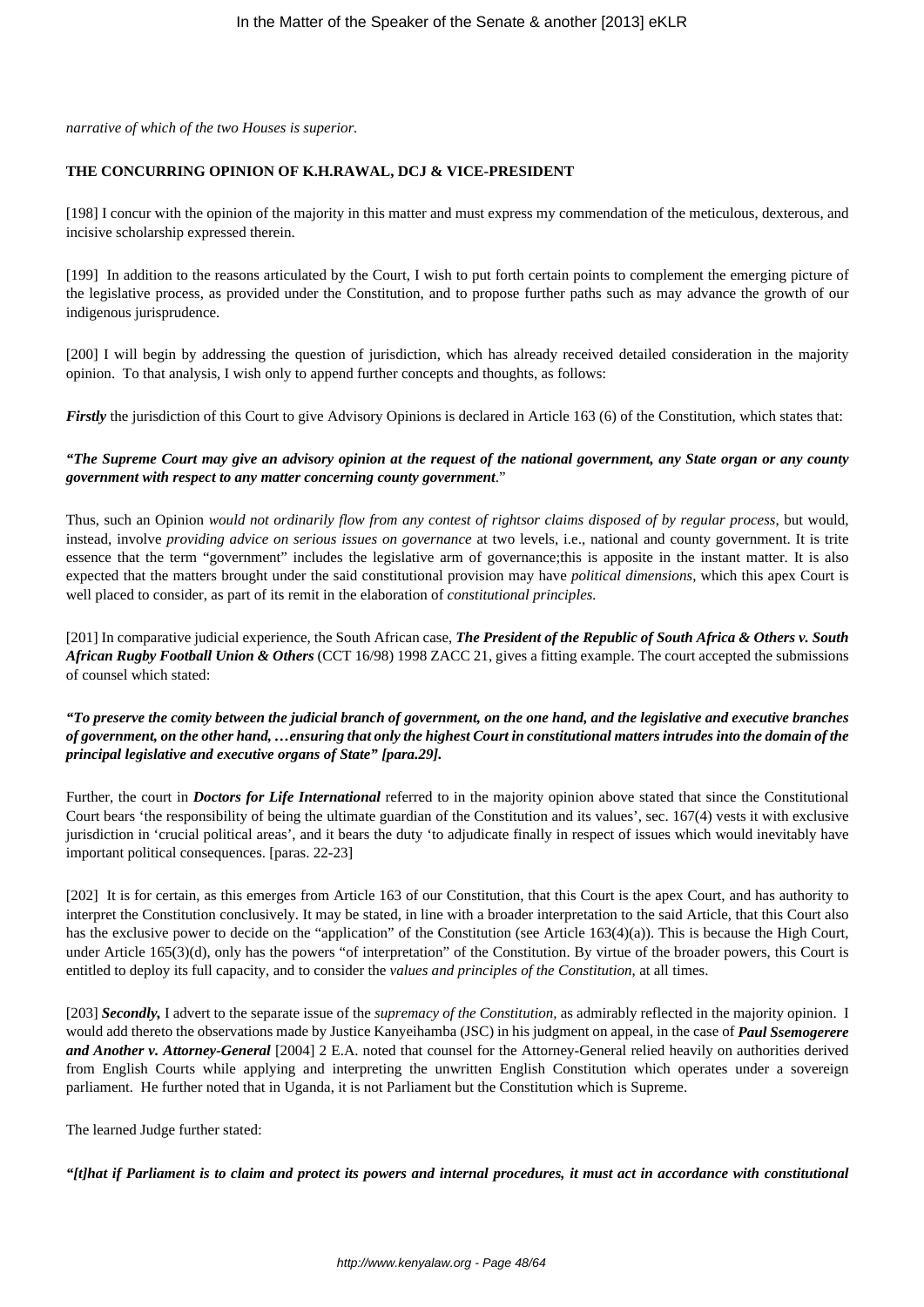## *provisions which determine its composition and the manner in which it must perform its functions."*

[204]In my view, the above observations are echoed under Article 2 (1) and (3) of our Constitution, which provides thus:

# *"(1) This Constitution is the supreme law of the Republic and binds all persons and all State organs at both levels of government.*

*"(2)…*

*"(3) The validity or legality of this Constitution is not subject to challenge by or before any court or other State organ."*

[205] Against this background, what processes should have been undertaken, leading to the enactment of the Division of Revenue Act, 2013"

[206] The item before us is *not an adversarial matter,* and the Court has a broad-based obligation to consider all relevant provisions of the Constitution, even though these are not specifically referred to by the parties.

[207] In my view, the relevant provisions in the Constitution touching on the issues at hand are:Articles 95 (*role of the National Assembly*); 96 (*role of the Senate*); 109 (*exercise of legislative powers*); 110 (*Bills concerning county government* [specifically 110 (2) (a) (ii) and (b)]; 111(*special Bills concerning county governments*); 112 (*ordinary Bills concerning county governments); 114 (Money Bills* [particularly the definition of Money Bill in 114 (3)); 175 (*principles of devolved government*); 186 (*4 th Schedule* –respective powers and functions of national and county governments); 189 (*co-operation between national and county governments*); 202 (*equitable sharing of national revenue*); and Chapter 12, Part 4 (*revenue allocation*).

[208] The Court was not informed whether the Senate's county division of revenue resolution, contemplated under Article 217 (division of revenue) had been made; but in relation to the process of legislation, it is necessary to consider this provision, along with Article 218 (annual division and allocation of revenue Bills).

[209] Due for first-place consideration are Articles 110 and 218 of the Constitution. Under Article 110 (2)(a)(ii), the annual County Allocation of Revenue Bill mentioned in Article 218 is described as a *special Bill,* meaning that it must follow *the processes*established *under Article 111.*Article 111 *limits the powers of the National Assembly to amend or veto a special Bill;* it requires at least a two-thirds majority, to amend. Failing this, the Bill as passed *by Senate* must be forwarded to the President for assent.

[210] The *Division of Revenue Bill*, on the other hand, is neither classified as an ordinary Bill nor a special Bill, in clear contrast to the *County Allocation of Revenue Bill.*

[211] Article 218 distinguishes the purposes of the two Bills. Article 218(1)(a) provides that the Division of Revenue Bill shall *divide revenue raised by national government amongst the two levels of government,* in accordance with the Constitution. On the other hand, the County Revenue Allocation Bill shall *divide among the counties the revenue allocated to the county level of government,* on a basis determined by Senate resolution in force under Article 217.

[212] It is to be recalled that Article 95 (4) (a), provides that the *National Assembly* "determines" the *allocation of revenue between the two levels of government,* as provided in Part 4 of Chapter Twelve of the Constitution.

[213] Chapter Twelve of the Constitution contains provisions relating to *Public Finance.* Article 202 provides that the National Revenue shall be shared equitably among the national and county governments. Article 203 prescribes the criteria to be taken into account while determining *equitable sharing.*

[214] Article 205 has an important bearing on the process of financial legislation. It stipulates:

*"(1) When a Bill that includes provisions dealing with the sharing of revenue, or any financial matter concerning county governments is published, the Commission on revenue Allocation shall consider those provisions and may make recommendations to the National Assembly and the Senate.*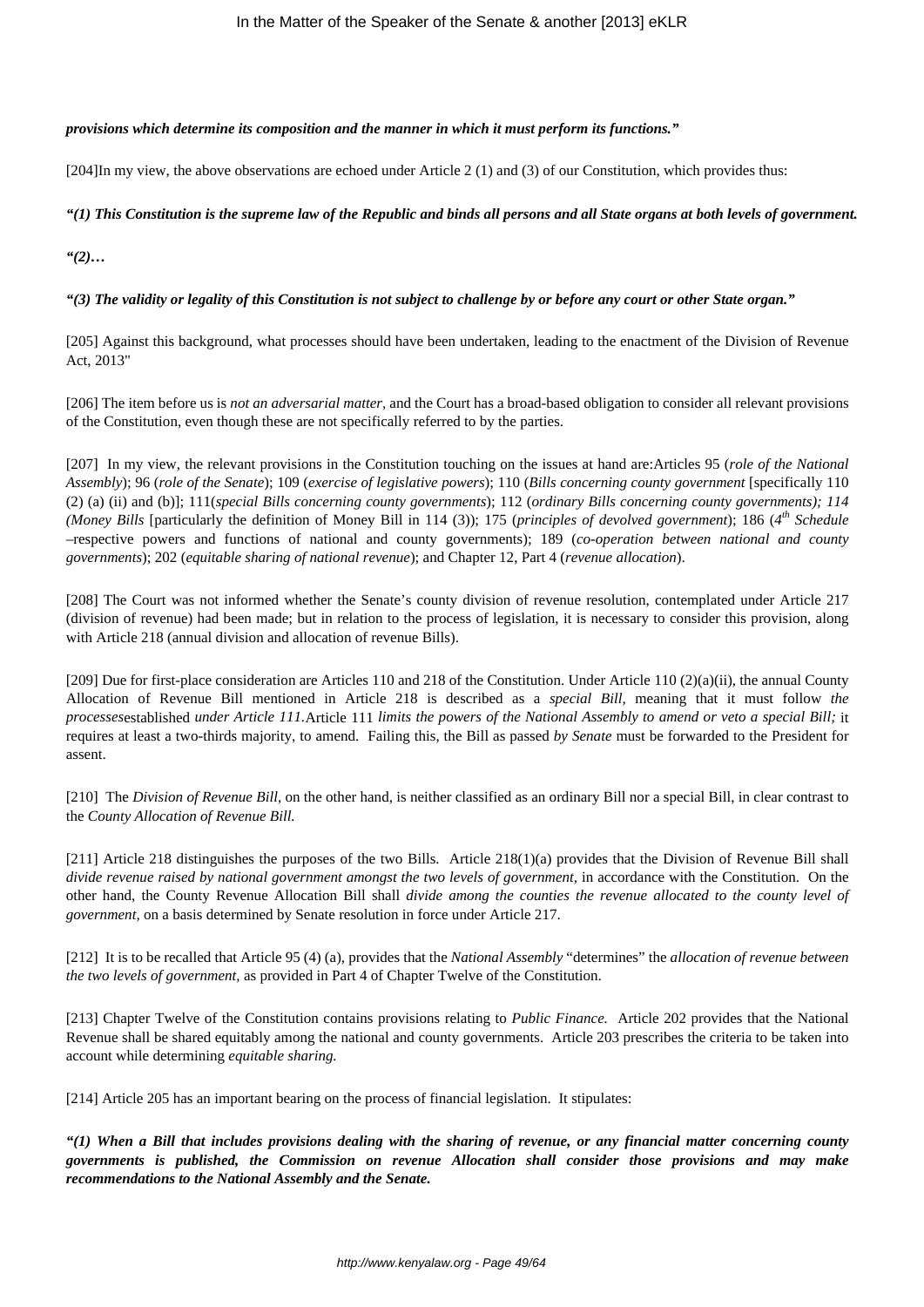*"(2) Any recommendations made by the Commission shall be tabledin Parliament, and each House shall consider the recommendations before voting on the Bill."*

[215] Thus, the process of financial legislation begins with recommendations from the Commission on Revenue Allocation, which are to be *considered by both Houses,* before voting takes place on those Bills. Article 216 provides for recommendations on the allocation process, being made by the said Commission.

[216)This process is further provided for in Article 218(2), which lays down the required content of the memorandum to accompany the Division of Revenue Bill and the County Allocation of Revenue Bill.

[217] The Constitution, upto this stage, has made clear provisions on the legislative process, as well as on the functions of the National Assembly and theSenate in that process.

[218] It is necessary to consider the budget process, as provided for in Articles 220, 221 and 224. Article 221 stipulates that it is the *National Assembly* which is to be presented with *estimates of revenue and expenditure,* and it is the *National Assembly* which prepares the *Appropriation Bill***.**

[219] Article 220(2) specifies what national legislation shall prescribe, including the form and manner of consultation required between the national government and county governments in relation to the preparation of their budgets. And Article 224 stipulates that each county shall prepare and adopt its own annual budget and Appropriation Bill, in the form prescribed by an Act of Parliament, on the basis of the *Division of Revenue Bill passed by Parliament under Article 218.*

[220] The crucial nature of Article 218(1) is to be remarked: in view of the observations made in respect of the County Allocation Bill; considering that it is a *special Bill;* and in view of the limitation on the National Assembly's veto power as regards a special Bill, it does appear that the *Allocation of Revenue Bill* stands to be introduced *by the Senate.*

[221] Both these Bills are required to be introduced "*at least two months before the end of each financial year".*Submissions before the National Assembly of the estimate by the Finance Cabinet Secretary, in accordance with Article 221, is also required to take place "*at least two months before the end of each financial year."*

[222] A critical view of Article 223 suggests that clauses (2) and (3) should not have used the word *"Parliament"*, especially when Article 223(4) refers to only *National Assembly.*

[223] An overview of the foregoing provisions raises a question as to the practicability of finalizing the budgetary process in time, for the presentation of the two Bills before the Parliamentary Chambers including the time-allowance for mediation as stipulated under the Constitution.

[224] Upon a careful reflection on these provisions, I am of the opinion that they fall short of giving a clear and comprehensive picture of the requirements for the legislative process for the two Bills, as provided under the Constitution.

[225] In the circumstances, I would suggest that the process be reviewed by the legislative arm of government, with a view to achieving clarity and harmony, in keeping with the *spirit of devolution*; actionon these lines may help to stave off the prospect of a financial crisis such as would undermine the functioning ofestablished governance mechanisms.

[226] The Court, in the circumstances, should adopt a *holistic approach to interpretation, with a view to protecting and promoting the purpose, effect, intent and principles of the Constitution.*

[227] The majority opinion has fully dealt with the provisions of Articles 10 and 174 of the Constitution, regarding the values, purposes and objectives of the system of devolved government. Article 175, in particular, deals with the principles of devolved government; and Article 189 enshrines the principle *of co-operation between the national and county governments.*

[228] I wish to add, in light of the foregoing provisions, that the *core value of devolution* is hinged upon the twin principles of *cooperation and interdependence.* The beads in a chain may have different appearances; however, when joined by a thread, they all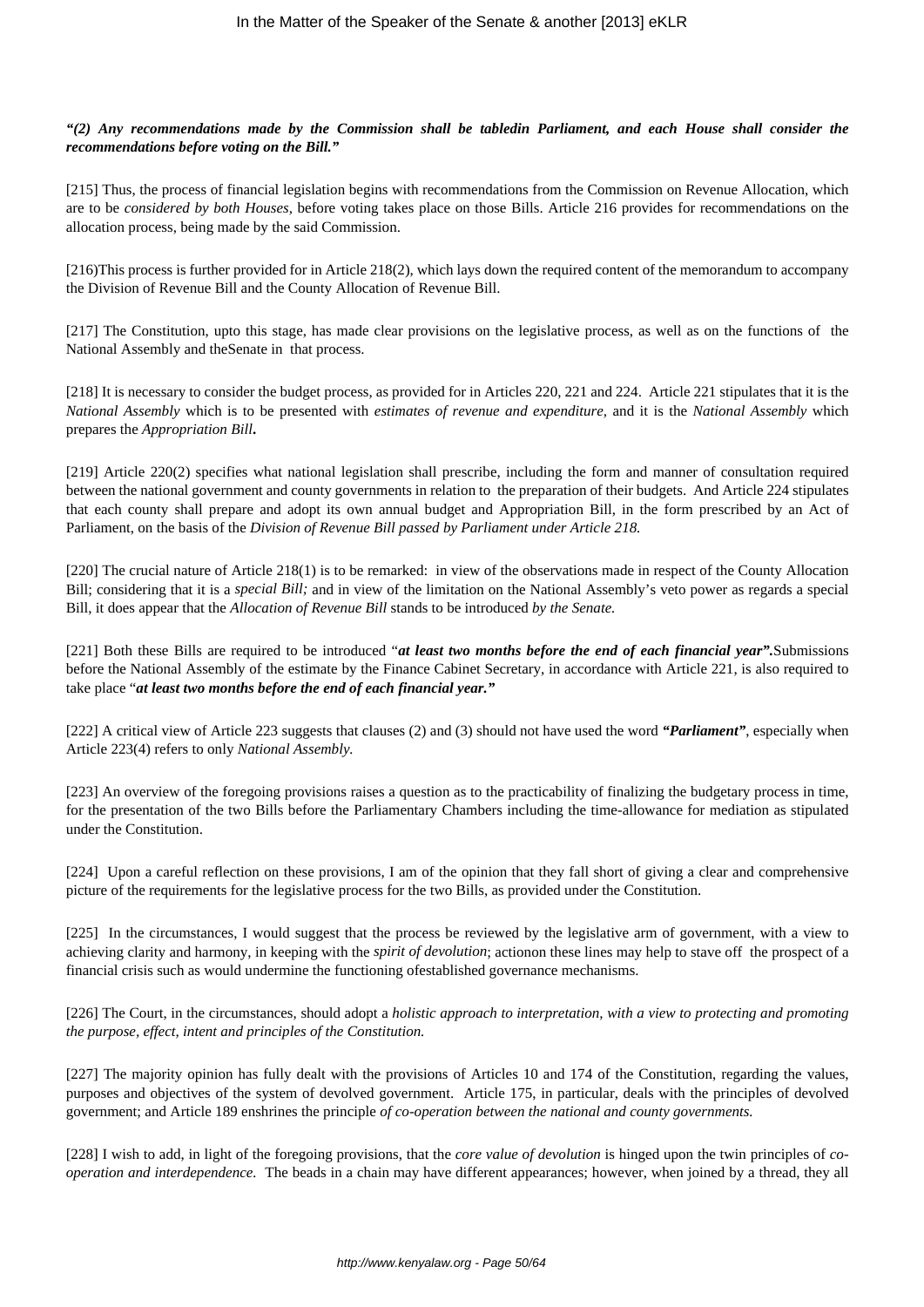become part of one ring; one cannot stand without the other. It is clearly articulated in Article 6(2) of our Constitution: *"The governments at the national and county levels are distinct and inter-dependent and shall conduct their mutual relations on the basis of consultation and co-operation".*

[229] It is well to remember that the revenue collected is from and for *the people,* for whose benefit the three arms of the government have been entrusted with power and authority, under the Constitution. Further, the wisdom of our Constitution is its *categorical rejection of exclusionary claims to powers of governance:* its letter and spirit is suffused with the call for *accountability, co-operation, responsiveness and openness.*

[230] I reiterate the vitality of appropriate remedial action by making coherent and decisive provisions on the process of enactment of the two Bills which have a special operational role, in the conduct of two levels of government.

#### **DISSENTING OPINION OF NDUNGU NJOKI, SCJ**

[231] This Court has been asked to exercise its jurisdiction in giving an advisory opinion with respect to seven issues, agreed upon by the parties, and which revolve around the substance and process of enactment of the Division of Revenue Act, No. 31 of 2013. I have read the majority decision and, with respect, concur with it on only one of the issues to be determined.

[232] I agree with my fellow brothers and sister judges, that Article 163 (6) of the Constitution confers jurisdiction upon the Supreme Court to give an advisory opinion in matters concerning county government and that this provision requires the Supreme Court to exercise its advisory-opinion jurisdiction within certain guidelines that were outlined in *Re the Matter of the Interim Independent Electoral Commission, Sup. Ct. Const. Appl. No 2 of 2011* [at para.83] [2011] eKLR as follows:

*"(i) For a reference to qualify for the Supreme Court's Advisory-Opinion discretion, it must fall within the four corners of Article 163(6): it must be "a matter concerning county government." The question as to whether a matter is one "concerning county government", will be determined by the Court on a case-by-case basis.*

*(ii) The only parties that can make a request for an Advisory Opinion are the national government, a State organ, or county government. Any other person or institution may only be enjoined in the proceedings with leave of the Court, either as an intervener (interested party) or as amicus curiae.*

*(iii) …*

*(iv) …"*

[233] Within the ruling of the same Advisory Opinion the Court had, with regard to the expression "county government", observed that (at para.40):

*"There is, therefore, in reality, a close connectivity between the functioning of national government and county government: even though the amicus curiae Professor Ghai urged that the term "county government" is not defined in the Constitution; and that the expression "county government" should not be too broadly interpreted. We consider that the expression "any matters touching on county government" should be so interpreted as to incorporate any national-level process bearing a significant impact on the conduct of county government. However, interpretation in this category is to be made cautiously, and on a case-bycase basis, so as to exclude matters such as fall outside this Court's Advisory-Opinion jurisdiction. (emphasis added).*

[234] The matter at hand is an application for an advisory opinion by the Senate, which is a State organ, and whose primary role as articulated in Article 96(1) of the Constitution is to **"represent the counties, and serves to protect the interests of the counties and their governments"**. The overall key issue in question before us is whether the process of enactment of the Division of Revenue Act principally impacts the conduct of county government. In this regard, the application, in terms of the standing of parties, and the nature of the question involved, qualifies *prima facie*, within the advisory jurisdiction of this Court.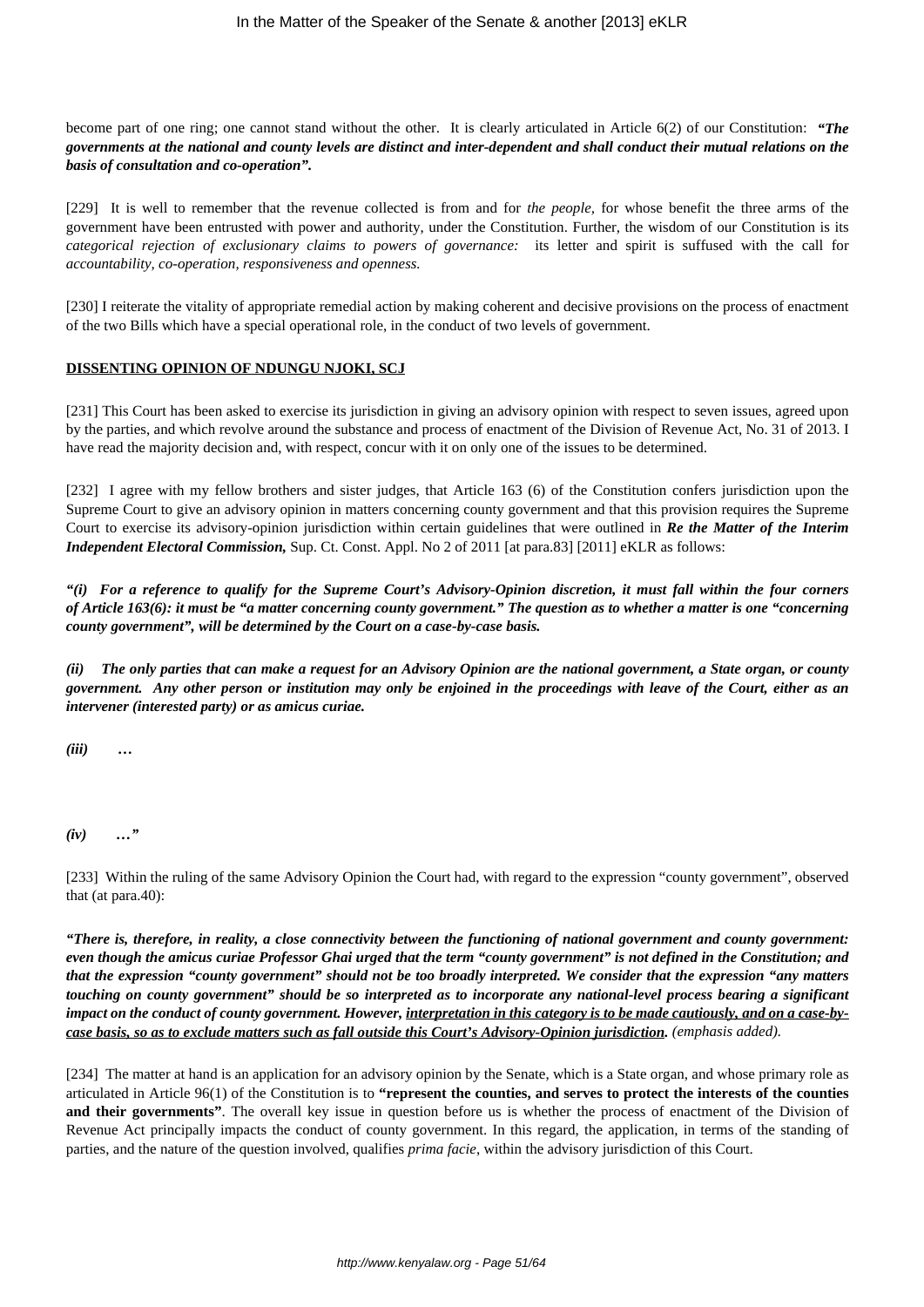# *The Exercise of Jurisdiction.*

[235] However, upon hearing the submission of the parties and a clear reading of the provisions of the Constitution, it is my conclusion that the matter before us is not one where this court's advisory jurisdiction is exercisable. My departure from the majority decision on the exercise of advisory opinion jurisdiction stands on four key broad policy questions that I shall endeavor to address below though not sequentially.

*1. Is the advisory opinion jurisdiction of the Supreme Court discretionary and if so when is it applicable"*

*2. Should this court exercise its advisory jurisdiction where an established dispute already exists"*

*3. Should the Supreme Court exercise judicial restraint in a matter where the applicability of the doctrine of separation of powers is apparent"*

*4. Should the Court invoke the 'political question' doctrine in recognition of the limits of judicial intervention in specific cases"*

# *Is the Supreme Court's advisory opinion jurisdiction discretionary"*

[236] Article 163(6) of the Constitution in conferring jurisdiction to the Supreme Court to render an advisory opinionprovides as follows:

# **"163(6) The Supreme Court may give an advisory opinion at the request of the national government, any State organ, or any county government with respect to any matter concerning county government".**

The drafters of the Constitution no doubt knowingly used the term "may", implying that the exercise of this jurisdiction is discretionary. This Court observed as much in *Re the Matter of the Interim Independent Electoral Commission* where the Court stated; (paragraphs 34 and 82):

*"In so far as the jurisdiction reposed in the Supreme Court, under Article 163(6) of the Constitution, employs the directory term "may", it is, in our opinion, purely discretionary, at the instance of this Court…"*

# *"…It must be emphasized that the advisory jurisdiction of the Supreme Court under Article 163(6) is discretionary in nature. This being the case, and further, given the fact that the advisory jurisdiction is a novel phenomenon in Kenya, it is expedient that this Court should progressively develop guidelines for the exercise of this discretion."*

This discretion, to my mind, then is to be exercised in a manner that ascribes to the institutional architecture of the Constitution while protecting the authority of this Court and, effectively utilizing the principle of judicial restraint whenever necessary.

## *Judicial Restraint and the doctrine of Separation of Powers.*

[237] Indeed, this Court in *Re the Matter of the Interim Independent Electoral Commission* cautioned on the need to exercise restraint in exercising its Advisory-Opinion jurisdiction. At paragraph71 it outlined:

*"… the Court's preference for judicial restraint: if judges decide only those cases that meet certain justiciability requirements, they respect the spheres of their co-equal branches, and minimise the troubling aspects of countermajoritarian judicial review, in a democratic society, by maintaining a duly limited place in government."*

In the same ruling, at paragraphs 76 and 84, this Court opined, that it would exercise its advisory-opinion jurisdiction with appropriate restraint and in reference to the exercise of the advisory-opinion jurisdiction by the Supreme Court of Canada it observed:

*"… it is noteworthy that the Judicial Committee signaled a warning against excessive use of Advisory Opinions:*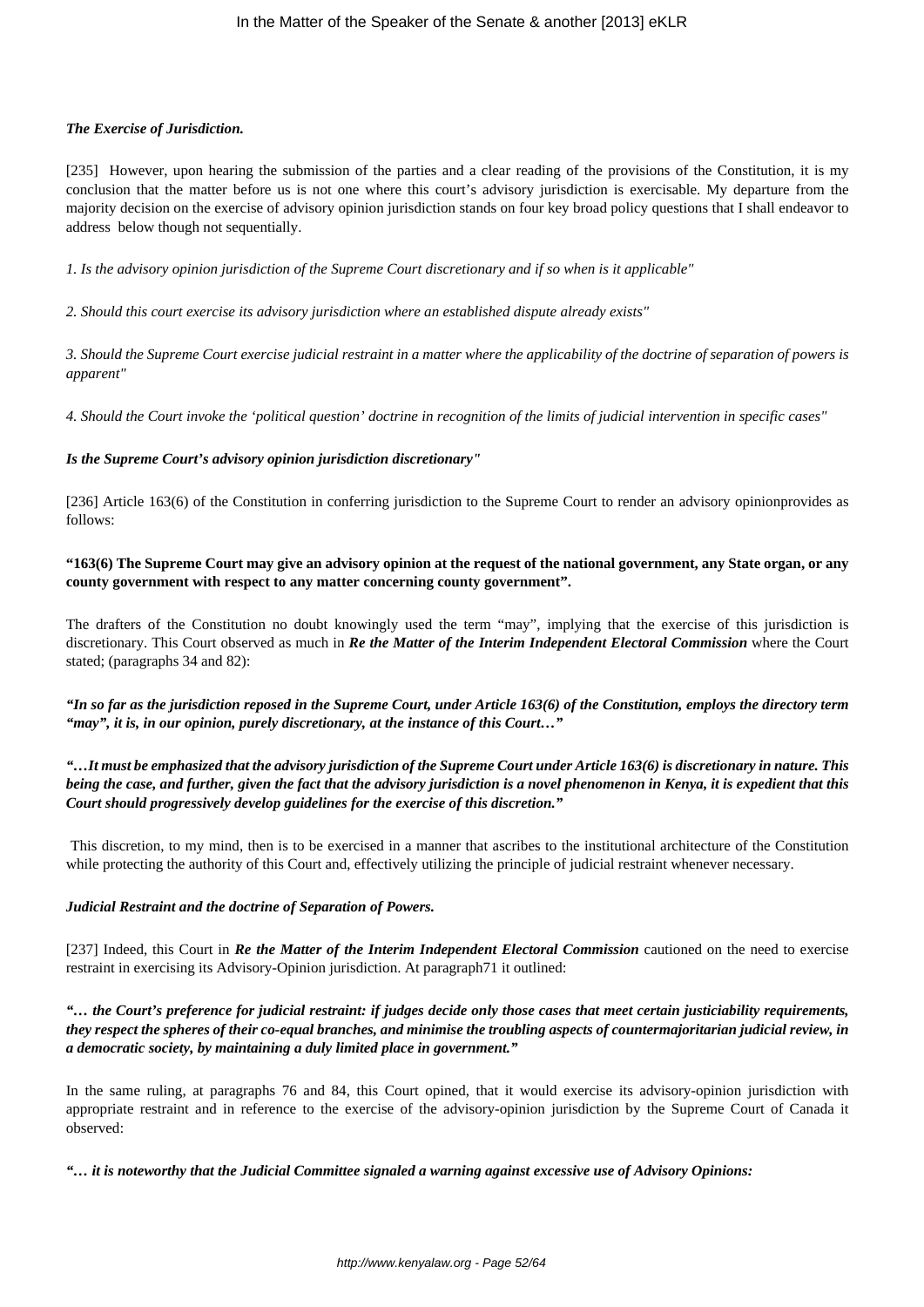*'…No one who has experience of judicial duties can doubt that if an act of this kind were abused, manifold evils might follow, including undeserved suspicion of the course of justice and much embarrassment and anxiety to the judges themselves…'"*

[238] Cesare Pinelli in his article, *"The Concept and Practice of Judicial Activism in the Experience of Some Western Constitutional Democracies,"* Juridica International XIII 2007, explains judicial restraint as the approach taken by judges to the text that they are expected to interpret when the meaning or the words used or the intention of the drafters is deemed insufficient. He describes it as follows (at p.31):

*"The more a judge feels himself free, in such circumstances, to give the text further meanings, the more he is considered 'activist'. Conversely, the more a judge prevents himself from giving the text those meanings, the more he is deemed to be following a 'restraint-based' approach."* 

He further opines that given a broader approach "restraint" covers other activities of judges such as applying strictly the rules of standing, declining to consider a case until the applicant has exhausted other remedies, and*avoidance of determinations on 'political questions'*.

[239] The Supreme Court of India in *Asif Hameed & Others v. State of Jammu & Kashmir & Others (1989)* AIR 1899, 1989 SCR (3) 19 observed that the exercise of powers by the Legislature and the Executive is subject to judicial restraint. However, the court's exercise of such power can only be subject to the self-imposed discipline of judicial restraint. The court further observed that (at paragraphs 3 and 4):

*"When a State action is challenged, the function of the court is to examine the action in accordance with law and to determine whether the legislature or the executive has acted within the powers and functions assigned under the Constitution and if not, the court must strike down the action. While doing so the court must remain within its self-imposed limits.*

*"…The Constitution does not permit the court to direct or advise the executive in matters of policy or to sermonize qua any matter which under the Constitution lies within the sphere of legislature or executive, provided these authorities do not transgress their constitutional limits or statutory powers."*

[240] The court proceeded to hold that the Legislature was supreme in its own sphere under the Constitution and it was solely upon the Legislature to determine when and in respect of what matter the laws were to be enacted.

[241] Accordingly, it is my considered opinion that to render an advisory opinion in this reference will inevitably interfere with the principle of separation of powers between the Judicial and the Legislative arms of government. Whereas, I agree with the submissions of counsel for the 1st*amicus curiae*, Prof. Ojienda, that Kenya is a constitutional democracy where courts have both the power and duty to determine whether legislation has been enacted as required by the Constitution, I am of the view that the Judiciary is only obliged to consider the constitutionality of the substance of the impugned statute butnot the legislative process. It is noted that this present matter only raises issues of *process* of arriving at, and not the constitutionality of the *content* of the subject statute - the Division of Revenue Bill.

[242] As this Court pursues the development of indigenous jurisprudence, particularly on the delicatebalance with regard to the doctrine of separation of powers, much can be learned from the experiences of foreign apex courts that have existed much longer than ours. Mr. Ngatia, Learned Counsel for the 1<sup>st</sup> interested party, cited several decisions from foreign courts, which are persuasive in nature, including *US v. Butler* **297** U.S. 1 (1936) in which the U.S. Supreme Court observed that:

*"When an act of Congress is appropriately challenged in the courts as not conforming to the constitutional mandate, the judicial branch of the government has only one duty: to lay the article of the Constitution which is invoked beside the statue which is challenged and to decide whether the latter squares with the former. All the court does, or can do, is to announce its considered judgment upon the question. The only power it has, if such it may be called, is the power of judgment. This court neither approves nor condemns any legislative policy. Its delicate and difficult office is to ascertain and declare whether the legislation is in accordance with, or in contravention of, the provisions of the Constitution; and having done that, its duty ends."*

[243] The majority decision of this Court in this present matter cites the Supreme Court of Canada case of *Amax Potash Ltd. vs Government of Saskatchewan* [1977] 2 SCR in support of the argument that the courts may question the legislative processes of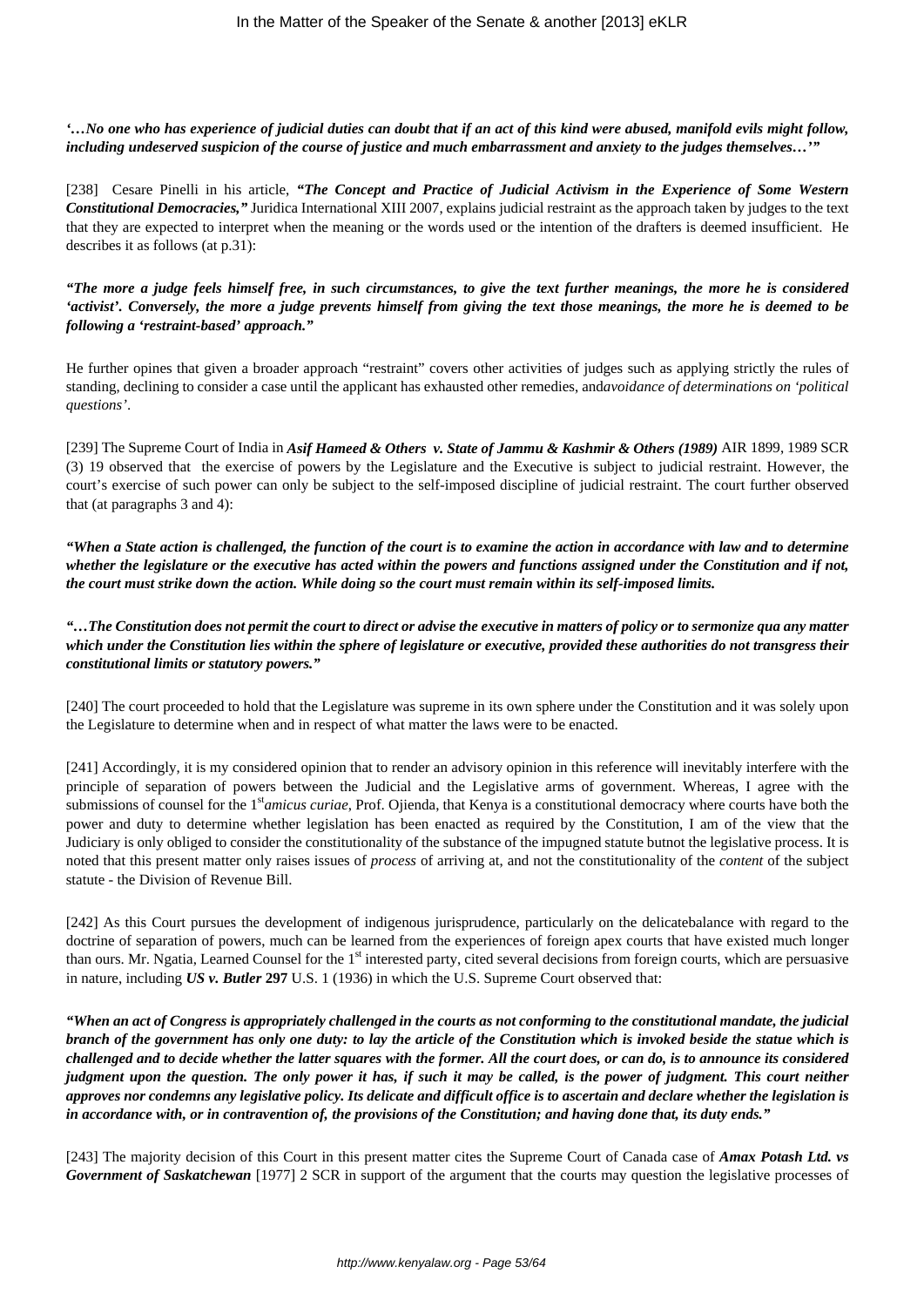Parliament. It is my opinion that this decision actually *supports* the view that courts will not question the legitimacy of a statute whose substance is constitutional. The observation of the Canadian court clearly indicates that the court's role is to check that the legislature does not overstep its mandate and legislate on matters it is not mandated to legislate on, but the court does not delve into the legislative process to find out whether the Parliamentary proceedings were carried on as required. This, for the obvious reason, that the separation of powers between the legislative and judicial arm of government must be preserved.

[244]Again, the decision of the Supreme Court of Canada in *Re Manitoba Language Rights* [1985] 1 SCR also cited in the majority decision in this matter,speaks only to the substance of the statute impugned since it did not contain both the English and French version as constitutionally required. This was properly within the jurisdiction of the courts to determine. Similarly, with regard to the decision of the United States of America Supreme Court in *Marbury v. Madison* 5 U.S. 137 (1803), my observation is that the statements of Marshall C.J., distinguish between the superior nature of constitutional provisions to the subordinate nature of statutory provisions when a court is called upon to interpret the law. This authority does not apply in the current circumstance where the issue is whether the court should advice on the legislative process.

[245] My Learned brother and sister Judges in their majority decision also refer to the decision of the Constitutional Court of South Africa in *Doctors for Life International v Speaker of the National Assembly and Others* (CCT 12/05) [2006] ZACC 11 in support of their opinion that this Court should exercise jurisdiction in this present matter. I however, with respect, believe that this is a narrow interpretation of the findings of that case. That would result in an invalid statute. This reiterates my view that what this Court may question is the substance of the disputed statute but not the legislative process.

[246] On the contrary, the South African case clearly indicates that courts must strive to strike a balance between their duty as the custodians of the Constitution and respect for the doctrine of separation of powers. Indeed that ruling unequivocally states at paragraph 37 that the judicial arm of government should not interfere in the processes of other arms of government except as mandated by the Constitution.

[247] This is a clear indication that the courts ought not to indiscriminately take up all matters that come before them but must exercise caution to avoid interfering with the operations of the other arms of government save for where they are constitutionally mandated. In line with this reasoning, it is my considered view that this Court is not mandated by any provision in the Constitution, other than, on the face of it, under Article 261(6) and (7) of the Constitution, to direct, query or interfere with alegislative process by Parliament.

[248] It is true and I do agree with the majority opinion of my learned brothers and sister judges and their reference to the observations of the South African court in *Speaker of the National Assembly and others v De Lille MP& Another* (297/98) [1999] ZASCA that Parliament is subject to the supremacy of the Constitution. I am in no way suggesting that the Legislature can disregard constitutional provisions.The Constitution however does not oust the doctrine of separation of powers between the three arms of government.

[249] Just as Parliament is expected to operate within its constitutional powers as an arm of government so must the Judiciary. The system of checks and balances that prevents autocracy, restrains institutional excesses and prevents abuse of power apply equally to the Executive, the Legislature and the Judiciary. Noone arm of government is infallible and all are equally vulnerable to the dangers of acting *ultra vires* the Constitution. Whereas, the Executive and the Legislature are regularly tempered and safeguarded through the process of regular direct elections by the people, the discipline of an appointed and unelected Judicial arm of Government is largely self-regulatory. The parameters of encroachment on the powers of other arms of government must be therefore clearly delineated, limits acknowledged and restraint fully exercised. It is only through practice of such cautionary measures that the remotest possibility of judicial tyranny can be avoided.

[250] I am persuaded that the Court's jurisdiction to render an advisory opinion in a reference of this nature that directly questions internal workings of the legislature, in the current instance a legislative process, should not be exercised as it will encroach on separation of powers between the legislative and judicial arm of government. Moreover, even if the courts were to intervene, which I do not think they should in the current instance, they ought to satisfy themselves that formal and informal dispute resolution mechanisms have first been fully exhausted.

## *Does an established unresolved dispute already exist"*

[251] This Court has severally in past decisions, stated that as the court of last resort, it will not entertain a matter that is in dispute,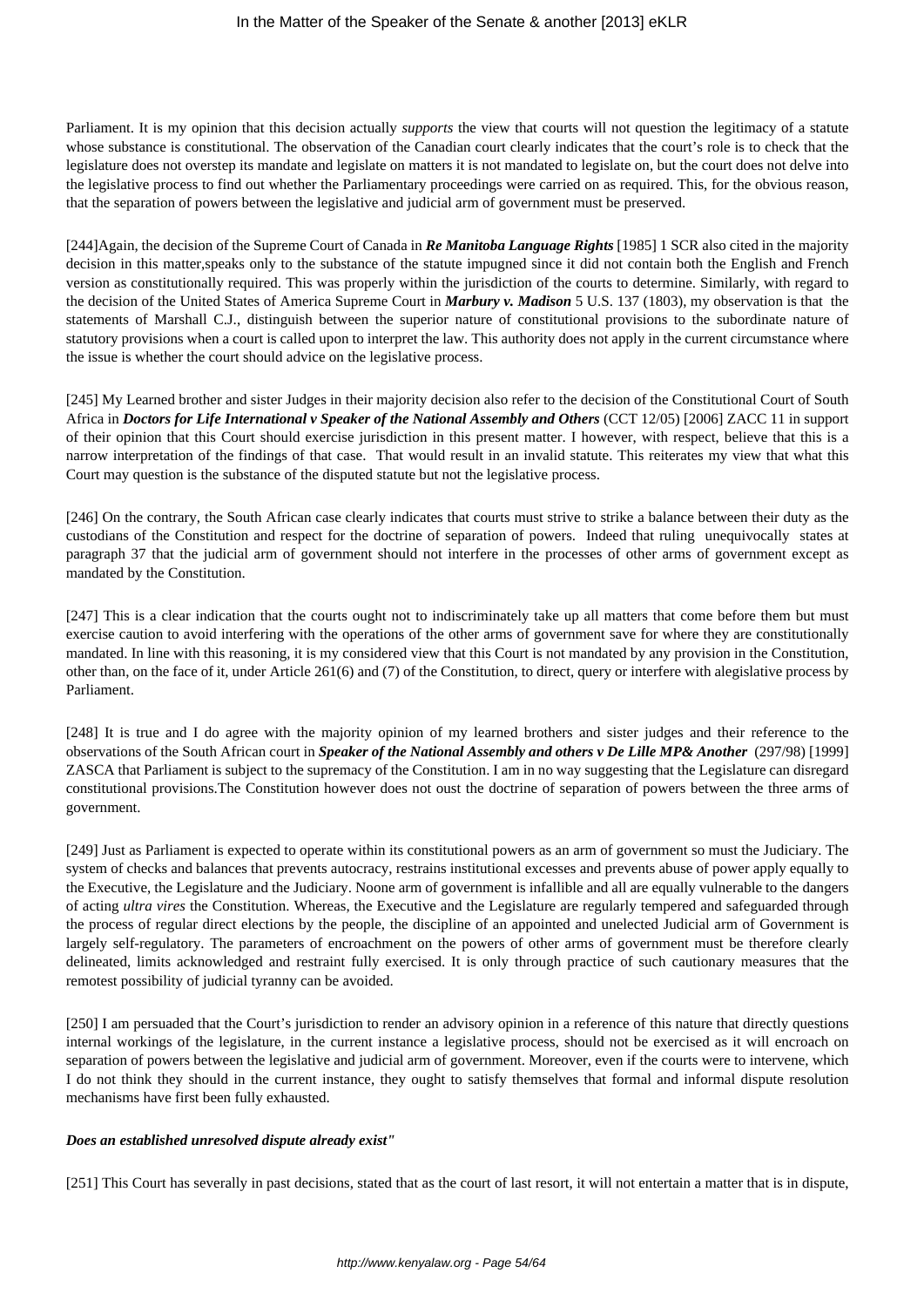if that matter has not followed the hierarchy of the courts in the determination of its resolution. *In the Matter of the Principle of Gender Representation in the National Assembly and the Senate*, Sup. Ct. Appl. No. 2 of 2012 [at p. 9para.17] this Court advised that:

*"Only a truly deserving case will justify the Court's Advisory Opinion, as questions amenable to ordinary litigation must be prosecuted in the normal manner; and the Supreme Court ought not to entertain matters which properly belong to first instance-Court litigation. Only by due deference to the assigned jurisdiction of the different Courts, will the Supreme Court rightly hold its mandate prescribed in section 3 (c) of the Supreme Court Act, 2011 of developing "rich jurisprudence" that respects Kenya's history and traditions and facilitates its social, economic and political growth."*

This point was further emphasized in *The Kenya Section of the International Commission of Jurists v Attorney General,* Crim. Appeal 1 of 2012, [at p. 4, paras.24-26]where this Court pronounced:

*"We recognize that generally, the entry into the sphere of emerging jurisprudence is located at the High Court which bears original jurisdiction to interpret the Constitution and which has an appellate jurisdiction from lower Courts that address the basic scenarios of fact that spawn issues of jural character.*

*The Supreme Court all by itself and without the benefit of such other Courts would be insufficiently resourced and empowered to develop rich jurisprudence as provided for. The law-making chain indeed goes back to the Subordinate Courts, which constitute the "grassroots" entry-point into the varied intellectual dimensions of law that will guide the process of construction of legal ideas.*

*It follows that the Supreme Court, to best situate itself so as to address the complexity of the construction of law, must safeguard the proper jurisdiction of the Courts below it."*

[252] It is evident from both oral and written submissions of the partiesin the present case and it is a matter of public knowledge that a dispute exists between the two Houses of Parliament. It is also apparent that, other than an exchange of letters between the two Speakers, there has been no attempt to use any structured formal or informal mechanism to resolve the disagreement either internally with the institution of the Legislature or, if deemed appropriate for judicial resolution, through the judicial system at the correct point of entry for interpretation of the constitution, which is at the High Court. The High Court under the terms of **Article 165(3)(d)** of the Constitution has:

*"(d) jurisdiction to hear any question respecting the interpretation of this constitution including the determination of –*

*i. the question whether any law is inconsistent with or in contravention of the Constitution;*

*ii. The question whether anything said to be done under the authority of this constitution or of any law is inconsistent with, or in contravention of this constitution;*

*iii. Any matter relating to constitutional powers of State organs in respect of country governments and any matter relating to the constitutional relationshipbetween levels of government*...,"

[253] The decision to seek an advisory opinion of this Court, as the first recourse, by the Speaker of the Senate therefore appears to be misguided. I agree with Mr. Ngatia, Counsel for the 2nd interested party, in his submission citing *Re The Matter of the Interim Independent Electoral Commission* that this is a matter in which the Court should decline to render an advisory opinion due to the nature of the matter. In that advisory opinion this Court observed as follows [at para.46]:

*"Although the applicant, in this instance, avowedly seeks an Advisory Opinion, the application amounts to a request for an interpretation of Articles 101(1), 136(2)(a), 177 (1)(a) and 180(1) of the Constitution, and clause 9 of the Sixth Schedule to the Constitution. As the applicant apprehends conflict in the said provisions, it is to be taken to be seeking the "correct" interpretation of the said provisions: it is not seeking a plain opinion-statement on the date of the next election. We find, therefore, that the question placed before us is not a normal one, within the Advisory-Opinion jurisdiction as envisaged under Article 163(6) of the Constitution."*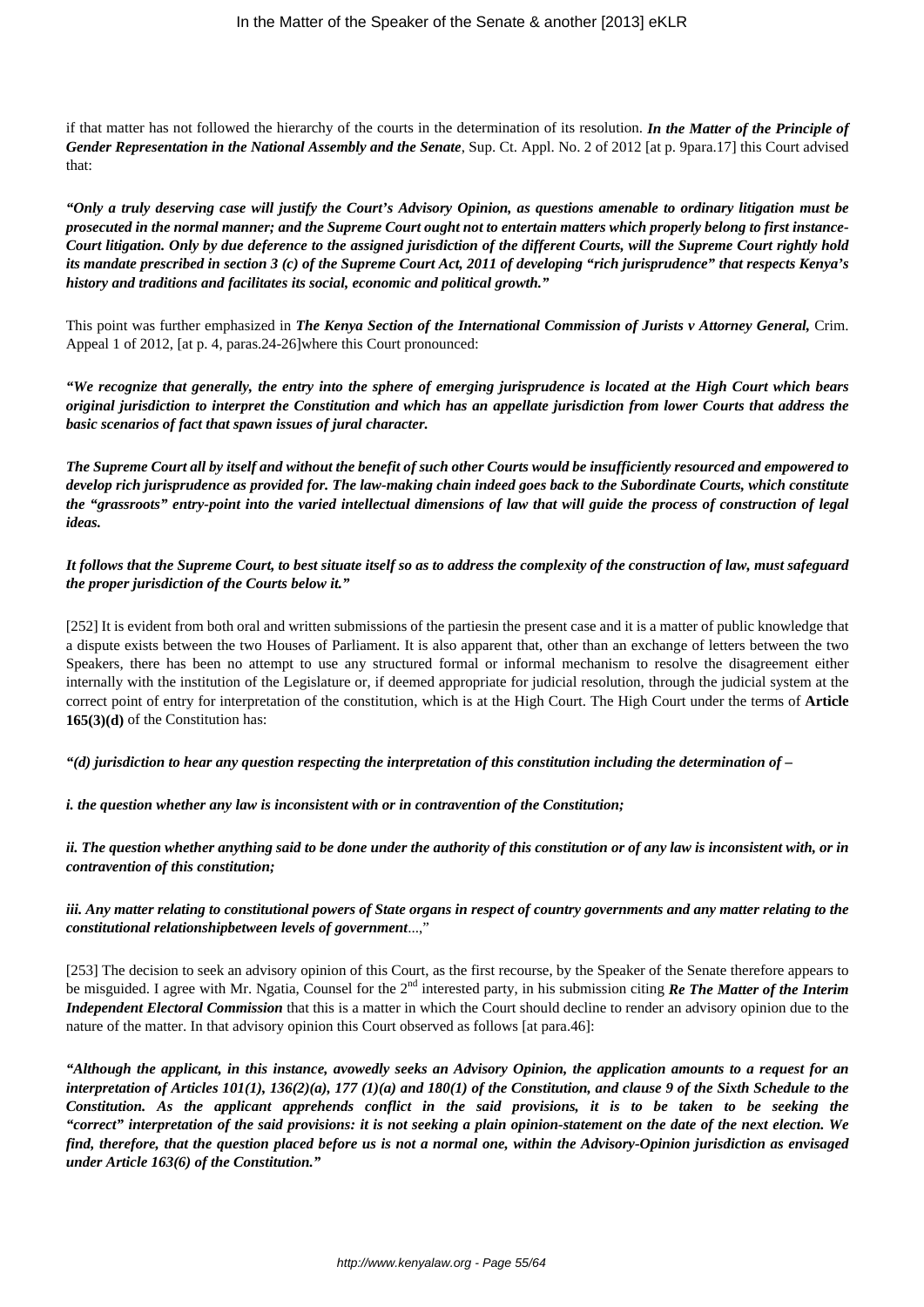#### In the Matter of the Speaker of the Senate & another [2013] eKLR

[254] I am in no doubt that what is before us is a dispute requiring an interpretation of the Constitution, and which has been either erroneously or deliberately disguised as a matter for an advisory opinion, in order to come before the Supreme Court. The Applicants request for an advisory opinion, on a matter which is (1) clearly adversarial and which (2) should have followed a number of political or, (if appropriate), judicial processes before reaching the apex court, is clearly misplaced. It leaves no room for any appeal or review, and in my opinion places this Court in the difficult and inappropriate position of being arbiter in a dispute in the first and not last instance. This is a clearly a situation in which this Court should exercise its discretion *not* to give an advisory opinion.

#### *If the existence of a dispute is established, is it a political or judicial question"*

[255] It is my considered view that judicial resolution is not appropriate where it is clear in a matter such as this that the *political question doctrine* will apply. This doctrine was well established by, and has been in practice since, the decision of *Marbury v. Madison* 5 U.S. 137 (1803), in which the US Supreme Court deemed a question of law inappropriate for judicial review because it should be resolved by the political and not judicial process. Under this doctrine, the interpretation of the Constitution is left to the politically accountable branches of government. Although it may be argued in some quarters, that it is the Judiciary's sole responsibility to interpret the Constitution, this is a misapprehension of legal provisions that must be contextualized within all corners and provisions of the Constitution. Indeed, Article 10 of the Constitution on national values and principles of governance states as follows:

# *"10. (1) The national values and principles of governance in this Article bind all State organs, State officers, public officers and all persons whenever any of them––*

#### *(a) applies or interprets this Constitution;*

#### *(b) enacts, applies or interprets any law; or*

#### *(c) makes or implements public policy decisions."…*

[256] The interpretation of the Constitution, therefore, is not an exclusive duty and preserve of the Courts but applies to all State organs including Parliament. What is exclusive to the Courts is interpretation of the Constitution within a legal dispute brought in the normal manner before a superior court and which is afforded the necessary processes of appeals, right up to the Supreme Court. Disputes, however,do exist in other forms that require not judicial intervention and determination, but rather resolution of a *political* nature.

[257] Political disputes are formally resolved in Parliament, which is the national arbitration forum for resolving such disagreements. Politics is a primary tool for squaring out many issues within society but outside of formal judicial channels. Courts should never become arbiters of political differences as the boundaries between what is law and what is politics must be faithfully observed. The matter before this Court raises issues regarding the process of enactment of the Division of Revenue Bill 2013. Before this Court proceeds to address itself on it, it is my opinion, that it must first answer the fundamental enquiry as to whether the division of revenue in itself, is a political or a judicial question" If the answer is to the latter, then by all means the relevant courts may proceed to deal with the issue. If, however, the former is true, then the Supreme Court or any other court for that matter, should not concern itself with this case any further.

[258] To my mind, the division of revenue is a process that concerns the application of national resources to development and indeed how the resources will be allocated. The nature of the question is one of perennial debate and argumentative character. It requires a combination of several political processes of demands, negotiations, debates, stand-offs, retreats and finally resolution. These disputes will also be multi-layered; inter-party, intra-party, inter-regional and even as in this case before us inter-chamber or internal institutional disagreements.

[259] The subject matter of disputes will also be varied and not limited to power sharing, resource sharing, issues of inclusion and exclusion, a plethora of diverse commercial and public/private interests and equitable political representation. Should the courts be involved in these disputes at a policy level" From where I sit, the only response is a *resounding negative.*

[260]Nevertheless, since it is the majority decision, that this court should exercise its advisory opinion jurisdiction in this matter, I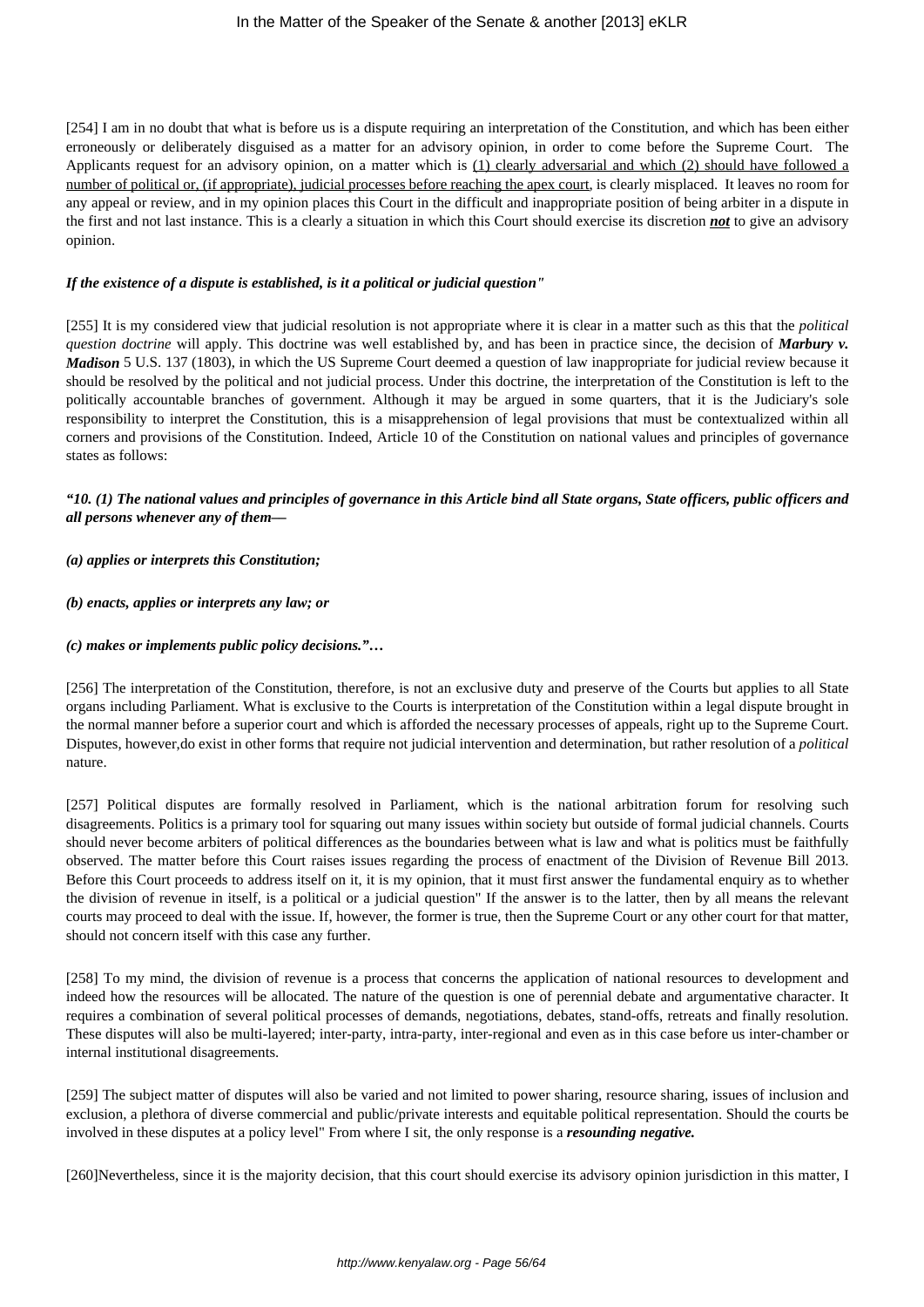will then proceed to expound my opinion on the substantive questions in the present matter.

Article 95 of the Constitution provides for the role of the National Assembly as follows:

*" (1) The National Assembly enacts legislation in accordance with Part 4 of this Chapter.*

#### *(2) The National Assembly –*

#### *a. determines the allocation of national revenue between the levels of government as provided for in Part 4 of Chapter Twelve;*

#### *b. appropriates funds for expenditure by the national government and other national State organs; and*

#### *c exercises oversight over national revenue and its expenditure."*

Senior counsel, Pheroze Nowrojee suggests that the word *"determine"* does not mean the same as *"enact"*and therefore does not give the National Assembly the sole responsibility of enacting the revenue division law. I disagree. In fact, the definition of the word *"determine"* according to the **Legal Thesaurus "The Lawyers Roget's" edited by William C. Burton. Macmillan. 1980,** includes the meanings, *"adjudge, arrive at a conclusion, bring to an end, conclude, decide, declare, decree,make a resolution, pronounce, seal"* and so forth. The use of the word *"determine*" in Article 95, therefore, denotes a much wider scope of powers than the word *"enact"* which merely signifies a singular action. This, to me, confirms the sole command and authority of the functions given to the National Assembly therein.

A clear articulation of the role of the Senate is also to be found under the provisions ofArticle 96 of the Constitution which states:

*"(1) The Senate represents the counties, and serves to protect the interests of the counties and their governments.*

*(2) The Senate participates in the law-making function of Parliament by considering, debating and approving Bills concerning counties, as provided in Articles 109 to 113.*

# *(3) The Senate determines the allocation of national revenue among counties, as provided in Article 217, and exercises oversight over national revenue allocated to the county governments.*

## *(4) …"*

[261] The plain meaning of the two above-mentioned Articles is unambiguous and clear. It is the National Assembly that determines the appropriation and allocation of revenue at the national level and between the levels of government; conversely it is the Senate that allocates revenue among counties. There is certainly no doubt in my mind that the drafters of the Constitution intended on drawing a clear distinction between the functions of the National Assembly and the functions of the Senate with regard to division of revenue between the national government and the county government.

[262] I do agree with the submissions of the Attorney General that the Constitution recognizes that there are two levels of government which are distinct as well as inter-dependent and that they are not expected to duplicate functions, as doing so would undermine the bipartite nature of Parliament.

[263] My reading of the legal provisions as to the roles of both Houses of Parliament including the wider functioning and interrelationships between national and county governments in both the Public Finance and Devolution Chapters of the Constitution, clearly demarcate a separation of legislative and other functions between the national and county governments.

Further, Article 109 of the Constitution on how legislative powers are to be exercised by the Houses of Parliament, stipulates:

## *1. Parliament shall exercise its legislative power through Bills passed by Parliament and assented to by the President.*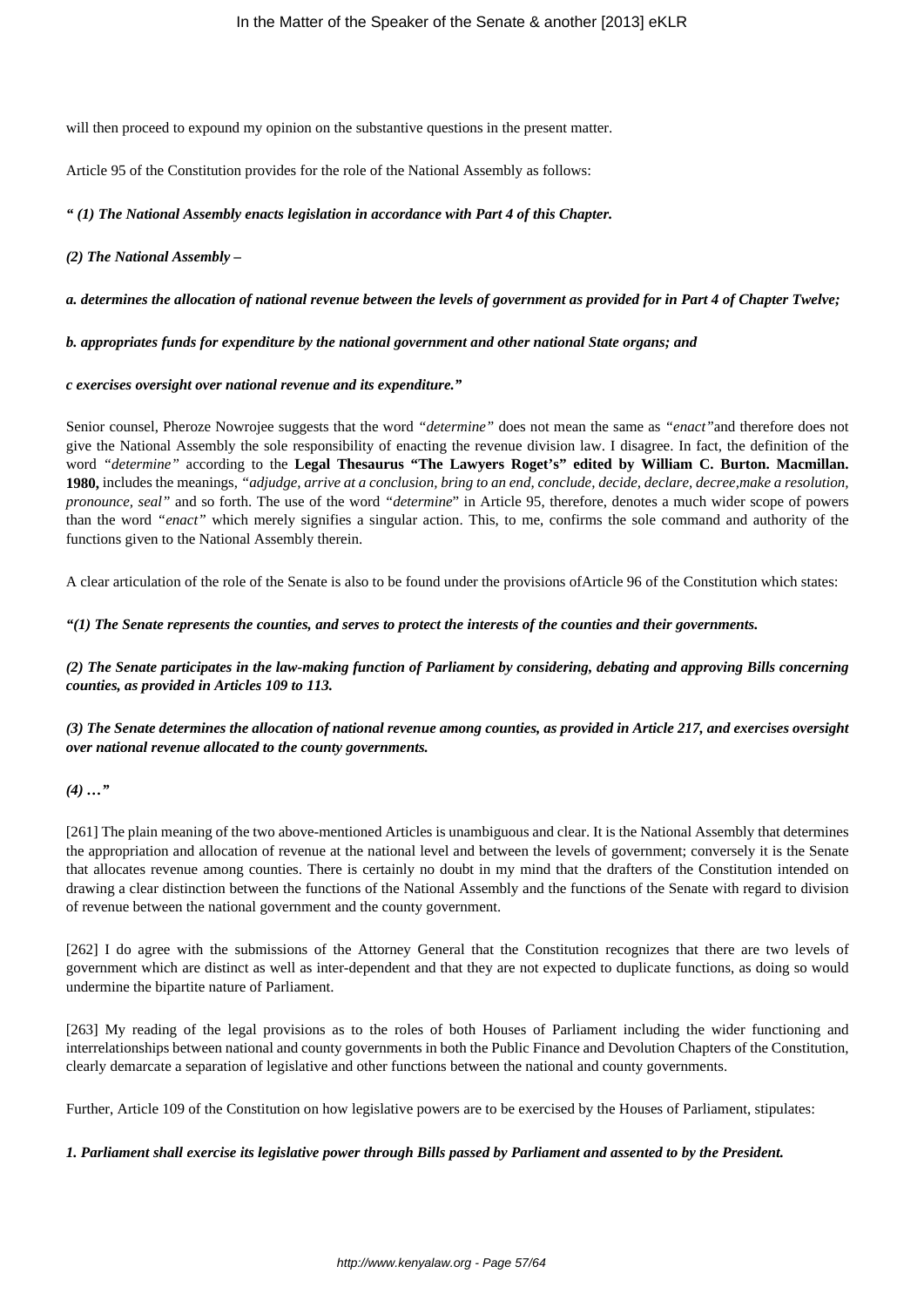#### *2. Any Bill may originate in the National Assembly.*

*3. A Bill not concerning county government is considered only in the National Assembly, and passed in accordance with Article 122 and the Standing Orders of the Assembly.*

*4. A Bill concerning county government may originate in the National Assembly or the Senate, and is passed in accordance with Articles 110 to 113, Articles 122 and 123 and the Standing Orders of the Houses.*

## *5. A Bill may be introduced by any member or committee of the relevant House of Parliament, but a money Bill may be introduced only in the National Assembly in accordance with Article 114.*

[264] It follows therefore that the only Bills that concern county government will be considered by Senate. All other Bills are to be originated in and considered by the National Assembly, exclusively. This being the case, the central question in the present matter is – "*what then is a bill to be considered as one concerning county government*""

[265]It is important from the onset to put into context, the structure of the county unit within the model of devolution crafted under the Constitution. The devolved system in Kenya is based on a unitary system of Government that decentralizes key functions and services to the county unit. The Kenyan State model is not federal in nature and does not envisage the workings of a county as a politically and financially independent state. The role of the counties then is laid out in precise and exact terms under Chapter Ten of the Constitution. Article 186 states:

*186. (1) Except as otherwise provided by this Constitution, the functions and powers of the national government and the county governments respectively, are as set out in the Fourth Schedule.*

*(2) A function or power that is conferred on more than one level of government is a function or power within the concurrent jurisdiction of each of those levels of government.*

*(3) A function or power not assigned by this constitution or national legislation to a county is a function or power of the national government*

*(4) …*

[266] Further, the Fourth Schedule, Part 2, comprehensively sets out the functions and powers of the county as those relating to *agriculture; county health services; control of pollution, nuisances and outdoor advertising; cultural activities, public entertainment and public amenities; county transport, including county roads; animal control and welfare; trade development and regulation, county planning and development, preprimary education, implementation on national government policies on natural resources and environmental protection; county public works and services, water sanitation services; firefighting and disaster management; control of drugs and pornography and the participation of communities in governance* at the local level.

[267] These functions are completely *separate and distinct* from those of the national government set out in Part 1 of the same schedule. There are recognised exceptions where functions of the respective levels of government dovetail into one another. For example, the National Government is in charge of Health policy but where that policy impacts on county health services then both levels of Government should rightly be involved in its development. In such a case the Senate would rightly be involved in the enactment of national legislation affecting such policy. On the other hand, legislation concerning the issuance of identity cards can only be determined by the National Assembly even though all residents of counties are required to possess such documents, as issues of immigration and citizenship is a function of the National Government. Similarly national legislation relating to construction of county roads or legal management of restaurants and cinemas would fall under the legislative mandate of the Senate.

[268] I am persuaded that for any Bill to be deemed as one concerning county government it must specifically affect the functions and powers of the county governments as set out in the Fourth Schedule of the Constitution. In addition, the provisions of the Bill must be limited to the ambit of Part 2 of that Schedule which provides for the functions and powers of county governments. In the event that such a Bill goes beyond the scope of Part 2 of that Schedule it cannot in any way be deemed to be a Bill concerning county government. Accordingly, a Bill that concerns the funding of functions outside of those specified to the Counties under the Fourth Schedule, such as the Division of Revenue Bill would, in my opinion fail the test of being considered as a Bill relating to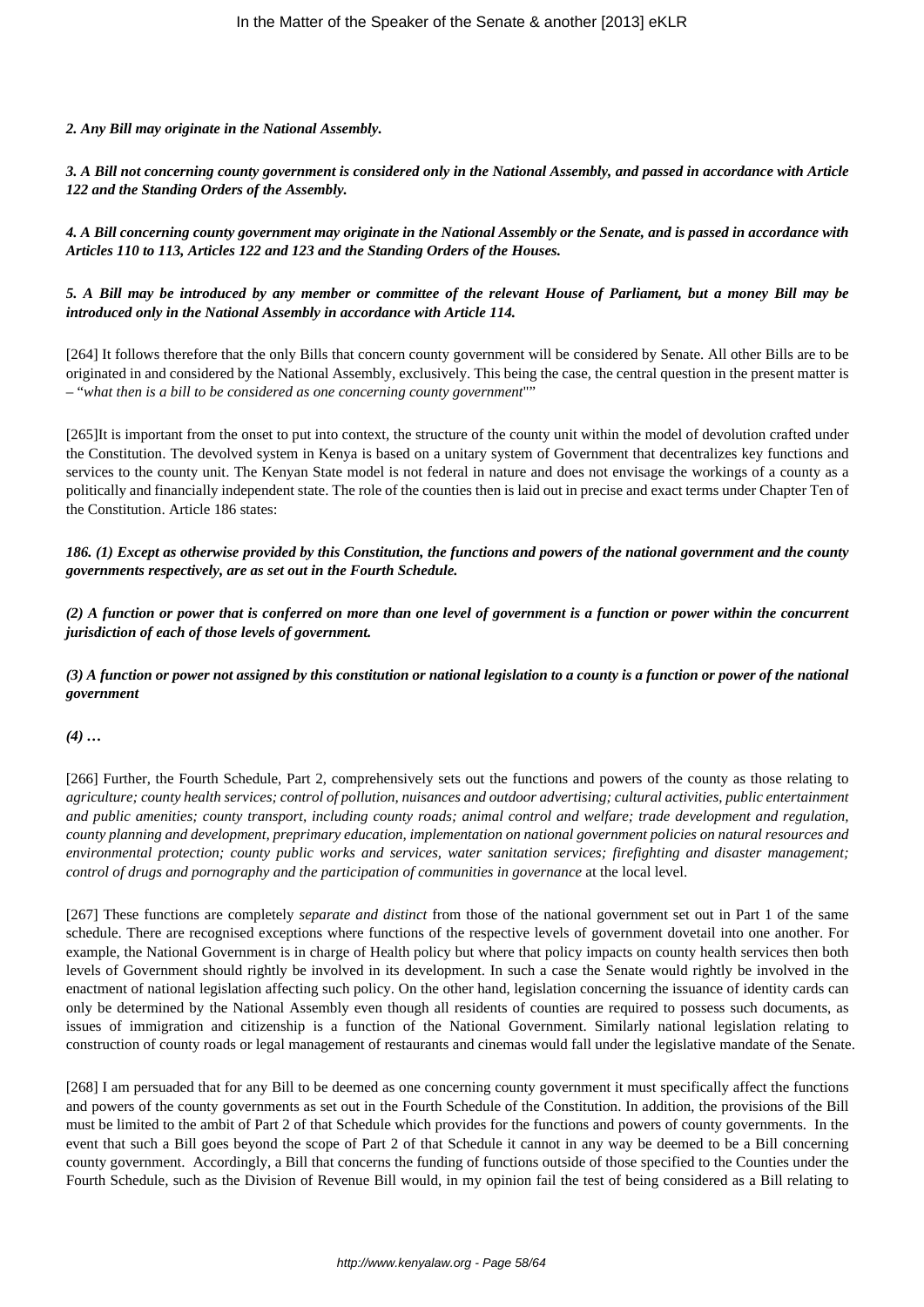county government. To my mind, allowing the Senate to participate in the enactment of a Bill that goes beyond the parameters of what counties may do within the Fourth Schedule, would certainly then be unconstitutional.

#### *Division of Revenue Bill: Is it a 'Money Bill' under the Constitution"*

[269] It was agreed byCounsel that Article 218 of the Constitution provides for the introduction in Parliament of the Division of Revenue Bill and the County Allocation of Revenue Bill at the end of each financial year. It is also agreed that Article 109(5) confers powers to the National Assembly to deal with a 'Money Bill' to the exclusion of the Senate. However, counsel differed on the issue as to whether the Division of Revenue Bill was a 'Money Bill'. Counsel for the Applicant, Mr. Kilukumi, argued that the Division of Revenue Bill was not a 'Money Bill' as is provided for in Article 114(3) of the Constitution. Mr. Nderitu, for the 2nd*Amicus Curiae* agreed with him that the Division of Revenue Bill did not deal with the raising or spending of money of the Consolidated Fund but rather an indication of the manner in which revenue will be shared between the two levels of government. Mr. Ngatia, counsel for the 2<sup>nd</sup> Interested Party differed, submitting that the Division of Revenue Bill was indeed a 'Money Bill' and could therefore only be introduced in the National Assembly.

[270] To comprehensively understand the universal meaning of a 'Money Bill' it is important to make a comparative analysis of parliamentary definitions, traditions and practice in other jurisdictions. Indeed in both the Westminster system as practiced in most of the Commonwealth and in the United States, a **Money Bill** or, as it is alternatively called a **Supply Bill** is one concerning taxation, appropriation or government spending as opposed to those bills that make changes in public law.

[271] In India, a 'Money Bill', as defined by Article 110(1) of theConstitution of India, is one that contains provisions on the imposition or any alteration of tax, regulation of borrowing by the government, custody of the consolidated fund, appropriation of moneys out of the consolidated fund, declaration of any expenditure as one charged on the consolidated fund or receipt of money as part of the consolidated fund.

[272] Article 110(3) of the Constitution of India further provides that "if any question arises whether a Bill is a Money Bill or not, the decision of the Speaker of the House of the People thereon shall be final." The Indian Parliament is bicameral. It comprises of the *LokSabha* which is the House of the People, (similar to the National Assembly) and the *RajyaSabha* which is the Council of States (similar to the Senate). A Money Bill can be introduced only in the *LokSabha* after which it is transmitted to *RajyaSabha* for its concurrence or recommendations. *RajyaSabha* cannot amend a Money Bill instead it only makes recommendations for amendment of the Money Bill by *LokSabha* which may accept or reject such recommendations.

[273] In the United Kingdom a Money Bill is defined under section 1 of the Parliament Act, 1911 as follows:

*"A Money Bill means a Public Bill which in the opinion of the Speaker of the House of Commons contains only provisions dealing with all or any of the following subjects, namely, the imposition, repeal, remission, alteration, or regulation of taxation; the imposition for the payment of debt or other financial purposes of charges on the Consolidated Fund, [the National Loans Fund] or on money provided by Parliament, or the variation or repeal of any such charges; supply; the appropriation, receipt, custody, issue or audit of accounts of public money; the raising or guarantee of any loan or the repayment thereof; or subordinate matters incidental to those subjects or any of them. In this subsection the expressions "taxation," "public money," and "loan" respectively do not include any taxation, money, or loan raised by local authorities or bodies for local purposes."*

In the United Kingdom the Speaker of the House of Commons determines whether a Bill is a Money Bill or not and his ruling on that issue is final.

[274] In view of these examples of parliamentary practice it is clear that a Money Bill is one that provides for levying taxes, altering taxes or appropriation of the consolidated funds. It is also clear that in quite a number of countries the Speaker of the House that corresponds to the Kenyan National Assembly is the final determinant of what Bill will be considered to be a Money Bill and his decision is final.

[275] Is the Division of Revenue Bill 2013, then, a money Bill" Article 114(3)of the Constitution of Kenya defines a money Bill as follows:

*"In this Constitution, "a money Bill" means a Bill, other than,a Bill specified in Article 218, that contains provisions dealing*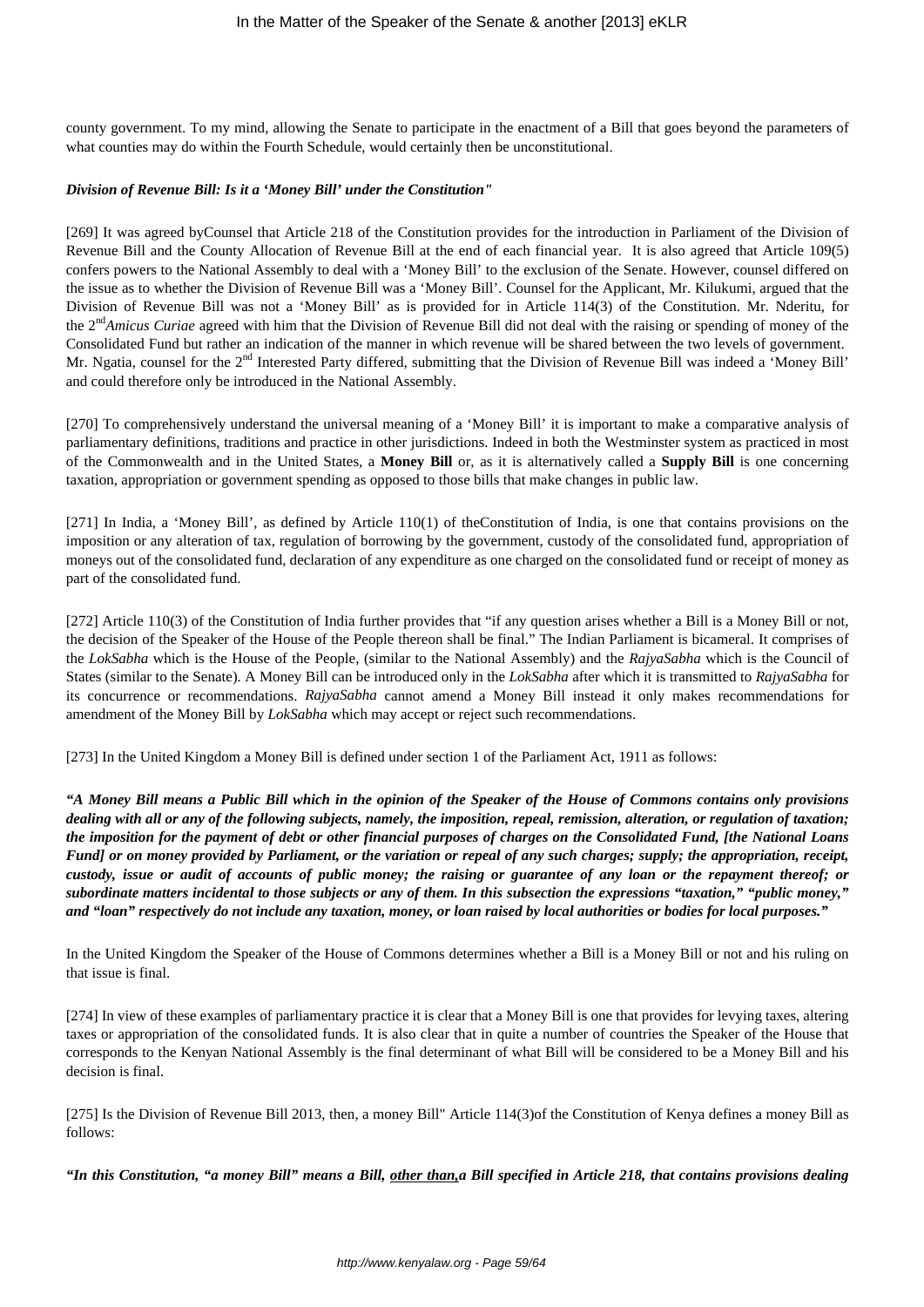*with—*

*(a) taxes;*

*(b) the imposition of charges on a public fund or the variation or repeal of any of those charges;*

*(c) the appropriation, receipt, custody, investment or issue of public money;*

*(d) the raising or guaranteeing of any loan or its repayment; or*

*(e) matters incidental to any of those matters."*

Sub-article 4 further provides thus:

*"In clause (3), "tax", "public money", and "loan" do not include any tax, public money or loan raised by a county."*

[276] The maininquiry here then is whether the Division of Revenue Bill as specified in Article 218 is indeed a money Bill. The answer to this will lie in the definition of the words *"other than"*which are in the first sentence of Article 114(3) and as underlined above. **The Merriam-Webster online Thesaurus** defines the phrase "*other than*" as synonymous with the words "*apart from, aside from, beside, besides, save for*". It gives the example of its use in the following sentence: *"other than a new jacket, I bought no special clothes for the wedding*". Similarly the **Oxford Dictionaries online** describes synonyms for phrase "*other than"* as "*apart from*" or *except for*". It also gives a sample of the proper use of the words "other than" in this phrase: "*he claims not to own anything, other than his home*". If this definition, then is applied in the context of Article 114, it would then mean that the Bills under Article 218 are also to be considered as money Bills **in addition to** those falling under the scope of Article 114. A safe conclusion then, would be that the Division of Revenue Bill may be considered a money bill and is subject to the same procedure as a 'Money Bill' under Article 114, which is the purview of the National Assembly is therefore subject to the provisions of **Article 109(5)** as read together with **Article 114** of the Constitution.

[277] In the same context the County Allocation of Revenue Bill may also be considered a money or supply Bill but is a Special Bill as the procedure for dealing with it is completely different. It is specifically provided for as a process within the Senate and not the National Assembly under Article 217.

[278] What then is the role of the Senate in the origination, consideration and enactment of the Division of Revenue Bill and the County Allocation of Revenue Bill" With regard to allocation of revenue to the *counties*, the role of the Senate is carefully detailed in **Articles 217 and 218 (1)(b).** However, my reading of the relevant provisions of the Constitution is that once the Division of Revenue Bill - that divides revenue between the national and county levels of Government - is *introduced* in the National Assembly, Senate has no role to play. The Supreme law clearly gives the Senate an opportunity to make input into the Division of Revenue Bill but only *before* it is introduced into the National Assembly for debate. The Constitution establishes the Commission on Revenue Allocation whose primary function under Article 216 is to:

## **(1) …. make recommendations concerning the basis for the equitable sharing of revenue raised by the national government –**

**a. between the national and county governments;**

**and**

**b. among the county governments.**

**(2) The Commission shall also make recommendations on other matters concerning the financing of, and financial management by, county governments, as required by this Constitution and national legislation.**

[279] Under Article 215 the Senate commands a majority in the nine-member commission that has five representatives from Senate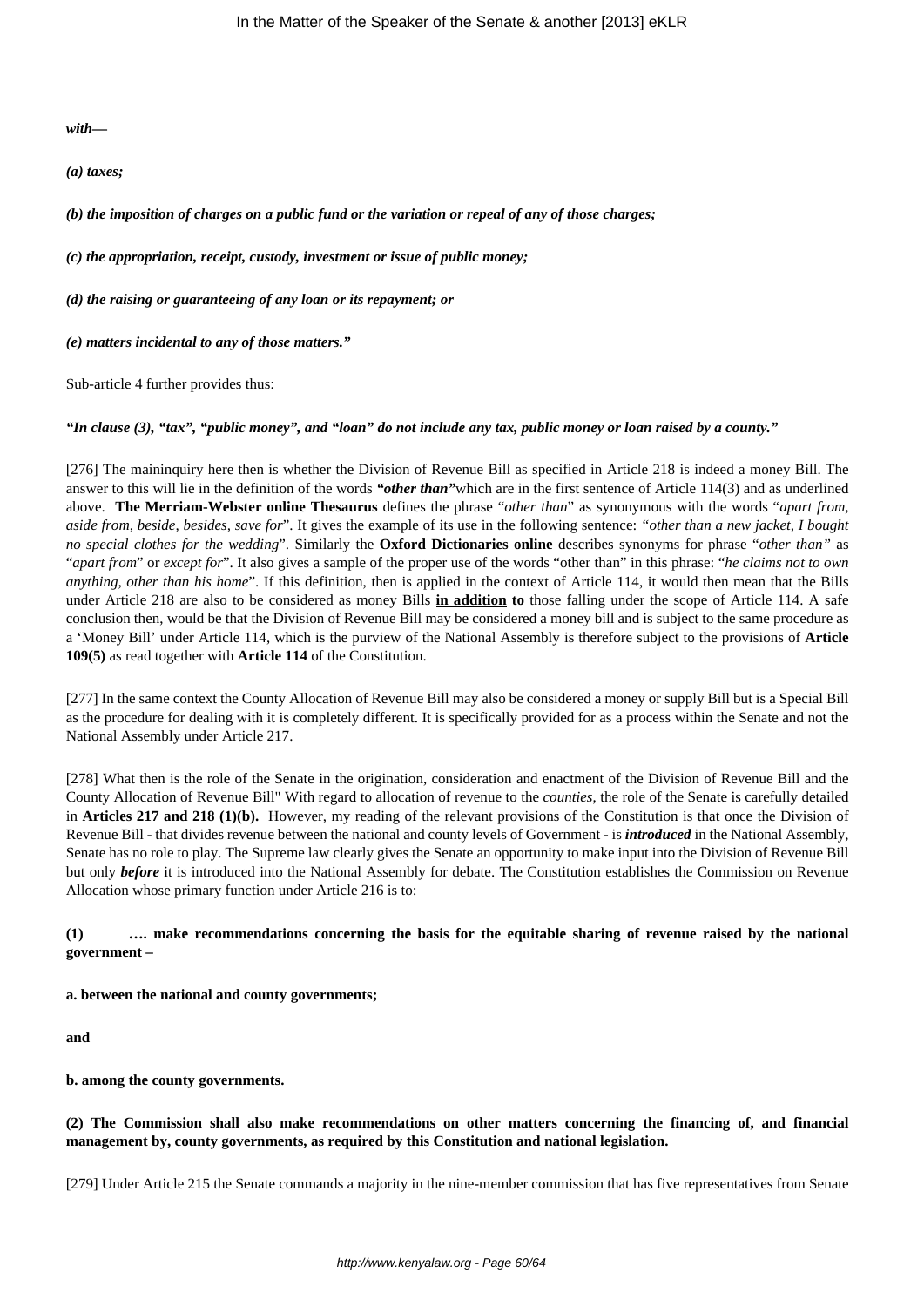alone, compared with only two from the National Assembly and only two from the Executive arm of Government. This means that the Senate commands a decisive vote with regard to the recommendations that go into the drafting of the Division of Revenue Bill, long before it reaches the National Assembly for determination. Any significant deviation from such recommendations will require a written explanation from the Cabinet Secretary responsible for finance. It must be notedhere that in providing for a skewed and unequal representation of the Senate *vis-a-vis* the National Assembly, within the Commission of Revenue Allocation, the intention and the rationale of the drafters of the Constitution was to ensure that the Senate has comprehensive input into the allocation of revenue at that stage, deeming unnecessary any more activity at the legislative stage. The arguments, put forward by counsel for the Applicant, that the Senate is excluded from participating in the entire process of allocation therefore is a misapprehension of the law and holds no water.

#### *Conclusion*

[280] The Senate, has in this matter, raised its concerns relating to its participation in the allocation of the national cake beyond the limited provisions in Article 215 of the Constitution, in relation to the Commission on Revenue Allocation. I believe such concerns pose political questions requiring political answers.

[281] Given the nature and character of politics, political contests and allocation of political resources, as in this case before us, it is often necessary to employ various scientific techniques that remove arbitrariness or minimize opportunities to unfairly skew outcomes. To my mind there are only two ways for the Senate to canvass for an expansion of its constitutional role and mandate on the issue of allocation of national revenue.

[282] The first route is the establishment, through the process of inter-chamber negotiations or legislation including through the Standing Orders of each house, of a joint consultative committee with clear mechanisms to deal with a deadlock, in the event of which, one house must give way to the other. This is common practice in many bicameral jurisdictions such that in the instant case, for example, and in the event of a deadlock, the Senate would give way to the National Assembly, whose constitutional responsibility ultimately it is to determine the division of revenue between levels of government.

[283] It is to be observed, however, that the process of dealing with inter-chamber deadlock as applies to other Bills under Article 110(3) is not suitable for the Division of Revenue Bill as the mediation process under that Article presupposes a Bill that reaches deadlock between the two houses, can fail, with the possibility of reintroduction after six months. This cannot be done with regard to the Division of Revenue Bill as it is not a Bill that can be shelved without precipitating a constitutional financial crisis that would paralyze the workings of the entire Government and even cause its collapse. Nevertheless, wherever possible, including informal or formal discussions around the Division of Revenue Bill, Parliament should encourage internal consultative processes. The how, where and when such a formal or informal mechanism, based on mutual understanding and respect, will be set up lies in the hands of the leadership of both houses, with only one rider: Mediation is not something one can command – it is all about managing relationships between disputing parties. The law itself, therefore, will have very little to do with a successful mediation outcome. Thus, any hiccups that may occur in the mediation process, including the one defined under Article 110(3), will have to be ironed out through the development of a culture of consultation, the progression of mutual respect between the two chambers and the practice of collegiality between the Speakers of each House. This Court, I humbly submit, may not go further than to suggest this, as to delve into further details would border dangerously on giving direction to a different arm of Government on its internal processes. This would fly in the face of the doctrine of separation of powers.

[284] The second way, in which the Senate may canvass for expansion of its mandate, is to initiate an amendment of the Constitution through referendum as articulated under **Article 255(1)** of the Constitution, which states:

*"A proposed amendment to this Constitution shall be enacted in accordance with Article 256 or 257, and approved in accordance with clause (2) by a referendum, if the amendment relates to the following matters –*

*….*

h. *Functions of Parliament;...."*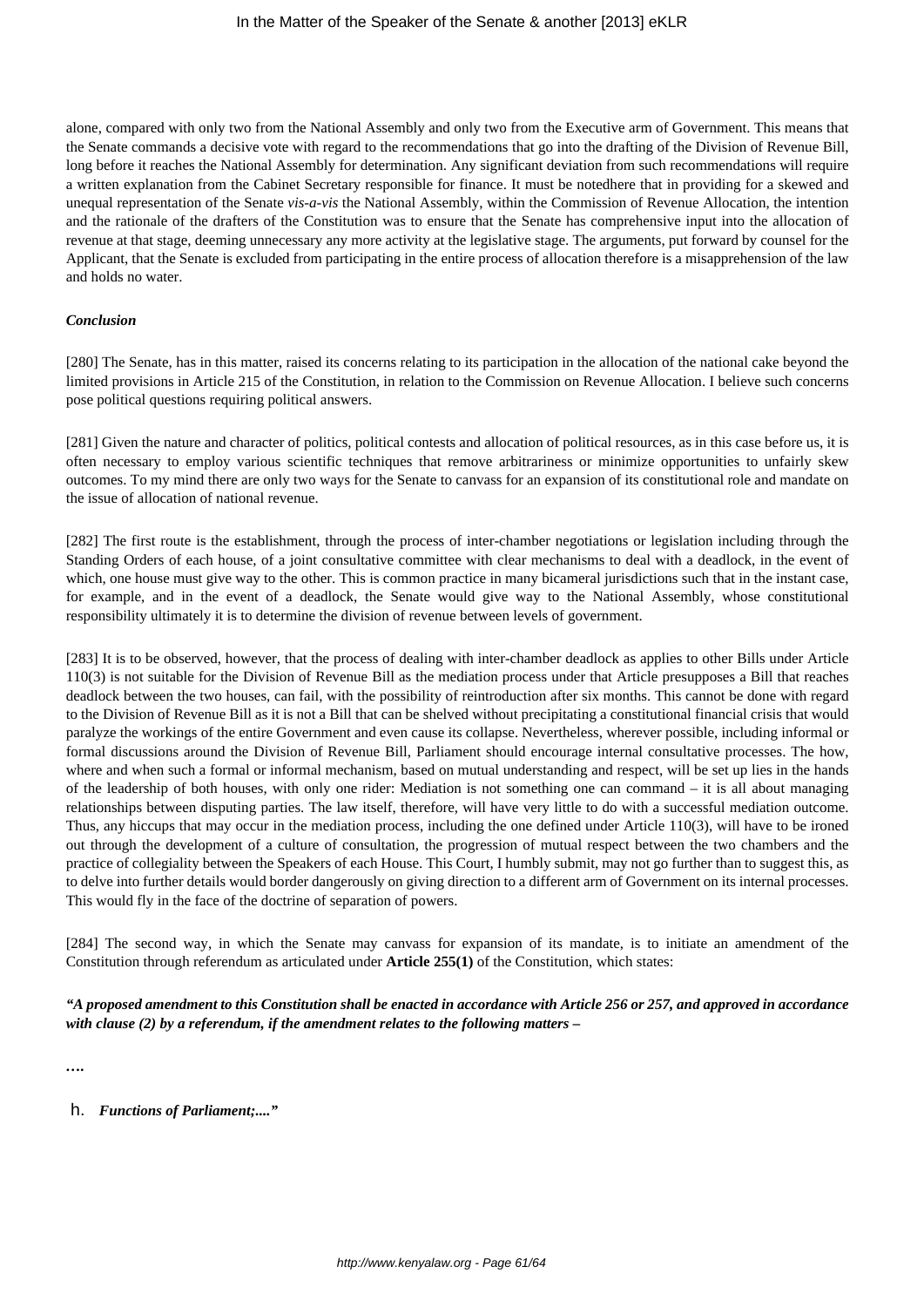Such an amendment could introduce common constitutional measures as practiced in other bicameral jurisdictions such as the introduction of a suspensive veto, joint sessions of the houses and even the possibility of dissolution of both houses in the event of deadlock. Such a proposal could also seek the redesign of the Commission on Revenue Allocation including a scientific review of the proportion percentage of revenue allocation between the two levels of government.

[285] Alternatively, a question for referendum, if the Senate so desires to be more intimately involved in national matters, could seek its participation in selected or all types of legislation or even radically propose a return to a unicameral system where representatives from counties would sit together in the same house with those elected from constituencies, and in doing so remove the delineation of tasks between the Senate and the National Assembly as presently constituted. Again, all these possibilities are really up to the Parties here present to consider.

[286] An option that is *not* open to the parties in this matter is for an amendment of the Constitution through an edict or opinion of this Court. It is my considered opinion that to ask this Court to give Senate powers that belong in plain language to the National Assembly would be to seek an amendment to the Constitution in a manner not recognized by the supreme law. I must be categorical and repeat for reasons of certainty, that whatever the case may be, the tools for reviewing the Constitution to address restructuring of authority, power and functions of the Legislature and the roles of the Senate and the National Assembly lie squarely in a *political* and not *judicial* process.

[287] Consequently on my part, I would have dismissed this reference in its entirety. However, as my learned brothers and sister Judges are of a different opinion, theirs must be the decision of this court.

**DATED** and **DELIVERED** at **NAIROBI** this 1<sup>st</sup> day of November 2013

| <b>WILLY MUTUNGA</b>                                       | <b>K.H. RAWAL</b>                                          |
|------------------------------------------------------------|------------------------------------------------------------|
| <b>CHIEF JUSTICE &amp; PRESIDENT DEPUTY CHIEF JUSTICE/</b> |                                                            |
| OF THE SUPREME COURT                                       | DEPUTY PRESIDENT OF THE SUPREME COURT                      |
|                                                            |                                                            |
| P.K. TUNOI                                                 | M.K. IBRAHIM                                               |
|                                                            | JUSTICE OF THE SUPREME COURT  JUSTICE OF THE SUPREME COURT |
|                                                            |                                                            |
| <b>J.B. OJWANG</b>                                         | S. C. WANJALA                                              |
|                                                            | JUSTICE OF THE SUPREME COURT  JUSTICE OF THE SUPREME COURT |
|                                                            |                                                            |
| <b>N.S. NDUNGU</b>                                         |                                                            |
| <b>JUSTICE OF THE SUPREME COURT</b>                        |                                                            |
| I certify that this is a true copy of the original         |                                                            |
| <b>REGISTRAR</b>                                           |                                                            |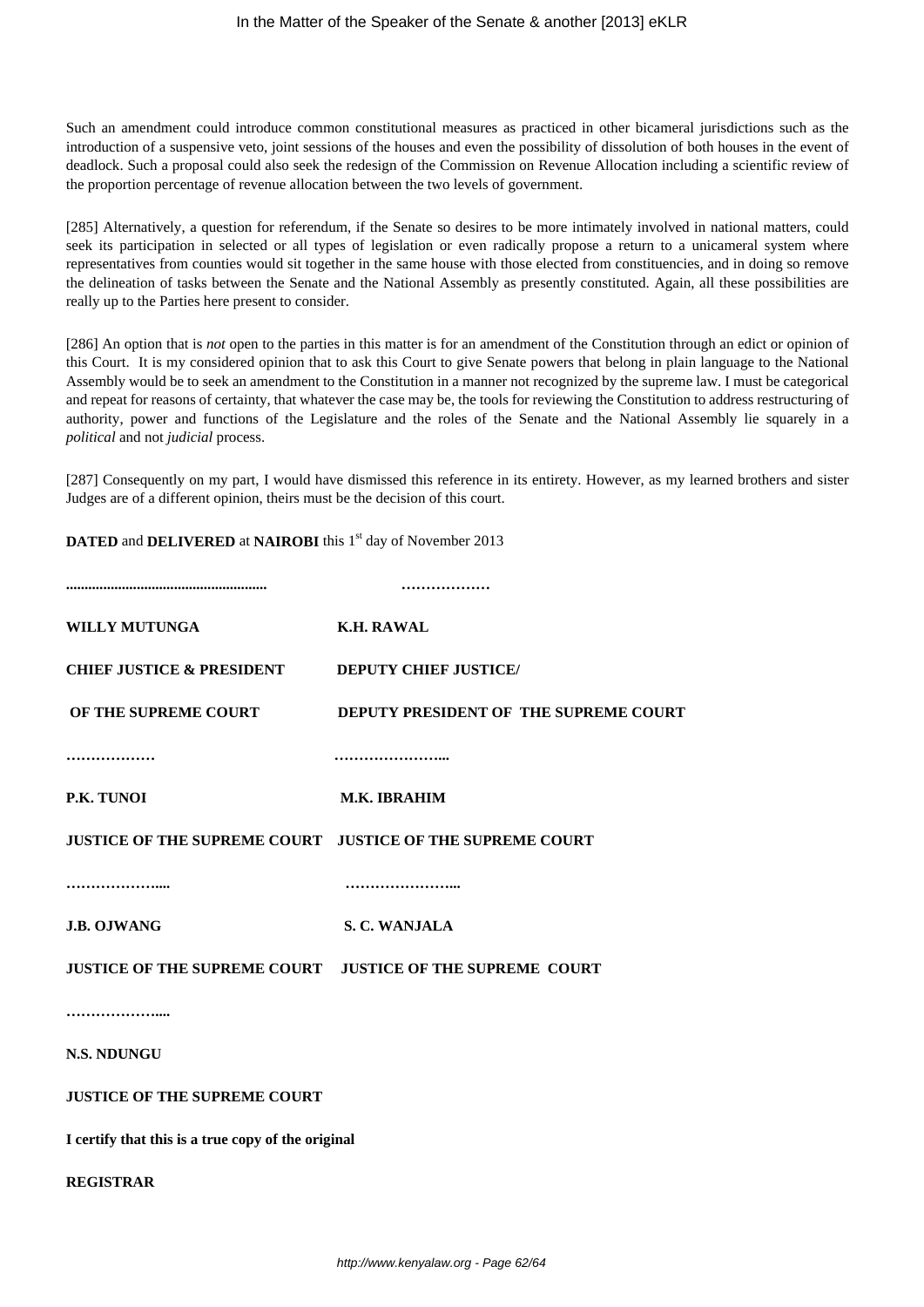# **SUPREME COURT OF KENYA**

[1]Government of Kenya, *Geographical Dimensions of Well Being in Kenya: Where Are the Poor" Volume 1 and 11,* Ministry of Planning and National Development Nairobi, 2005; Society for International Development (SID), *Readings on Inequality in Kenya: Sectoral Dynamics and Perspectives*: SID, Nairobi, 2006.

[2]Government of Kenya, *Welfare Monitoring Surveys (1994 and 1997), the Kenya Demographic and Health Surveys (various issues); National Population Census.*

[3]*Ibid.*

[4]Duncan Okello and Kwame Owino, '*Socio-Economic Context of Governance in Kenya'*, in BujraAbdallah (ed), *Democratic Transition in Kenya: The Struggle from Liberal to Social Democracy*, African Centre for Economic Growth and Development Policy Management Forum, Nairobi, 2005, p. 205.

[5] These are: promoting democratic and accountable exercise of power; fostering national unity amidst diversity; enabling self*governance of the people towards their interrogation of the State; recognising the right of communities to self-management and development; protecting and promoting the rights and interests of minorities and marginalised groups; promoting socio-economic development; ensuring equitable sharing of national and local resources; rationalising further decentralisation of State organs; and enhancing checks and balances.*

[6]Government of Kenya, *Final Report of the Taskforce on Devolved Government*, Office of the Deputy Prime Minister and Ministry of Local Government: Nairobi, 2011.

[7]Cited also in, *Commission for The Implementation of the Constitution v Parliament of Kenya & Another* [2013]eKLR.